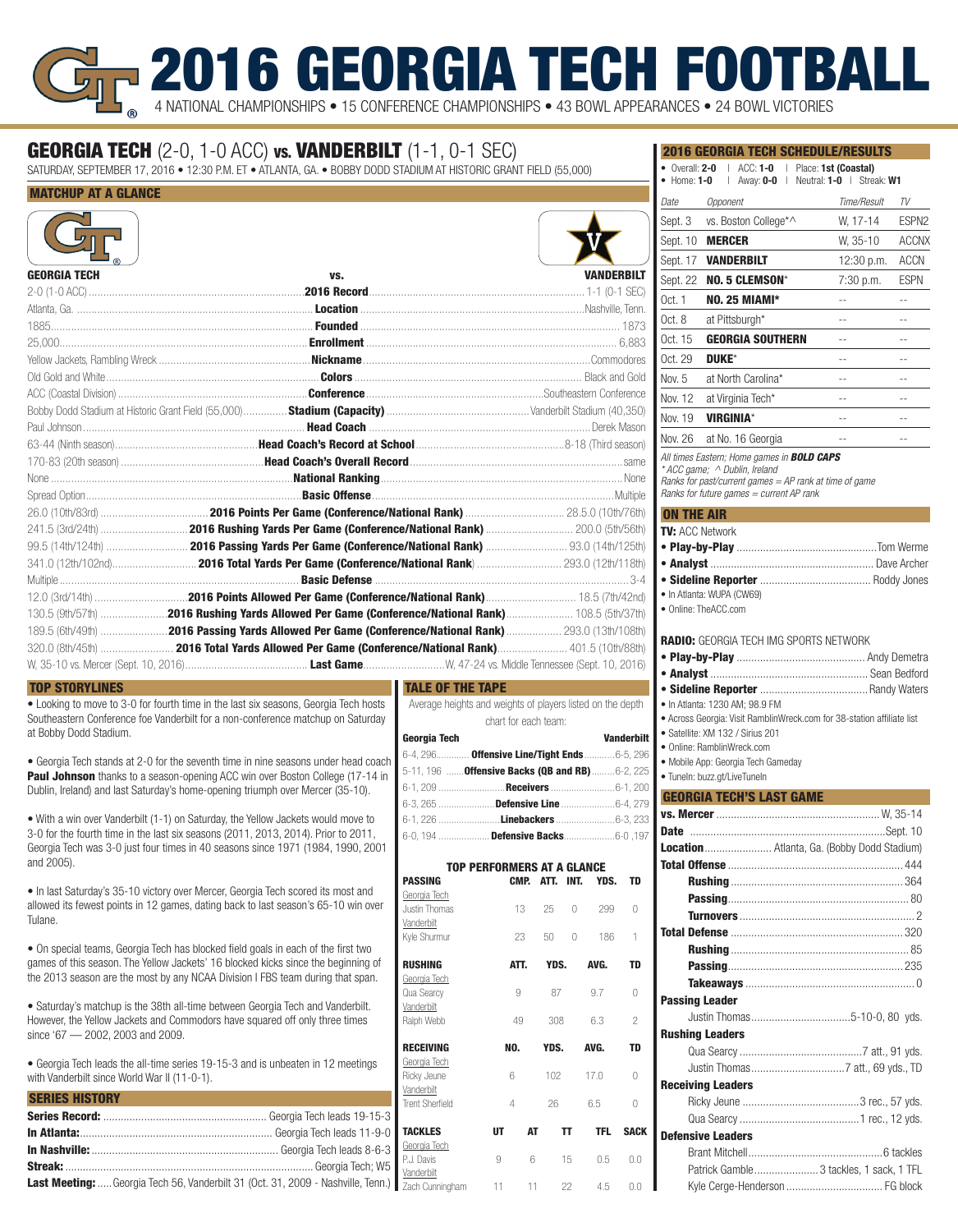| 12<br>3<br>16<br>18<br>15<br>14<br>17<br><b>TUE</b><br><b>THU</b><br><b>SAT</b><br><b>WED</b><br><b>FRI</b><br><b>SUN</b><br><b>MON</b><br><b>NO AVAILABILITY</b><br><b>NO AVAILABILITY</b><br>NO AVAILABILITY<br>4:30 p.m. - First three<br>11:30 a.m. - Head coach<br>11:30 a.m. - Head coach<br>Postgame press conference -<br>Head coach Paul Johnson and<br>periods of practice open to<br>Paul Johnson weekly press<br>Paul Johnson on ACC Media<br>Teleconference<br>photographers/videographers<br>conference (Goldsmith Confer-<br>selected student-athletes (Edge<br>(Rose Bowl Field)<br>ence Room)<br>Center museum area.)<br>3:45 p.m. - First three<br>3:45 p.m. - First three<br>periods of practice open to<br>Approx. 5:30 p.m. - Head<br>photographers/videographers<br>coach Paul Johnson, up to two<br>periods of practice open to<br>defensive assistant coaches<br>photographers/videographers<br>(Rose Bowl Field)<br>(Rose Bowl Field)<br>and up to four defensive<br>student-athletes (Bobby Dodd<br>Approx. 5:45 p.m. - Head<br>Stadium - Gate 6 Lobby,<br>Approx. 5:45 p.m. - Up<br>coach Paul Johnson (Bobby<br>Dodd Stadium - Gate 6 Lobby,<br>adjacent to Callaway Plaza)<br>to two offensive assistant<br>adjacent to Callaway Plaza)<br>coaches and up to four offen-<br>sive student-athletes (Bobby<br>Dodd Stadium - Gate 6 Lobby,<br>adjacent to Callaway Plaza)<br><b>FOLLOW GEORGIA TECH ONLINE</b><br><b>GEORGIA TECH ATHLETICS COMMUNICATIONS &amp; PUBLIC RELATIONS</b><br>• Assistant A.D./Communications & P.R. (Primary Football Contact): Mike Flynn<br><b>OFFICIAL WEBSITE: www.RamblinWreck.com</b><br>Office: (404) 894-5445 • Mobile: (828) 964-6406<br>@GTAthletics<br><b>Email:</b> mflynn@athletics.gatech.edu<br>@GTAthletics<br>@GeorgiaTechFB<br>@GeorgiaTechFB<br><b>• Assistant Director/Communications &amp; P.R. (Secondary Football Contact): Kevin Davis</b><br>@GTPaulJohnson<br>Office: (404) 894-5445 • Cell: (704) 974-9095<br><b>You Tube</b><br>RamblinWreckTube<br><b>Email:</b> kdavis@athletics.gatech.edu<br>/GTAthletics<br>• Associate Director/Communications & P.R. (Football Credentials): Mike Stamus<br>TogetherWeSwarm<br>/GTFootball<br>Office: 404-894-5445 • Cell: (404) 218-9723<br>Email: mstamus@athletics.gatech.edu<br><b>GEORGIA TECH FOOTBALL BY THE NUMBERS</b><br>A GEORGIA TECH WIN WOULD<br>• move it to 3-0 overall for the fourth time in the last six<br>U<br>seasons;<br>Passes thrown by Georgia Tech in the second half of last Saturday's 35-10 win over Mercer. It marked the third time in nine<br>• give it three-straight wins for the first time since closing<br>seasons under head coach <b>Paul Johnson</b> that Georgia Tech did not attempt a pass in a half (second half vs. Alcorn State,<br>the 2014 regular-season with five-consecutive victories;<br>2015; second half vs. Georgia, 2008).<br>• be its sixth-straight over Vanderbilt;<br>• move it to 12-0-1 in 13 meetings against Vanderbilt since<br>Sets of twins on Georgia Tech's roster (DBs Lance Austin and Lawrence Austin; OL Brad Morgan and Scott Morgan).<br>World War II;<br>Georgia Tech is the only FBS program in the nation with two sets of twins currently on its roster.<br>• up it to 20-15-3 all-time against Vanderbilt;<br>4<br>• make Vanderbilt the fifth active member of the SEC that<br>Times that Georgia Tech has scored the tying or winning points in the final minute of regulation over the last 28 games (2014<br>Georgia Tech owns at least 20 victories over (Auburn - 41,<br>vs. Georgia Southern, 2014 vs. Georgia, 2015 vs. Florida State, 2016 vs. Boston College).<br>Georgia - 40, Florida - 24, Alabama - 21);<br>5<br>• move <b>Paul Johnson</b> to 4-0 all-time as a head coach<br>against Vanderbilt.<br>Current Yellow Jackets that have already earned a bachelor's degree (OL Freddie Burden - B.S. business administration;<br>DL Patrick Gamble - B.S. literature, media and communication; AB Austin McClellan - B.S. business administration; QB<br>A GEORGIA TECH LOSS WOULD<br><b>Justin Thomas</b> - B.S. business administration; AB Isiah Willis - B.S. business administration).<br>• drop the Yellow Jackets to 2-1 overall;<br>16<br>• be its first loss to Vanderbilt since 1941;<br>Blocked kicks by the Yellow Jackets since the beginning of the 2013 season, which is the most by an NCAA Division I FBS<br>team during that span.<br>• be its first home loss to the Commodores since 1935.<br>75<br>Years since the last time that Georgia Tech lost to Vanderbilt (a 14-7 defeat on Oct. 18, 1941). The Yellow Jackets are<br>unbeaten (11-0-1) in 12 meetings with the Commodores since World War II.<br>91<br>Rushing yards by Georgia Tech sophomore <b>Qua Searcy</b> last Saturday versus Mercer, the most by a Yellow Jacket since B-<br>back Marcus Marshall ran for 159 yards and quarterback Justin Thomas ran for 98 yards in a 31-28 loss to Pittsburgh<br>on Oct. 17 of last season and the most by a Georgia Tech A-back since Robert Godhigh ran for 126 yards in a 55-31 defeat<br>at Clemson on Nov. 14, 2013. | <b>GEORGIA TECH MEDIA AVAILABILITY</b> |  |  |  |  |  |  |
|------------------------------------------------------------------------------------------------------------------------------------------------------------------------------------------------------------------------------------------------------------------------------------------------------------------------------------------------------------------------------------------------------------------------------------------------------------------------------------------------------------------------------------------------------------------------------------------------------------------------------------------------------------------------------------------------------------------------------------------------------------------------------------------------------------------------------------------------------------------------------------------------------------------------------------------------------------------------------------------------------------------------------------------------------------------------------------------------------------------------------------------------------------------------------------------------------------------------------------------------------------------------------------------------------------------------------------------------------------------------------------------------------------------------------------------------------------------------------------------------------------------------------------------------------------------------------------------------------------------------------------------------------------------------------------------------------------------------------------------------------------------------------------------------------------------------------------------------------------------------------------------------------------------------------------------------------------------------------------------------------------------------------------------------------------------------------------------------------------------------------------------------------------------------------------------------------------------------------------------------------------------------------------------------------------------------------------------------------------------------------------------------------------------------------------------------------------------------------------------------------------------------------------------------------------------------------------------------------------------------------------------------------------------------------------------------------------------------------------------------------------------------------------------------------------------------------------------------------------------------------------------------------------------------------------------------------------------------------------------------------------------------------------------------------------------------------------------------------------------------------------------------------------------------------------------------------------------------------------------------------------------------------------------------------------------------------------------------------------------------------------------------------------------------------------------------------------------------------------------------------------------------------------------------------------------------------------------------------------------------------------------------------------------------------------------------------------------------------------------------------------------------------------------------------------------------------------------------------------------------------------------------------------------------------------------------------------------------------------------------------------------------------------------------------------------------------------------------------------------------------------------------------------------------------------------------------------------------------------------------------------------------------------------------------------------------------------------------------------------------------------------------------------------------------------------------------------------------------------------------------------------------------------------------------------------------------------------------------------------------------------------------------------------------------------------------------------------------------------------------------------------------------------------------------------------------------------------------------------------------------------------------------------------------------------------------------------------------------------------------------------------------------------------------------------------------------------------------------------------------------------------------------------------------------|----------------------------------------|--|--|--|--|--|--|
|                                                                                                                                                                                                                                                                                                                                                                                                                                                                                                                                                                                                                                                                                                                                                                                                                                                                                                                                                                                                                                                                                                                                                                                                                                                                                                                                                                                                                                                                                                                                                                                                                                                                                                                                                                                                                                                                                                                                                                                                                                                                                                                                                                                                                                                                                                                                                                                                                                                                                                                                                                                                                                                                                                                                                                                                                                                                                                                                                                                                                                                                                                                                                                                                                                                                                                                                                                                                                                                                                                                                                                                                                                                                                                                                                                                                                                                                                                                                                                                                                                                                                                                                                                                                                                                                                                                                                                                                                                                                                                                                                                                                                                                                                                                                                                                                                                                                                                                                                                                                                                                                                                                                                                              |                                        |  |  |  |  |  |  |
|                                                                                                                                                                                                                                                                                                                                                                                                                                                                                                                                                                                                                                                                                                                                                                                                                                                                                                                                                                                                                                                                                                                                                                                                                                                                                                                                                                                                                                                                                                                                                                                                                                                                                                                                                                                                                                                                                                                                                                                                                                                                                                                                                                                                                                                                                                                                                                                                                                                                                                                                                                                                                                                                                                                                                                                                                                                                                                                                                                                                                                                                                                                                                                                                                                                                                                                                                                                                                                                                                                                                                                                                                                                                                                                                                                                                                                                                                                                                                                                                                                                                                                                                                                                                                                                                                                                                                                                                                                                                                                                                                                                                                                                                                                                                                                                                                                                                                                                                                                                                                                                                                                                                                                              |                                        |  |  |  |  |  |  |
|                                                                                                                                                                                                                                                                                                                                                                                                                                                                                                                                                                                                                                                                                                                                                                                                                                                                                                                                                                                                                                                                                                                                                                                                                                                                                                                                                                                                                                                                                                                                                                                                                                                                                                                                                                                                                                                                                                                                                                                                                                                                                                                                                                                                                                                                                                                                                                                                                                                                                                                                                                                                                                                                                                                                                                                                                                                                                                                                                                                                                                                                                                                                                                                                                                                                                                                                                                                                                                                                                                                                                                                                                                                                                                                                                                                                                                                                                                                                                                                                                                                                                                                                                                                                                                                                                                                                                                                                                                                                                                                                                                                                                                                                                                                                                                                                                                                                                                                                                                                                                                                                                                                                                                              |                                        |  |  |  |  |  |  |
|                                                                                                                                                                                                                                                                                                                                                                                                                                                                                                                                                                                                                                                                                                                                                                                                                                                                                                                                                                                                                                                                                                                                                                                                                                                                                                                                                                                                                                                                                                                                                                                                                                                                                                                                                                                                                                                                                                                                                                                                                                                                                                                                                                                                                                                                                                                                                                                                                                                                                                                                                                                                                                                                                                                                                                                                                                                                                                                                                                                                                                                                                                                                                                                                                                                                                                                                                                                                                                                                                                                                                                                                                                                                                                                                                                                                                                                                                                                                                                                                                                                                                                                                                                                                                                                                                                                                                                                                                                                                                                                                                                                                                                                                                                                                                                                                                                                                                                                                                                                                                                                                                                                                                                              |                                        |  |  |  |  |  |  |
|                                                                                                                                                                                                                                                                                                                                                                                                                                                                                                                                                                                                                                                                                                                                                                                                                                                                                                                                                                                                                                                                                                                                                                                                                                                                                                                                                                                                                                                                                                                                                                                                                                                                                                                                                                                                                                                                                                                                                                                                                                                                                                                                                                                                                                                                                                                                                                                                                                                                                                                                                                                                                                                                                                                                                                                                                                                                                                                                                                                                                                                                                                                                                                                                                                                                                                                                                                                                                                                                                                                                                                                                                                                                                                                                                                                                                                                                                                                                                                                                                                                                                                                                                                                                                                                                                                                                                                                                                                                                                                                                                                                                                                                                                                                                                                                                                                                                                                                                                                                                                                                                                                                                                                              |                                        |  |  |  |  |  |  |
|                                                                                                                                                                                                                                                                                                                                                                                                                                                                                                                                                                                                                                                                                                                                                                                                                                                                                                                                                                                                                                                                                                                                                                                                                                                                                                                                                                                                                                                                                                                                                                                                                                                                                                                                                                                                                                                                                                                                                                                                                                                                                                                                                                                                                                                                                                                                                                                                                                                                                                                                                                                                                                                                                                                                                                                                                                                                                                                                                                                                                                                                                                                                                                                                                                                                                                                                                                                                                                                                                                                                                                                                                                                                                                                                                                                                                                                                                                                                                                                                                                                                                                                                                                                                                                                                                                                                                                                                                                                                                                                                                                                                                                                                                                                                                                                                                                                                                                                                                                                                                                                                                                                                                                              |                                        |  |  |  |  |  |  |
|                                                                                                                                                                                                                                                                                                                                                                                                                                                                                                                                                                                                                                                                                                                                                                                                                                                                                                                                                                                                                                                                                                                                                                                                                                                                                                                                                                                                                                                                                                                                                                                                                                                                                                                                                                                                                                                                                                                                                                                                                                                                                                                                                                                                                                                                                                                                                                                                                                                                                                                                                                                                                                                                                                                                                                                                                                                                                                                                                                                                                                                                                                                                                                                                                                                                                                                                                                                                                                                                                                                                                                                                                                                                                                                                                                                                                                                                                                                                                                                                                                                                                                                                                                                                                                                                                                                                                                                                                                                                                                                                                                                                                                                                                                                                                                                                                                                                                                                                                                                                                                                                                                                                                                              |                                        |  |  |  |  |  |  |
|                                                                                                                                                                                                                                                                                                                                                                                                                                                                                                                                                                                                                                                                                                                                                                                                                                                                                                                                                                                                                                                                                                                                                                                                                                                                                                                                                                                                                                                                                                                                                                                                                                                                                                                                                                                                                                                                                                                                                                                                                                                                                                                                                                                                                                                                                                                                                                                                                                                                                                                                                                                                                                                                                                                                                                                                                                                                                                                                                                                                                                                                                                                                                                                                                                                                                                                                                                                                                                                                                                                                                                                                                                                                                                                                                                                                                                                                                                                                                                                                                                                                                                                                                                                                                                                                                                                                                                                                                                                                                                                                                                                                                                                                                                                                                                                                                                                                                                                                                                                                                                                                                                                                                                              |                                        |  |  |  |  |  |  |
|                                                                                                                                                                                                                                                                                                                                                                                                                                                                                                                                                                                                                                                                                                                                                                                                                                                                                                                                                                                                                                                                                                                                                                                                                                                                                                                                                                                                                                                                                                                                                                                                                                                                                                                                                                                                                                                                                                                                                                                                                                                                                                                                                                                                                                                                                                                                                                                                                                                                                                                                                                                                                                                                                                                                                                                                                                                                                                                                                                                                                                                                                                                                                                                                                                                                                                                                                                                                                                                                                                                                                                                                                                                                                                                                                                                                                                                                                                                                                                                                                                                                                                                                                                                                                                                                                                                                                                                                                                                                                                                                                                                                                                                                                                                                                                                                                                                                                                                                                                                                                                                                                                                                                                              |                                        |  |  |  |  |  |  |
|                                                                                                                                                                                                                                                                                                                                                                                                                                                                                                                                                                                                                                                                                                                                                                                                                                                                                                                                                                                                                                                                                                                                                                                                                                                                                                                                                                                                                                                                                                                                                                                                                                                                                                                                                                                                                                                                                                                                                                                                                                                                                                                                                                                                                                                                                                                                                                                                                                                                                                                                                                                                                                                                                                                                                                                                                                                                                                                                                                                                                                                                                                                                                                                                                                                                                                                                                                                                                                                                                                                                                                                                                                                                                                                                                                                                                                                                                                                                                                                                                                                                                                                                                                                                                                                                                                                                                                                                                                                                                                                                                                                                                                                                                                                                                                                                                                                                                                                                                                                                                                                                                                                                                                              |                                        |  |  |  |  |  |  |
|                                                                                                                                                                                                                                                                                                                                                                                                                                                                                                                                                                                                                                                                                                                                                                                                                                                                                                                                                                                                                                                                                                                                                                                                                                                                                                                                                                                                                                                                                                                                                                                                                                                                                                                                                                                                                                                                                                                                                                                                                                                                                                                                                                                                                                                                                                                                                                                                                                                                                                                                                                                                                                                                                                                                                                                                                                                                                                                                                                                                                                                                                                                                                                                                                                                                                                                                                                                                                                                                                                                                                                                                                                                                                                                                                                                                                                                                                                                                                                                                                                                                                                                                                                                                                                                                                                                                                                                                                                                                                                                                                                                                                                                                                                                                                                                                                                                                                                                                                                                                                                                                                                                                                                              |                                        |  |  |  |  |  |  |
|                                                                                                                                                                                                                                                                                                                                                                                                                                                                                                                                                                                                                                                                                                                                                                                                                                                                                                                                                                                                                                                                                                                                                                                                                                                                                                                                                                                                                                                                                                                                                                                                                                                                                                                                                                                                                                                                                                                                                                                                                                                                                                                                                                                                                                                                                                                                                                                                                                                                                                                                                                                                                                                                                                                                                                                                                                                                                                                                                                                                                                                                                                                                                                                                                                                                                                                                                                                                                                                                                                                                                                                                                                                                                                                                                                                                                                                                                                                                                                                                                                                                                                                                                                                                                                                                                                                                                                                                                                                                                                                                                                                                                                                                                                                                                                                                                                                                                                                                                                                                                                                                                                                                                                              |                                        |  |  |  |  |  |  |
|                                                                                                                                                                                                                                                                                                                                                                                                                                                                                                                                                                                                                                                                                                                                                                                                                                                                                                                                                                                                                                                                                                                                                                                                                                                                                                                                                                                                                                                                                                                                                                                                                                                                                                                                                                                                                                                                                                                                                                                                                                                                                                                                                                                                                                                                                                                                                                                                                                                                                                                                                                                                                                                                                                                                                                                                                                                                                                                                                                                                                                                                                                                                                                                                                                                                                                                                                                                                                                                                                                                                                                                                                                                                                                                                                                                                                                                                                                                                                                                                                                                                                                                                                                                                                                                                                                                                                                                                                                                                                                                                                                                                                                                                                                                                                                                                                                                                                                                                                                                                                                                                                                                                                                              |                                        |  |  |  |  |  |  |
|                                                                                                                                                                                                                                                                                                                                                                                                                                                                                                                                                                                                                                                                                                                                                                                                                                                                                                                                                                                                                                                                                                                                                                                                                                                                                                                                                                                                                                                                                                                                                                                                                                                                                                                                                                                                                                                                                                                                                                                                                                                                                                                                                                                                                                                                                                                                                                                                                                                                                                                                                                                                                                                                                                                                                                                                                                                                                                                                                                                                                                                                                                                                                                                                                                                                                                                                                                                                                                                                                                                                                                                                                                                                                                                                                                                                                                                                                                                                                                                                                                                                                                                                                                                                                                                                                                                                                                                                                                                                                                                                                                                                                                                                                                                                                                                                                                                                                                                                                                                                                                                                                                                                                                              |                                        |  |  |  |  |  |  |
|                                                                                                                                                                                                                                                                                                                                                                                                                                                                                                                                                                                                                                                                                                                                                                                                                                                                                                                                                                                                                                                                                                                                                                                                                                                                                                                                                                                                                                                                                                                                                                                                                                                                                                                                                                                                                                                                                                                                                                                                                                                                                                                                                                                                                                                                                                                                                                                                                                                                                                                                                                                                                                                                                                                                                                                                                                                                                                                                                                                                                                                                                                                                                                                                                                                                                                                                                                                                                                                                                                                                                                                                                                                                                                                                                                                                                                                                                                                                                                                                                                                                                                                                                                                                                                                                                                                                                                                                                                                                                                                                                                                                                                                                                                                                                                                                                                                                                                                                                                                                                                                                                                                                                                              |                                        |  |  |  |  |  |  |
|                                                                                                                                                                                                                                                                                                                                                                                                                                                                                                                                                                                                                                                                                                                                                                                                                                                                                                                                                                                                                                                                                                                                                                                                                                                                                                                                                                                                                                                                                                                                                                                                                                                                                                                                                                                                                                                                                                                                                                                                                                                                                                                                                                                                                                                                                                                                                                                                                                                                                                                                                                                                                                                                                                                                                                                                                                                                                                                                                                                                                                                                                                                                                                                                                                                                                                                                                                                                                                                                                                                                                                                                                                                                                                                                                                                                                                                                                                                                                                                                                                                                                                                                                                                                                                                                                                                                                                                                                                                                                                                                                                                                                                                                                                                                                                                                                                                                                                                                                                                                                                                                                                                                                                              |                                        |  |  |  |  |  |  |
|                                                                                                                                                                                                                                                                                                                                                                                                                                                                                                                                                                                                                                                                                                                                                                                                                                                                                                                                                                                                                                                                                                                                                                                                                                                                                                                                                                                                                                                                                                                                                                                                                                                                                                                                                                                                                                                                                                                                                                                                                                                                                                                                                                                                                                                                                                                                                                                                                                                                                                                                                                                                                                                                                                                                                                                                                                                                                                                                                                                                                                                                                                                                                                                                                                                                                                                                                                                                                                                                                                                                                                                                                                                                                                                                                                                                                                                                                                                                                                                                                                                                                                                                                                                                                                                                                                                                                                                                                                                                                                                                                                                                                                                                                                                                                                                                                                                                                                                                                                                                                                                                                                                                                                              |                                        |  |  |  |  |  |  |
|                                                                                                                                                                                                                                                                                                                                                                                                                                                                                                                                                                                                                                                                                                                                                                                                                                                                                                                                                                                                                                                                                                                                                                                                                                                                                                                                                                                                                                                                                                                                                                                                                                                                                                                                                                                                                                                                                                                                                                                                                                                                                                                                                                                                                                                                                                                                                                                                                                                                                                                                                                                                                                                                                                                                                                                                                                                                                                                                                                                                                                                                                                                                                                                                                                                                                                                                                                                                                                                                                                                                                                                                                                                                                                                                                                                                                                                                                                                                                                                                                                                                                                                                                                                                                                                                                                                                                                                                                                                                                                                                                                                                                                                                                                                                                                                                                                                                                                                                                                                                                                                                                                                                                                              |                                        |  |  |  |  |  |  |
|                                                                                                                                                                                                                                                                                                                                                                                                                                                                                                                                                                                                                                                                                                                                                                                                                                                                                                                                                                                                                                                                                                                                                                                                                                                                                                                                                                                                                                                                                                                                                                                                                                                                                                                                                                                                                                                                                                                                                                                                                                                                                                                                                                                                                                                                                                                                                                                                                                                                                                                                                                                                                                                                                                                                                                                                                                                                                                                                                                                                                                                                                                                                                                                                                                                                                                                                                                                                                                                                                                                                                                                                                                                                                                                                                                                                                                                                                                                                                                                                                                                                                                                                                                                                                                                                                                                                                                                                                                                                                                                                                                                                                                                                                                                                                                                                                                                                                                                                                                                                                                                                                                                                                                              |                                        |  |  |  |  |  |  |
|                                                                                                                                                                                                                                                                                                                                                                                                                                                                                                                                                                                                                                                                                                                                                                                                                                                                                                                                                                                                                                                                                                                                                                                                                                                                                                                                                                                                                                                                                                                                                                                                                                                                                                                                                                                                                                                                                                                                                                                                                                                                                                                                                                                                                                                                                                                                                                                                                                                                                                                                                                                                                                                                                                                                                                                                                                                                                                                                                                                                                                                                                                                                                                                                                                                                                                                                                                                                                                                                                                                                                                                                                                                                                                                                                                                                                                                                                                                                                                                                                                                                                                                                                                                                                                                                                                                                                                                                                                                                                                                                                                                                                                                                                                                                                                                                                                                                                                                                                                                                                                                                                                                                                                              |                                        |  |  |  |  |  |  |
|                                                                                                                                                                                                                                                                                                                                                                                                                                                                                                                                                                                                                                                                                                                                                                                                                                                                                                                                                                                                                                                                                                                                                                                                                                                                                                                                                                                                                                                                                                                                                                                                                                                                                                                                                                                                                                                                                                                                                                                                                                                                                                                                                                                                                                                                                                                                                                                                                                                                                                                                                                                                                                                                                                                                                                                                                                                                                                                                                                                                                                                                                                                                                                                                                                                                                                                                                                                                                                                                                                                                                                                                                                                                                                                                                                                                                                                                                                                                                                                                                                                                                                                                                                                                                                                                                                                                                                                                                                                                                                                                                                                                                                                                                                                                                                                                                                                                                                                                                                                                                                                                                                                                                                              |                                        |  |  |  |  |  |  |
|                                                                                                                                                                                                                                                                                                                                                                                                                                                                                                                                                                                                                                                                                                                                                                                                                                                                                                                                                                                                                                                                                                                                                                                                                                                                                                                                                                                                                                                                                                                                                                                                                                                                                                                                                                                                                                                                                                                                                                                                                                                                                                                                                                                                                                                                                                                                                                                                                                                                                                                                                                                                                                                                                                                                                                                                                                                                                                                                                                                                                                                                                                                                                                                                                                                                                                                                                                                                                                                                                                                                                                                                                                                                                                                                                                                                                                                                                                                                                                                                                                                                                                                                                                                                                                                                                                                                                                                                                                                                                                                                                                                                                                                                                                                                                                                                                                                                                                                                                                                                                                                                                                                                                                              |                                        |  |  |  |  |  |  |
|                                                                                                                                                                                                                                                                                                                                                                                                                                                                                                                                                                                                                                                                                                                                                                                                                                                                                                                                                                                                                                                                                                                                                                                                                                                                                                                                                                                                                                                                                                                                                                                                                                                                                                                                                                                                                                                                                                                                                                                                                                                                                                                                                                                                                                                                                                                                                                                                                                                                                                                                                                                                                                                                                                                                                                                                                                                                                                                                                                                                                                                                                                                                                                                                                                                                                                                                                                                                                                                                                                                                                                                                                                                                                                                                                                                                                                                                                                                                                                                                                                                                                                                                                                                                                                                                                                                                                                                                                                                                                                                                                                                                                                                                                                                                                                                                                                                                                                                                                                                                                                                                                                                                                                              |                                        |  |  |  |  |  |  |
|                                                                                                                                                                                                                                                                                                                                                                                                                                                                                                                                                                                                                                                                                                                                                                                                                                                                                                                                                                                                                                                                                                                                                                                                                                                                                                                                                                                                                                                                                                                                                                                                                                                                                                                                                                                                                                                                                                                                                                                                                                                                                                                                                                                                                                                                                                                                                                                                                                                                                                                                                                                                                                                                                                                                                                                                                                                                                                                                                                                                                                                                                                                                                                                                                                                                                                                                                                                                                                                                                                                                                                                                                                                                                                                                                                                                                                                                                                                                                                                                                                                                                                                                                                                                                                                                                                                                                                                                                                                                                                                                                                                                                                                                                                                                                                                                                                                                                                                                                                                                                                                                                                                                                                              |                                        |  |  |  |  |  |  |
|                                                                                                                                                                                                                                                                                                                                                                                                                                                                                                                                                                                                                                                                                                                                                                                                                                                                                                                                                                                                                                                                                                                                                                                                                                                                                                                                                                                                                                                                                                                                                                                                                                                                                                                                                                                                                                                                                                                                                                                                                                                                                                                                                                                                                                                                                                                                                                                                                                                                                                                                                                                                                                                                                                                                                                                                                                                                                                                                                                                                                                                                                                                                                                                                                                                                                                                                                                                                                                                                                                                                                                                                                                                                                                                                                                                                                                                                                                                                                                                                                                                                                                                                                                                                                                                                                                                                                                                                                                                                                                                                                                                                                                                                                                                                                                                                                                                                                                                                                                                                                                                                                                                                                                              |                                        |  |  |  |  |  |  |

L.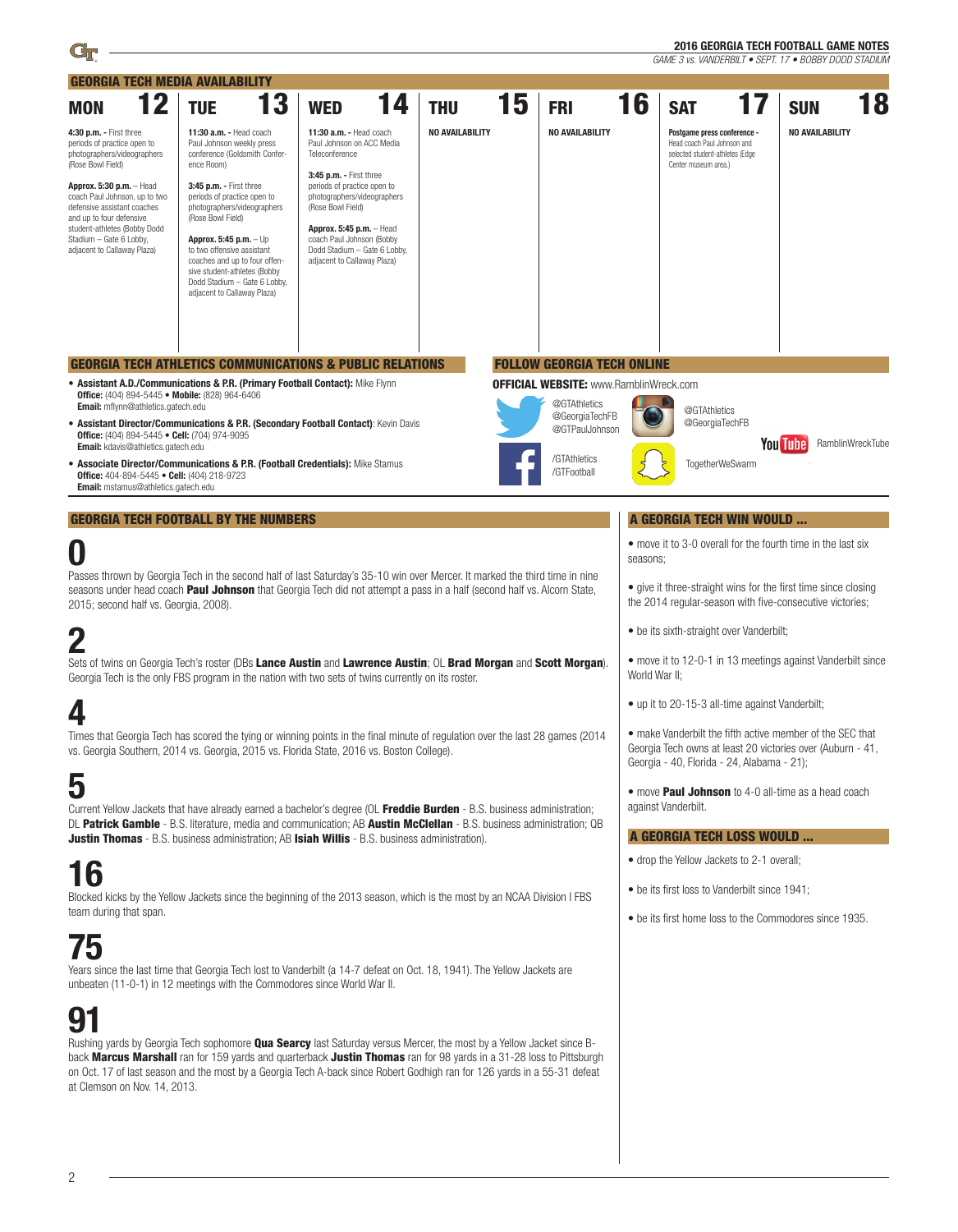*GAME 3 vs. VANDERBILT • SEPT. 17 • BOBBY DODD STADIUM*

#### NOTING LAST WEEK'S WIN OVER MERCER

• Georgia Tech moved to 2-0 for fourth-straight season and the seventh time in nine seasons under head coach Paul Johnson with a 35-10 victory over Mercer.

• Georgia Tech won a second-consecutive game for the first time since it opened last season with wins over Alcorn State (69-9) and Tulane (65-10).

• Georgia Tech's 35 points were the most that it has scored in 12 games, dating back to its 65-10 win over Tulane on Sept. 12 of last season.

• Mercer's 10 points were also the fewest that Georgia Tech has allowed since the 65-10 win over Tulane on Sept. 12 of last season.

• Georgia Tech's 444 yards of offense were its most in eight games, dating back to it totaling 482 yards in a 31-28 loss to Pittsburgh on Oct. 17 of last season.

• Georgia Tech won its home opener for the 10th-straight year and 17th time in the last 18 years. The Yellow Jackets moved to 93-25-4 all-time in home openers.

• Georgia Tech moved to 14-1-1 all-time versus Mercer and claimed its 12th-straight win in the series, dating back to 1908.

• Making the first start of his career, third-year sophomore A-back **Qua Searcy** rushed for a career high 91 yards on just seven carries (13.0 avg.). Searcy's 91 rushing yards were the most by a Georgia Tech A-back since Robert Godhigh ran for 126 yards in a 55-31 loss at Clemson on Nov. 14, 2013.

• Georgia Tech senior quarterback **Justin Thomas** scored the 17th rushing touchdown of his career in the first quarter, which moved him into a tie for fifth all-time among Georgia Tech quarterbacks and a tie for 10th overall in school history. With 149 yards of total offense, Thomas passed Mike Kelley (5,198 yds. - 1978-81) to move into seventh in Georgia Tech history with 5,287 yards of total offense.

• Backup quarterback Matthew Jordan had a career-high two rushing touchdowns (both from one yard out). He has three rushing touchdowns in two games this season and five in seven career games.

• Georgia Tech blocked a field goal for the second time this season when Kyle Cerge-Henderson blocked a 37-yard attempt in the fourth quarter. It was Georgia Tech's 16th blocked kick since the beginning of the 2013 season, which are the most in NCAA Division I FBS during that span.

• Georgia Tech successfully executed a fake punt when reserve linebacker **Chase Alford** took the snap as an upback and picked up 21 yards on fourth-and-one with the Yellow Jackets leading, 21-10, midway through the third quarter. Seven plays later, Georgia Tech capped an 11-play drive with Jordan's second one-yard touchdown run of the day to strecth its lead to 28-10 with 25 seconds remaining in the third period.

• The first-down run was Alford's second in nine games. He picked up nine yards for a first down on a fake punt at Clemson on Oct. 10 of last season.

• The attendance of 49,992 at Bobby Dodd Stadium was Georgia Tech's highest for a game against an NCAA Division I FCS opponent since 51,668 were in attendance for the Yellow Jackets' 41-10 season-opening win over South Carolina State in 2010.

#### GEORGIA TECH-VANDERBILT SERIES HISTORY

• Georgia Tech and Vanderbilt are meeting for the 38th time in a series that dates back to 1892 (Tech's first season of football) but only the fourth time since 1967.

• Georgia Tech leads the all-time series 19-15-3.

• The Yellow Jackets are unbeaten against the Commodores in 12 matchups since World War II (11-0-1). Tech's last loss in the series was a 14-7 defeat in Nashville in 1941. In 12 meetings since, the only blemish for the Jackets is a 10-10 tie in Nashville in 1965.

• In five matchups since the 10-10 tie in 1965, Georgia Tech has beaten Vanderbilt by an average score of 37-12.

• The Yellow Jackets and Commodores played 14 conference games as members of the Southeastern Conference from 1933-53. Both schools were charter members of the SEC in 1933; Georgia Tech left the conference following the 1963 season.

#### GEORGIA TECH-VANDERBILT SERIES RESULTS

|             | <b>RANK</b>    |            |     | <b>GT RESULT</b> |              |  |
|-------------|----------------|------------|-----|------------------|--------------|--|
| <b>DATE</b> | GT             | <b>VAN</b> | H/A | W/L/T            | <b>SCORE</b> |  |
| 11/19/1892  |                |            | h   | L                | $10 - 20$    |  |
| 11/17/1906  |                |            | h   |                  | $6 - 37$     |  |
| 11/16/1907  |                |            | a   |                  | $0 - 54$     |  |
| 11/12/1910  |                |            | h   |                  | $0 - 23$     |  |
| 11/3/1917   |                |            | h   | W                | $83 - 0$     |  |
| 10/18/1919  |                |            | h   | W                | $20 - 0$     |  |
| 10/16/1920  |                |            | a   | Ŵ                | $44-0$       |  |
| 11/15/1924  |                |            | h   |                  | $0 - 3$      |  |
| 11/7/1925   |                |            | a   | $\overline{W}$   | $7-0$        |  |
| 11/6/1926   |                |            | h   | L                | $7 - 13$     |  |
| 11/5/1927   |                |            | a   | T                | $0 - 0$      |  |
| 11/10/1928  |                |            | h   | W                | $19 - 7$     |  |
| 11/9/1929   |                |            | a   | L                | $7 - 23$     |  |
| 11/8/1930   |                |            | h   |                  | $0 - 6$      |  |
| 10/31/1931  |                |            | h   |                  | $7 - 49$     |  |
| 10/29/1932  |                |            | a   | L                | $0-12$       |  |
| 11/4/1933   |                |            | a   |                  | $6-9$        |  |
| 10/6/1934   |                |            | h   | L                | 12-27        |  |
| 11/2/1935   |                |            | h   |                  | $13 - 14$    |  |
| 10/24/1936  |                |            | a   |                  | $0 - 0$      |  |
| 10/30/1937  |                |            | h   | W                | $14-0$       |  |
| 10/29/1938  |                |            | a   |                  | $7 - 13$     |  |
| 10/21/1939  |                |            | h   | W                | $14-6$       |  |
| 10/19/1940  |                |            | h   | W                | $19-0$       |  |
| 10/18/1941  |                | 18         | a   |                  | $7 - 14$     |  |
| 9/25/1948   | $\overline{6}$ |            | a   | W                | $13-0$       |  |
| 9/24/1949   |                |            | h   | W                | $12 - 7$     |  |
| 10/27/1951  | 3              |            | a   | W                | $8-7$        |  |
| 10/25/1952  | 5              |            | h   | W                | $30-0$       |  |
| 10/31/1953  | 8              |            | a   | W                | $43-0$       |  |
| 9/19/1964   |                |            | h   | W                | $14 - 2$     |  |
| 9/18/1965   |                |            | a   | Ŧ                | $10-10$      |  |
| 9/24/1966   |                |            | h   | W                | $42 - 0$     |  |
| 9/23/1967   |                |            | a   | W                | $17 - 10$    |  |
| 8/31/2002   |                |            | h   | W                | $45-3$       |  |
| 9/27/2003   |                |            | a   | <b>WOT</b>       | $24-17$      |  |
| 10/31/2009  | 11/11          |            | a   | W                | $56 - 31$    |  |

#### GEORGIA TECH vs. THE SEC

• Georgia Tech is 207-216-24 all-time against the 14 current members of the Southeastern Conference.

• Although Georgia Tech's last two bowl opponents have been from the SEC (Ole Miss in the 2013 Music City Bowl, Mississippi State in the 2014 Orange Bowl), the Yellow Jackets haven't played an SEC opponent besides annual rival Georgia in the regular season since a 42-31 win at Mississippi State on Oct. 3, 2009.

• Georgia Tech was a charter member of the SEC in 1933 and won five conference championships (1939, 1943, 1944, 1951 and 1952) in 31 seasons before leaving the league to become an independent following the 1963 campaign.

• With a win over Vanderbilt on Saturday, Georgia Tech would own 20 or more all-time victories over five different SEC programs (Auburn - 41, Georgia - 40, Florida - 24, Alabama - 21).

### NOTING VANDERBILT

• Vanderbilt comes into Saturday's game with a 1-1 overall record.

• After falling dropping a 13-10 SEC decision to South Carolina in its season opener on Sept. 1, the Commodores rebounded to thump Middle Tennessee, 47-24, last Saturday.

• Saturday's game is Vanderbilt's first road contest of the season. The Commodores were 1-10 in games played away from Vanderbilt Stadium during head coach Derek Mason's first two seasons at the helm (2014-15).

• Through two games, Vanderbilt is rushing for 200 yards and passing for 93 yards per game. Conversely, the Commodores are allowing 293 passing yards and 108.5 rushing yards per game on the young season.

• Junior running back Ralph Webb leads the SEC with 308 rushing yards through two games. Webb ran for 211 yards and two touchdowns on 29 carries (7.3 avg.) in last Saturday's win over Middle Tennessee.

• Defensively, junior inside linebacker Zach Cunningham leads Vanderbilt with 22 tackles and 4.5 tackles for loss through two games.

• Georgia Tech head coach Paul Johnson is 3-0 all-time as a head coach against Vanderbilt. In 2009, his second season at Georgia Tech, the Yellow Jackets defeated the Commodores, 56-31. During his six-year stint at Navy, the Midshipmen beat Vanderbilt 37-27 in 2003 and 29-26 in 2004.

#### LOOKING TO REBOUND FROM TOUGH LUCK IN '15

• Thanks largely to a season-long string of misfourtune, Georgia Tech's string of 18-consecutive bowl appearances was snapped with a 3-9 campaign in 2015.

• After going 11-3, winning the ACC Coastal Division championship and defeating Mississippi State in the Capital One Orange Bowl in 2014, two major factors contributed to last season's 3-9 record:

- 16 key players combined to miss more than 80 games due to injury
- six of the Yellow Jackets' nine losses came by eight points or less

• Due to the spate of injuries last season, 34 Yellow Jackets made their collegiate debuts in 2015 (which ranked fifth among all NCAA Division I FBS programs) and 23 freshmen saw playing time for Georgia Tech, which was tied for 10th among all Power Five conference teams.

• With so much youth on the field last year, Georgia Tech boasts an experienced roster in 2016, highlighted by the fact that the Yellow Jackets return 81 percent of their rushing yards, 84 percent of their receiving yards and 98 percent of their passing yards from a season ago.

• Despite last season's hiccup, Georgia Tech has finished in first or second place in the ACC's Coastal Division six times in the past eight seasons and seven times in 11 seasons since the ACC split into divisions in 2005.

#### ACC COASTAL DIVISION YEAR-BY-YEAR

|      | <b>GT Record / Finish</b> | <b>Champion</b> |
|------|---------------------------|-----------------|
| 2005 | $5-3/3rd$                 | Virginia Tech   |
| 2006 | $7 - 1 / 1$ st            | Georgia Tech    |
| 2007 | $4-4/3rd$                 | Virginia Tech   |
| 2008 | $5 - 3 / t - 1$ st        | Virginia Tech   |
| 2009 | $7 - 1 / 1$ st            | Georgia Tech    |
| 2010 | $4-4$ / t-3rd             | Virginia Tech   |
| 2011 | $5-3 / t-2nd$             | Virginia Tech   |
| 2012 | $5 - 3 / 1$ st            | Georgia Tech    |
| 2013 | $5-3 / t-2nd$             | Duke            |
| 2014 | $6-2/1st$                 | Georgia Tech    |
| 2015 | $1 - 7 / 6$ th            | North Carolina  |
|      |                           |                 |

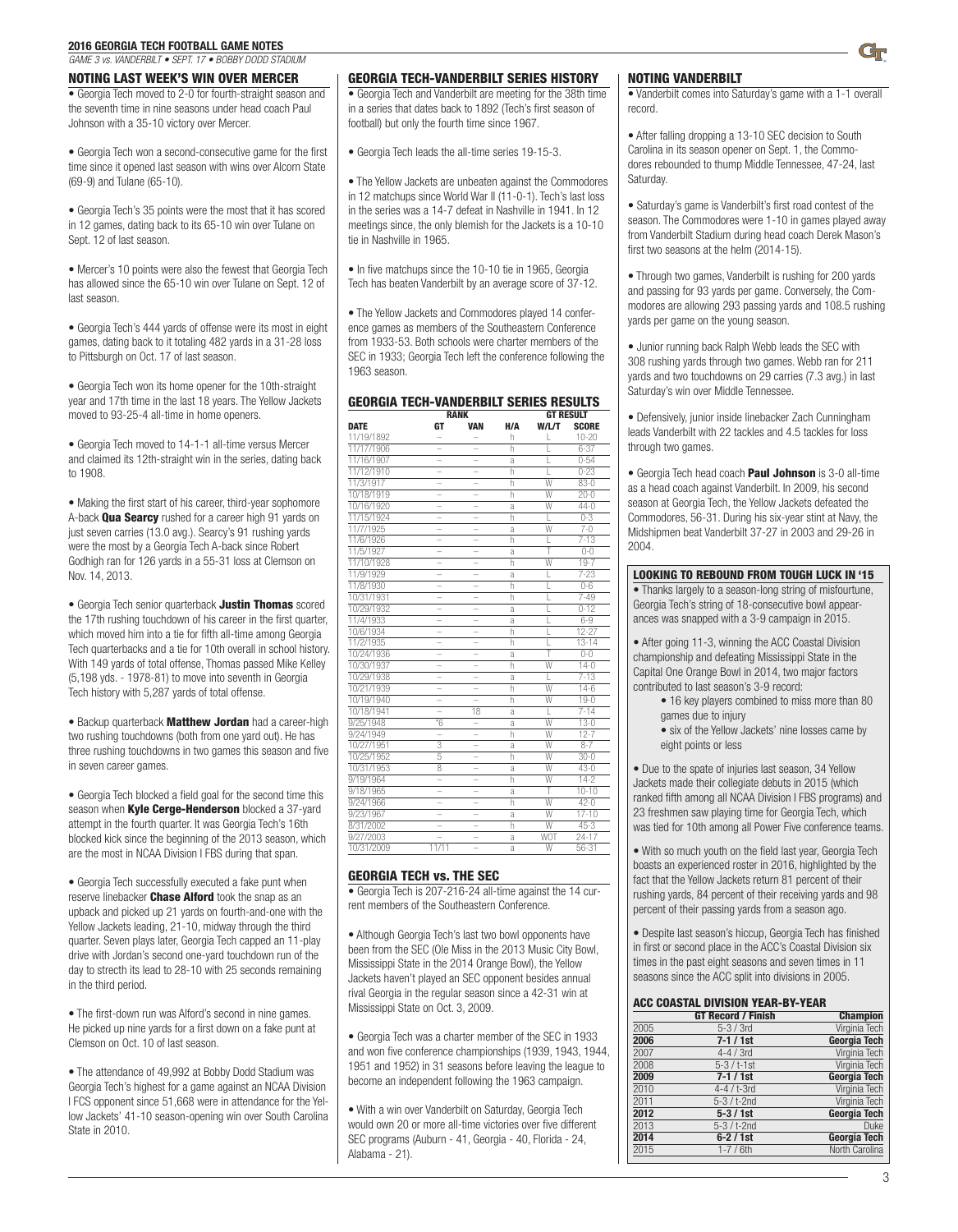#### RECORD BREAKDOWN

| RECORD BREAKDOWN                                                                                                                                                                                                                                                                                                                                                                                                                                                                 |                         |           |
|----------------------------------------------------------------------------------------------------------------------------------------------------------------------------------------------------------------------------------------------------------------------------------------------------------------------------------------------------------------------------------------------------------------------------------------------------------------------------------|-------------------------|-----------|
| Last Home Win 35-10 vs. Mercer (9/10/16)<br>Last Home Loss 13-7 vs. Georgia (11/28/15)<br>Last Win Away From Home17-14 vs. Boston College<br>(Dublin, Ireland; 09/03/16)<br>Last True Road Win 58-23 at NC State (11/8/14)<br>Last Road Loss 38-21 at Miami (11/21/15)                                                                                                                                                                                                           |                         |           |
| Playing at home1-0 38-16<br>Playing on the road $\ldots \ldots \ldots \ldots \ldots 0-0 \ldots \ldots 22-21$<br>Playing at a neutral site $\ldots \ldots \ldots \ldots 1-0 \ldots \ldots \ldots 3-7$                                                                                                                                                                                                                                                                             | <b>2016 JOHNSON ERA</b> |           |
|                                                                                                                                                                                                                                                                                                                                                                                                                                                                                  |                         |           |
| Outrushing opponent 1-0 61-32<br>When rushing for 300 yards 1-0 45-12<br>When rushing for 400 yards $\dots \dots \dots 0-0 \dots \dots \dots 16-1$<br>When rushing for 500 yards $\dots \dots \dots 0-0 \dots \dots \dots 1-0$<br>When rushing for 600 yards $\dots \dots \dots 0-0 \dots \dots \dots 1-0$<br>Outrushed by opponent 1-0 2-11<br>Outpassed by opponent 2-0 52-39                                                                                                  |                         |           |
| More total offense than opponent 1-0 53-14<br>When having $400+$ total offense1-0 47-19<br>Less total offense than opponent $\ldots \ldots 1-0 \ldots \ldots 10-30$<br>When allowing $400+$ total offense $\ldots \ldots 0-0 \ldots \ldots 11-25$<br>When allowing $500+$ total offense $\ldots \ldots 0-0 \ldots \ldots \ldots 4-9$                                                                                                                                             |                         |           |
| Committing fewer turnovers 1-0 34-9<br>Committing more turnovers 1-0 13-26                                                                                                                                                                                                                                                                                                                                                                                                       |                         |           |
| $>$ 30:00 of time of possession 2-0                                                                                                                                                                                                                                                                                                                                                                                                                                              |                         | $45 - 23$ |
| Opponent scores first1-0 18-29                                                                                                                                                                                                                                                                                                                                                                                                                                                   |                         |           |
| Leading after the 1st quarter 1-0 41-11<br>Trailing after the 1st quarter $\ldots \ldots \ldots 0-0 \ldots \ldots \ldots 9-26$<br>Tied after the 1st quarter $\ldots \ldots \ldots \ldots 1-0 \ldots \ldots \ldots 13-7$<br>Leading at halftime 2-0 49-8<br>Trailing at halftime $\ldots \ldots \ldots \ldots \ldots 0-0 \ldots \ldots 10-31$<br>Leading after the 3rd quarter 1-0 54-7<br>Tied after the 3rd quarter $\ldots \ldots \ldots \ldots 1-0 \ldots \ldots \ldots$ 4-1 |                         |           |
| Scoring 31-40 points 1-0 16-7                                                                                                                                                                                                                                                                                                                                                                                                                                                    |                         |           |
| Opponent scores 0-10 points 1-0 18-0<br>Opponent scores 11-20 points 1-0 18-5<br>Opponent scores 21-30 points 0-0 19-15<br>Opponent scores 41-plus points $\ldots \ldots \ldots 0$ -0 $\ldots \ldots \ldots 3$ -12                                                                                                                                                                                                                                                               |                         |           |
| With an individual 100-yard rusher $\ldots \ldots 0$ -0 $\ldots \ldots \ldots 39-14$                                                                                                                                                                                                                                                                                                                                                                                             |                         |           |
| * does not include vacated game - 2009 ACC Championship game                                                                                                                                                                                                                                                                                                                                                                                                                     |                         |           |

### **OFFENSE**

• Georgia Tech has played 239-consecutive games without being shut out, good for the seventh-longest active streak in NCAA Division I FBS.

• The Yellow Jackets have not been held scoreless since a 38-0 loss at No. 3 Florida State on Oct. 18, 1997.

• Even more impressively, Georgia Tech has not been blanked at home since a 7-0 loss to Georgia on Nov. 30, 1957 — good for a streak of 364-straight games played at Bobby Dodd Stadium without being shut out.

#### ACTIVE STREAKS WITHOUT BEING SHUT OUT (FBS)

|                    | <b>Streak</b> | <b>Year Began</b> |
|--------------------|---------------|-------------------|
| Florida            | 350           | 1988              |
| <b>TCU</b>         | 295           | 1992              |
| Alr Force          | 287           | 1992              |
| Tennessee          | 275           | 1994              |
| Virginia Tech      | 271           | 1995              |
| Nebraska           | 258           | 1996              |
| Georgia Tech       | 239           | 1997              |
| <b>Boise State</b> | 228           | 1997              |

• Of Georgia Tech's 113 offensive touchdowns since the beginning of the 2014 season, 36 have been scored on drives that took two minutes or less off the clock (31.9 percent) and 41 came on drives of five plays or less (36.3 percent).

• Last Saturday against Mercer, Georgia Tech had two touchdown drives that took five plays or less and took two minutes or less, highlighted by an impressive five-play, 91-yard drive that took just 1:38 off the clock early in the second quarter. The lighting-quick series consisted of a 31 yard run by **Qua Searcy**, a 16-yard run by **Clinton Lynch**, a three-yard run by Searcy, a 31-yard pass from **Justin** Thomas to Ricky Jeune and a 10-yard touchdown run by Marcus Marshall.

• Through two games this season, Georgia Tech ranks second in the ACC and 19th nationally in third-down conversion percentage (.545 - 12-of-12) and is tied atop the ACC and nation with a perfect 1.000 fourth-down conversion percentage (3-of-3).

• The running game is the backbone of head coach **Paul Johnson's** high-powered spread option offense. Since Johnson's arrival on The Flats in 2008, no team has rushed for more yards than Georgia Tech's 32,599. Johnson's former squad, Navy, ranks second nationally with 31,407 rushing yards during the same eight-plus-year span.

#### MOST FBS RUSHING YARDS SINCE 2008

|              | Games | Yards  | Yds/Gm |  |
|--------------|-------|--------|--------|--|
| Georgia Tech | 108   | 32,599 | 301.84 |  |
| Navv         | 103   | 31.407 | 304.92 |  |
| Air Force    | 105   | 31.378 | 298.84 |  |
| Oregon       | 109   | 29.864 | 273.98 |  |

• Georgia Tech has led the ACC and finished among the top eight nationally in rushing yardage in each of Johnson's eight seasons as head coach.

• Through two games this season, Georgia Tech ranks third in the ACC and 24th nationally at 241.5 rushing yards per game.

• Playing in a steady rain and against the nation's No. 2 rushing defense from a season ago (82.8 ypg), Georgia Tech rushed for 119 yards against Boston College in the season opener on Sept. 3. With BC rushing for 176 yards, it marked only the 13th time in Johnson's nine seasons as head coach that Georgia Tech was outrushed and only the second time under Johnson that Tech won when it was outgained on the ground (Wofford outrushed the Jackets, 271-226, in a 38-19 Georgia Tech win on Aug. 30, 2014).

• Last Saturday against Mercer, Tech rushed for a much more Georgia Tech-like 364 yards and 7.0 yards per carry.

• Also last Saturday, after surrendering 119 yards on the ground against Georgia Tech the previous week, Boston College held UMass to minus-23 rushing yards in a 26-7 win over the Minutemen.

• In Johnson's eight full seasons at the helm, Georgia Tech has produced 13 rushers that have eclipsed the 1,000-yard plateau for their careers. That is nearly 30 percent of the 45 Yellow Jackets that have amassed 1,000 career rushing yards in the 123-year history of Georgia Tech football.

#### 1,000-YARD CAREER RUSHERS UNDER PAUL JOHNSON

| <b>GT Rank</b>    |                      | <b>Years at GT</b> | <b>Yards</b> |
|-------------------|----------------------|--------------------|--------------|
| 6.                | Jonathan Dwyer       | 2007-09            | 3,226        |
| 7.                | Joshua Nesbitt       | 2007-10            | 2,806        |
| 11.               | David Sims           | 2010-13            | 2,252        |
| 12.               | Tevin Washington     | 2009-12            | 2,225        |
| $\overline{13}$ . | Zach Laskey          | 2011-14            | 2,033        |
| 15.               | Anthony Allen        | 2009-10            | 1.934        |
| 16.               | <b>Justin Thomas</b> | 2013-pres.         | 1,893        |
| 17.               | Roddy Jones          | 2008-11            | 1,846        |
| 18.               | Orwin Smith          | 2009-12            | 1.839        |
| 32.               | Synjyn Davis         | 2011-14            | 1,396        |
| 38.               | Robert Godhigh       | 2010-13            | 1,191        |
| 42.               | Vad Lee              | 2012-13            | 1,057        |
| 44.               | <b>Embry Peeples</b> | 2008-11            | 1,035        |
|                   |                      |                    |              |

#### **QUARTERBACKS**

• One of the nation's most exciting and versatile quarterbacks, fifth-year senior Justin Thomas is in his third year as a starter and has made 28-consecutive starts under center for the Yellow Jackets.

• Last Saturday against Mercer, Thomas accounted for 149 of Georgia Tech's 275 yards of total offense in the first half. He ran seven times for 69 yards (9.9 avg.) and a touchdown and completed 5-of-10 passes for 80 yards.

• After getting what head coach Paul Johnson described as "dinged" in the first half against Mercer, Thomas sat out for the entire second half in favor of backup Matthew Jordan. Thomas, who Johnson said was healthy enough to play if needed in the second half against Mercer, is expected to be back in the starting lineup this week.

• Thomas' 13-yard touchdown run in the first quarter of last Saturday's win over Mercer was the 17th rushing touchdown of his career, which moved into a tie for fifth all-time among Georgia Tech quarterbacks and a tie for 20th in school history, regardless of position.

#### GT CAREER RUSHING TOUCHDOWNS LEADERS

|                                |                             | <b>Years at GT</b> | TDs             |
|--------------------------------|-----------------------------|--------------------|-----------------|
|                                | Robert Lavette              | 1981-84            | 45              |
| $rac{1}{2}$ $rac{2}{3}$        | Tevin Washington            | 2009-12            | 38              |
|                                | Joshua Nesbitt              | 1981-84            | 35              |
|                                | Jonathan Dwyer              | 2007-09            | 35              |
|                                | Joe Burns                   | 1998-01            | 31              |
| $rac{5}{6}$ .<br>$rac{6}{7}$ . | <b>Tashard Choice</b>       | 2005-07            | 28              |
|                                | P.J. Daniels                | 2002-05            | 23              |
|                                | David Sims                  | 2010-13            | 23              |
| 9.                             | Leon Hardeman               | 1951-53            | 22              |
|                                | Eddie Lee Ivery             | 1975-78            | 22              |
| 11.                            | David Sims                  | 1974-76            | $\overline{21}$ |
| $\overline{12}$ .              | C.J Williams                | 1994-96            | $\overline{20}$ |
|                                | Orwin Smith                 | 2009-12            | 20              |
| 14.                            | Shawn Jones                 | 1989-92            | 19              |
|                                | <b>Charles Wiley</b>        | 1995-98            | 19              |
| 16.                            | Lenny Snow                  | 1965-67            | 18              |
|                                | Jerry Mays                  | 1985-89            | 18              |
|                                | Joe Hamilton                | 1996-99            | $\overline{18}$ |
|                                | Synjyn Days                 | 2011-14            | 18              |
| 20.                            | Malcolm King                | 1984-87            | $\overline{17}$ |
|                                | Zach Laskey                 | 2011-14            | $\overline{17}$ |
|                                | Vlad Lee                    | 2012-13            | $\overline{17}$ |
|                                | <b>Justin Thomas</b>        | 2013-pres.         | 17              |
|                                | Italics denote quarterbacks |                    |                 |
|                                |                             |                    |                 |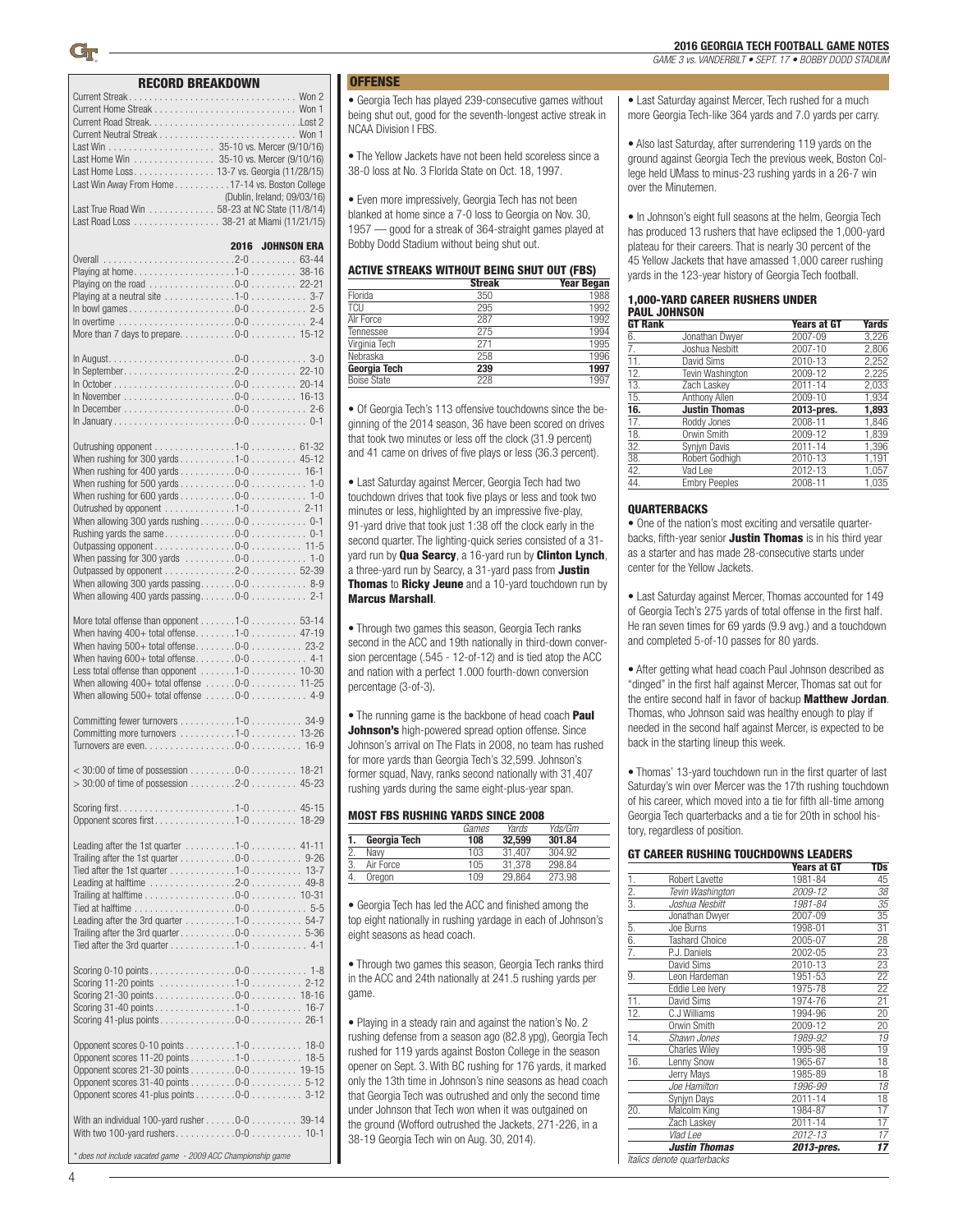*GAME 3 vs. VANDERBILT • SEPT. 17 • BOBBY DODD STADIUM*

#### **OFFENSE**

• Thomas is also on the verge of becoming only the third quarterback and the 15th player overall in Georgia Tech history to rush for 2,000 yards in a career.

• With 1,893 career rushing yards, Thomas needs just

107 yards to reach the 2,000-yard plateau. Joshua Nesbitt (2,806 yards - 2007-10) and Tevin Washington (2,225 yards - 2009-12) are the only signal-callers in Georgia Tech history to rush for 2,000 yards in a career.

#### MOST CAREER RUSHING YARDS BY A GT QB

|    |                      | Years    | Att | <b>Yds</b> |  |
|----|----------------------|----------|-----|------------|--|
|    | Josh Nesbitt         | 2007-10  | 653 | 2.806      |  |
| 2. | Tevin Washington     | 2009-12  | 542 | 2.225      |  |
| 3. | <b>Justin Thomas</b> | $2013 -$ | 378 | 1,893      |  |
| 4. | Joe Hamilton         | 1996-99  | 501 | 1.758      |  |
| 5. | Reggie Ball          | 2003-06  | 495 | 1.451      |  |

• With 119 passing yards in the Sept. 3 season opener against Boston College, Thomas moved into Georgia Tech's all-time top 10 for career passing yardage. He currently ranks eighth in school history with 3,394 career passing yards.

#### GT CAREER PASSING YARDS LEADERS

|                      | <b>Years at GT</b> | <b>Yards</b> |
|----------------------|--------------------|--------------|
| Joe Hamilton         | 1996-99            | 8,882        |
| Shawn Jones          | 1989-92            | 8.441        |
| Reggie Ball          | 2003-06            | 8,128        |
| George Godsey        | 1998-2001          | 6.137        |
| Mike Kelley          | 1978-81            | 5.249        |
| John Dewberry        | 1983-85            | 4,193        |
| Eddie McAshan        | 1970-72            | 4.080        |
| <b>Justin Thomas</b> | 2013-pres.         | 3,394        |
| Tevin Washington     | 2009-12            | 3,312        |
| Josh Nesbitt         | 2007-10            | 3,276        |
|                      |                    |              |

• In the opener against Boston College, Thomas accounted for 135 of Georgia Tech's 238 yards of total offense (119 passing, 16 rushing).

• Seventy-four of his 135 yards of total offense against BC came on the Yellow Jackets' final two possessions of the game (a final-play kneel-down notwithstanding).

• On those final two full offensive series, Thomas engineered a pair of scoring drives that provided Tech with the winning points (an 11-play, 46-yard drive that culminated with **Harrison Butker's** 40-yard field goal with 5:57 to go and an 11-play, 59 yard drive capped by **Dedrick Mills'** four-yard touchdown run with 35 seconds left on the clock).

• Thanks to his proficiency as a runner and thrower, Thomas already ranks seventh in school history with 5,287 yards of total offense. He needs 251 total yards to pass current Georgia Tech graduate assistant Tevin Washington (5,537 yards from 2009-12) for sixth place on Tech's all-time total offense list.

#### GT CAREER TOTAL OFFENSE LEADERS

|     |                      | <b>Years at GT</b> | <b>Yards</b> |
|-----|----------------------|--------------------|--------------|
| 1.  | Joe Hamilton         | 1996-99            | 10,640       |
| 2.  | Reggie Ball          | 2003-06            | 9,579        |
| 3.  | Shawn Jones          | 1989-92            | 9.296        |
| 4.  | George Godsey        | 1998-2001          | 6.125        |
| 5.  | Joshua Nesbitt       | 2007-10            | 6.082        |
| 6.  | Tevin Washington     | 2009-12            | 5.537        |
| 7.  | <b>Justin Thomas</b> | 2013-present       | 5,287        |
| 8.  | Mike Kelley          | 1978-81            | 5.198        |
| 9.  | John Dewberry        | 1983-85            | 4.823        |
| 10. | Eddie McAshan        | 1970-72            | 4.262        |

• Thomas also ranks among Georgia Tech's career leaders in passing efficiency (fourth - 134.9), touchdown passes (t-fifth - 32).

• Thomas has recorded at least one rushing touchdown and one passing touchdown in the same game eight times in his career, good for a tie for third in school history.

• In 28 career starts, Thomas has engineered three drives that have resulted in Georgia Tech scoring the game's tying or winning points in the final minute of regulation.

#### JUSTIN THOMAS — LATE-GAME HEROICS Sept. 13, 2014 vs. Georgia Southern

Georgia Tech trailed 38-35 when it took over with 4:12 to go at its own 28 yard line. Thomas led the Yellow Jackets on an 11-play, 72 yard drive that culminated with a 13-yard touchdown pass to Deon Hill with 23 seconds remaining that lifted Tech to a 42-38 win.

#### Nov. 29, 2014 at Georgia

Georgia Tech trailed 24-21 when it took over on its own 43 yard line with 13 seconds to go. Thomas ran 21 yards to the UGA 36 yard line on the first play of the series to set up Harrison Butker's 53-yard field goal as time expired in regulation. GT went on to win, 30-24, in overtime.

#### Sept. 3, 2016 vs. Boston College

Georgia Tech trailed 14-10 when it took over on its own 41 yard line with 3:33 to go. Thomas led the Yellow Jackets on an 11-play, 59-yard drive that included a 22-yard pass on fourth-and-19 and a 26-yard pass on third-and-10. The drive culminated with a four-yard touchdown run by Dedrick Mills with 35 seconds remaining that lifted Tech to a 17-14 win.

• One of the nation's most prolific big-game quarterbacks, Thomas owns a 4-3 record in his career against ranked teams with wins over No. 19 Clemson, No. 9 Georgia and No. 7 Mississippi State (Orange Bowl) in 2014 and No. 9 Florida State in 2015. He's 3-3 in his career versus top 10 teams.

• In addition to the success that he has enjoyed on the field, Thomas has also achieved great success in the classroom as one of five Yellow Jackets that has already earned a bachelor's degree. Thomas graduated last spring with a B.S. in business administration and is taking six hours of electives this semester while finishing out his collegiate career on the gridiron.

• In limited action while positioned behind Thomas on the depth chart, sophomore **Matthew Jordan** has rushed for five touchdowns in just seven career games, including a pair of one-yard runs in last Saturday's win over Mercer.

• Despite seeing his only extensive playing time during the second half of last week's 35-10 victory, Jordan is tied for third in the ACC with three touchdown rushes this season.

#### RUNNING BACKS

• A-back Qua Searcy has been perhaps Georgia Tech's most valuable offensive player through two games this season.

• In the Sept. 3 season opener against Boston College, Searcy caught three passes for 60 yards, both career highs. In fact, going into the game, the third-year sophomore owned just three receptions for 45 yards in his collegiate career.

• Searcy played an integral role in both of Georgia Tech's touchdown drives in the 17-14 win over BC. On the Yellow Jackets' first offensive series, he caught a 31-yard pass on third-and-12 that set up the Jackets' first score of the day. Trailing 14-10 and facing fourth-and-19 with less than three minutes remaining in the ballgame, Searcy hauled in a 22-yard reception to extend a drive that was capped by **Dedrick Mills'** game-winning four-yard touchdown run with 35 seconds to go.

• After his prolific performance as a receiver in the season opener, Searcy had an impressive showing as a runner last Saturday against Mercer, rushing for a career-best 91 yards on just seven carries (13.0 avg.) in the Yellow Jackets' 35- 10 win. Going into the game, he had only 72 rushing yards in his career.

• Searcy's 91 rushing yards against Mercer were the most by a Yellow Jacket since B-back Marcus Marshall ran for 159 yards and quarterback Justin Thomas ran for 98 yards in a 31-28 loss to Pittsburgh on Oct. 17 of last season and the most by a Georgia Tech A-back since Robert Godhigh ran for 126 yards in a 55-31 defeat at Clemson on Nov. 14, 2013.

• Mills, a B-back, became the first true freshman to start a season opener at Georgia Tech since wide receiver Tyler Melton in 2008 when he started the Sept. 3 opener against Boston College.

• Mills did not disappoint in his debut, rushing for a teambest 68 yards on 18 carries and, most importantly, scoring the game-winning touchdown from four yards out with 35 seconds to go in the ballgame.

• Mills, who as suspended for last Saturday's game versus Mercer due to a violation of team rules, has been reinstated for this week's contest versus Vanderbilt.

• In a testament to the Yellow Jackets' depth at the position, 10 different running backs have already toted the ball for Georgia Tech in 2016 (Searcy, Mills, BB Marcus Marshall, AB Clinton Lynch, AB Lynn Griffin, BB Marcus Allen, AB Nate Cottrell, AB Austin McClellan, AB J.J. Green and BB **Quaide Weimerskirch**).

• The inury bug bit Georgia Tech's corps of running backs hardest last season. In all, seven different RBs (four A-backs, three B-backs) missed games due to injury in 2015.

• The bright side to last year's injury epidemic in the backfield is the fact that Georgia Tech returned eight running backs that gained game experience a season ago (Marshall - 654 yards in 11 games; r-So. AB Clinton Lynch - 457 yds. in 12 gms.; r-Sr AB Isiah Willis - 169 yds. in 12 gms.; r-Sr. BB Marcus Allen - 166 yds. in 9 gms.; r-Sr. AB Lynn Griffin - 113 yds. in 12 gms.; Searcy - 76 yds. in 3 gms.; So. Mikell Lands-Davis\* - 40 yds. in 7 gms.; r-Jr. Ryan Braswell - 6 yds. in 2 gms.).

*\* With the Yellow Jackets' new-found depth at running back, Lands-Davis was moved from A-back to wide receiver during the offseason.*

#### WIDE RECEIVER

• Ricky Jeune, a fourth-year junior that has started 14-straight games at wide receiver for the Yellow Jackets, leads Georgia Tech with six receptions for 102 yards this season.

• Jeune has caught three passes in each of the Yellow Jackets' first two games this season and has at least one reception in 13 of his 14 career starts.

• Jeune's biggest catch of the season and perhaps his career came in the season opener versus Boston College when he made a 26-yard grab on third-and-10 that extended what proved to be the Yellow Jackets' game-winning touchdown drive late in the fourth quarter.

• Jeune is joined in the starting lineup by sophomore wideout Brad Stewart.

• Between them, Jeune and Stewart have accounted for 39 of the 52 receptions, 729 of the 961 receiving yards and four of the six touchdown catches amassed by Tech receivers since the beginning of last season.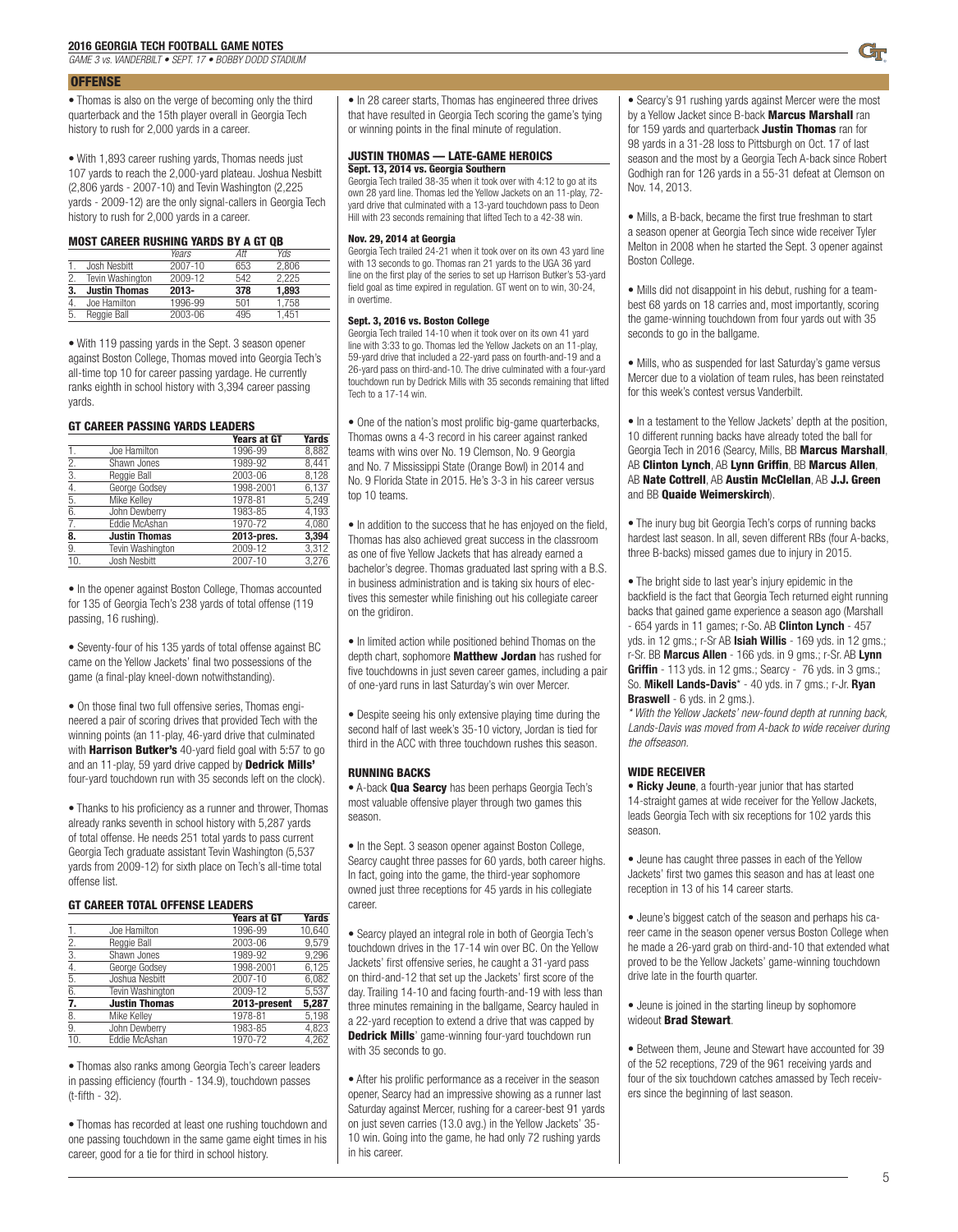**OFFENSE** 

### OFFENSIVE LINE

• Offensive line is another position where injuries took a toll on the Yellow Jackets last season but the ailments allowed Georgia Tech to build depth through game experience. Of the seven different linemen that started for the Jackets last season, four are back on the roster in 2016 (r-Sr. Freddie Burden - 12 starts at C; r-Jr. Shamire Devine - 9 starts at RG; So. Will Bryan - 6 starts at RT; r-So. Trey Klock - 3 starts at LT).

• The returnees also includes redshirt junior Eason Fromayan, who played in 25-of-26 games during his first two seasons at Georgia Tech (2014-15) but made only the second start of his Tech career (and first since 2014) at left tackle in the season opener versus Boston College.

• Last Saturday against Mercer, junior Andrew Marshall made the first start of his career when he replaced Fromayan in the starting lineup at left tackle.

### **DEFENSE**

• Through two games, Georgia Tech ranks 14th nationally in scoring defense, allowing just 12.0 points per game.

• In last Saturday's 35-10 win over Mercer, Georgia Tech surrendered its fewest points in 12 games, dating back to a 65-10 victory over Tulane on Sept. 12 of last season.

• In Georgia Tech's season-opening 17-14 win over Boston College on Sept. 3, the Yellow Jackets allowed their fewest points in an ACC game since a 28-6 win over Clemson on Nov. 15, 2014.

• Georgia Tech has allowed exactly 320 yards in each of its first two games this season and ranks 45th nationally in total defense.

• The 320 total yards that the Yellow Jackets surrendered against BC were fifth-fewest allowed by Georgia Tech in an ACC game since the beginning of the 2014 season (17 games).

• While Georgia Tech did not enjoy the same overall success in 2015 that it did in 2014, the Yellow Jackets' defense was actually one of the nation's most improved units last season.

• After allowing 411.3 yards per game during its 11-3, Capital One Orange Bowl championship season in 2014, Georgia Tech's defense surrendered 368.0 yards per contest during last year's 3-9 campaign, an improvement of 43.3 yards per game.

• Although it surrendered less yardage last season, the Yellow Jackets' defense was not nearly as opportunistic as it was in 2014. Georgia Tech forced just 17 turnovers last season after racking up 29 takeaways the previous year.

• An opportunistic defense and special teams has been a staple of the **Paul Johnson** era at Georgia Tech. Johnson's teams have scored 27 touchdowns on defense or special teams in his eight seasons at the helm, including three last season.

#### DEFENSIVE LINE

• Defensive line is easily the most experienced part of Georgia Tech's defense this season as Jr. DE KeShun Freeman, r-Sr. DT Patrick Gamble, r-Sr. Francis Kallon and r-Sr. DE Rod Rook-Chungong have combined to make 56 career starts (25 for Freeman, 15 for Gamble, 15 for Rook-Chungong and two for Kallon). Only Kallon is new to the starting lineup this season.

• Rook-Chungong leads Georgia Tech's defensive linemen with nine tackles (seven solo) through two games this season.

• Despite not being in the starting lineup, reserve defensive end **Antonio Simmons**, a junior, leads the Yellow Jackets and is tied for 58th nationally with three tackles for loss this season.

#### LINEBACKERS

• Senior outside linebacker **P.J. Davis** ranks fourth among all active ACC players and 13th among active players nationally with 252 career tackles.

#### ACC ACTIVE TACKLES LEADERS

|                  |               | <b>School</b>      | <b>Tackles</b> |
|------------------|---------------|--------------------|----------------|
|                  | DeVon Edwards | Duke               | 314            |
|                  | Ryan Janvion  | <b>Wake Forest</b> | 291            |
| 3.               | Quin Blanding | Virginia           | 254            |
| $\overline{4}$ . | P.J. Davis    | Georgia Tech       | 252            |
| .5.              | Keith Kelsev  | Louisville         | 233            |
|                  |               |                    |                |

• Davis led Georgia Tech in tackles each of the last two seasons (119 in 2014, 77 in 2015) and picked up right where he left off last year with a team-high 15 stops through two games this season.

#### DEFENSIVE BACKS

• While Georgia Tech's front seven is ultra-experienced with five returning starters, the secondary has four new starters in 2016.

• Georgia Tech's starting four in the secondary (r-Jr. SS Corey Griffin, So. FS A.J. Gray, Jr. CB Lance Austin and Jr. CB Step Durham) combined for just three career starts between them prior to this season (Griffin - 2, Durham - 1).

• Through two games, Griffin ranks second on the team with 10 tackles. He turned in a career day in the season opener against Boston College, matching a career high with six tackles (five solo) and the recording the second interception of his career, which thwarted a BC scoring opportunity and set up Georgia Tech's first touchdown of the game.

• While Georgia Tech did not return any starters from last year's base secondary, junior **Lawrence Austin** made five starts as Georgia Tech's nickel back in 2015.

• Both of Georgia Tech's starting cornerbacks (Chris Milton and D.J. White) and both of the Yellow Jackets' starting safeties (Jamal Golden and Demond Smith) from a season ago graduated and three of the four spent training camp on NFL rosters (Golden\* - New Orelans Saints; Milton\* - Indianapolis Colts; White^ - Kansas City Chiefs). White remains a member of the Chiefs' regular-season roster while Milton earned a spot on the Colts' practice squad. *^ selected in sixth round of 2016 NFL Draft*

*\* undrafted free agents*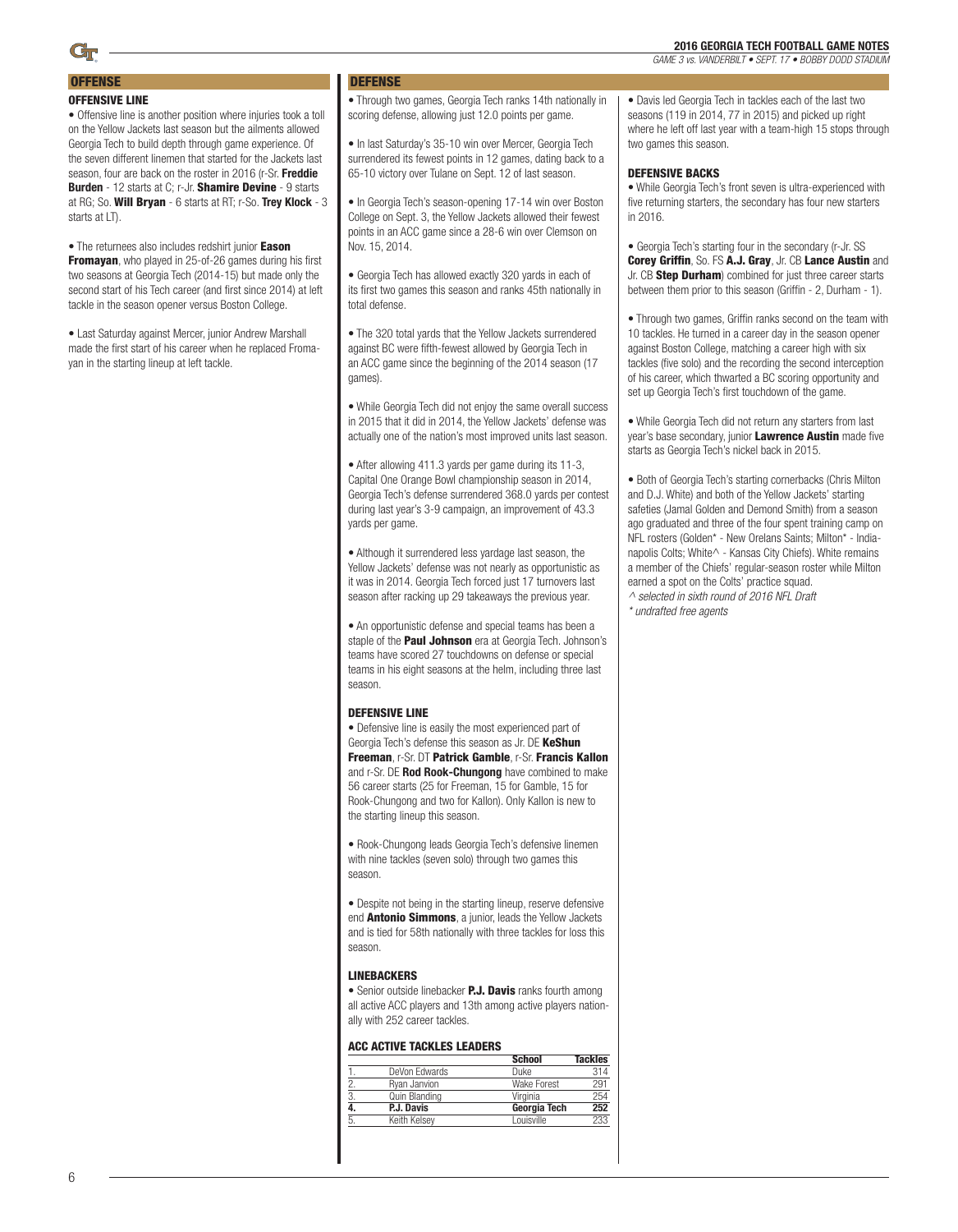*GAME 3 vs. VANDERBILT • SEPT. 17 • BOBBY DODD STADIUM*

### SPECIAL TEAMS

• Georgia Tech has blocked field goals in each of the first two games of this season (Rod Rook-Chungong on Sept. 3 vs. Boston College, Kyle Cerge-Henderson last Saturday vs. Mercer). Georgia Tech is one of only eight teams nationally that has blocked two kicks in the first two games of the season (Connecticut, Florida International, Miami (Fla.), Michigan, Southern Miss, Texas and Toledo are the others).

• Georgia Tech leads all NCAA Division I FBS programs with 16 blocked kicks since the beginning of the 2013 season.

#### MOST BLOCKED KICKS SINCE 2013 (FBS)

| Georgia Tech        | 16 |
|---------------------|----|
| <b>BYU</b>          | 15 |
| Temple              | 15 |
| Air Force           | 12 |
| Alabama             | 12 |
| Rutgers             | 11 |
| North Texas         | 11 |
| Southern California | 11 |
| Middle Tennessee    |    |

• Georgia Tech owns one of college football's top specialteams weapons in senior place kicker Harrison Butker. With nearly a full season still to play, Butker is already Tech's all-time leader with 169 PATs made.

• He also ranks among the program's all-time leaders in career kick scoring (third - 256 points), field goals made (t-sixth - 29) and field-goal percentage (ninth - .659).

• Should he match his career average with 86 points this season, Butker would break the school record for kick scoring, currently held by Luke Manget (322 pts. - 1999-2002).

• Butker has also been an incredible weapon for the Yellow Jackets on kickoffs this season, as all nine kickoffs have gone for touchbacks.

• As a team, Georgia Tech's 10 kickoffs this season have all been touchbacks. Redshirt freshman Shawn Davis had the first kickoff opportunity of his career in the final quarter of last Saturday's win over Mercer and sailed it into the end zone for a touchback.

#### HEAD COACH PAUL JOHNSON

JOHNSON BIO

Wife: Susan Daughter: Kaitlyn

Born: August 20, 1957 Education: Western Carolina, B.S., '79; Appalachian State, M.S., '82

### YEAR-BY-YEAR HEAD COACHING RECORD

| 1997 | Georgia Southern 10-3 .769                                    |      | SoCon Champions |                         |  |
|------|---------------------------------------------------------------|------|-----------------|-------------------------|--|
| 1998 | Georgia Southern 14-1 .933                                    |      | SoCon Champions | I-AA Runner-Up          |  |
|      | 1999 Georgia Southern 13-2                                    | .867 | SoCon Champions | I-AA National Champions |  |
|      | 2000 Georgia Southern 13-2 .867                               |      | SoCon Champions | I-AA National Champions |  |
|      | 2001 Georgia Southern 12-2 .857                               |      | SoCon Champions |                         |  |
|      | <b>GEORGIA SOUTHERN TOTALS (FIVE SEASONS) -- 62-10 (.861)</b> |      |                 |                         |  |
|      | .167. 2002 Navy 2-10                                          |      |                 |                         |  |

| 2003 Navy8-5 .615 | <b>FV1</b> net Houston Bowl |
|-------------------|-----------------------------|
|                   | Emerald Bowl Champions      |
|                   | Poinsettia Bowl Champions   |
|                   | Meineke Car Care Bowl       |
| 2007 Navy8-4 .667 | Poinsettia Bowl             |

#### NAVY TOTALS (SIX SEASONS) -- 45-29 (.608)

|      | 2008 Georgia Tech 9-4  | .692  |                              | Chick-fil-A Bowl                           |
|------|------------------------|-------|------------------------------|--------------------------------------------|
| 2009 | Georgia Tech *10-3     | .786  | ACC Championship Game        | FedEx Orange Bowl                          |
| 2010 | Georgia Tech 6-7       | .461  |                              | Advocare Independence Bowl                 |
|      | 2011 Georgia Tech 8-5  | .615  |                              | Hyundai Sun Bowl                           |
|      | 2012 Georgia Tech 7-7  | .500  | ACC Championship Game        | Hyundai Sun Bowl Champions                 |
|      | 2013 Georgia Tech 7-6  | .538  |                              | Franklin American Mortgage Music City Bowl |
|      | 2014 Georgia Tech 11-3 | .786  | <b>ACC Championship Game</b> | Capital One Orange Bowl Champions          |
|      | 2015 Georgia Tech 3-9  | .250  |                              |                                            |
|      | 2016 Georgia Tech 2-0  | 1.000 |                              |                                            |
|      |                        |       |                              |                                            |

### GEORGIA TECH TOTALS (NINTH SEASON) -- \*63-44 (.589)

CAREER TOTALS (20TH SEASON) -- \*170-83 (.672)

*\* 2009 ACC Championship later vacated due to NCAA sanctions. Georgia Tech's on-field record in 2009 was 11-3.*

#### JOHNSON'S ACCOMPLISHMENTS AT GEORGIA TECH

- Three-time ACC Coach of the Year (2008, 2009, 2014)
- 2008 National Coach of the Year (CBS Sports)
- Has led Georgia Tech to three ACC Championship Games in his eight seasons.
- Georgia Tech has finished first or second in the ACC Coastal Division six times in Johnson's eight seasons at the helm.
- Has averaged 7.6 wins per season with two of the nine 10-win seasons and one of the five 11-win seasons in school history.
- Is 8-2 at home against nationally ranked teams and 3-1 at home against top 10 opponents.
- Is 15-9 in games decided by five points or less.
- Tech has scored more than 30 points in a game 53 times under Johnson and is 44-9 in those contests.
- Has directed seven of the top 10 seasons for total offense and rushing offense in school history.
- Yellow Jackets have led the ACC and ranked among the top eight nationally in rushing each of his eight seasons at Georgia Tech. Tech led the nation in rushing in 2010 (323.3 ypg) and 2014 (342.1 ypg\*) and ranked second nationally in 2011 (316.5 ypg). GEORGIA TECH COACHES ON GAMEDAY
- Has coached four players that have rushed for 1,000 yards in a season a total of five times during his eight-year tenure: Jonathan Dwyer (2008), Dwyer and Joshua Nesbitt (2009), Anthony Allen (2010) and Justin Thomas (2014).
- Has coached 15 first-team all-ACC honorees.
- Has coached three first-team All-Americans: Michael Johnson (2008), Derrick Morgan (2009) and Shaquille Mason (2014).
- Has coached an ACC Offensive Player of the Year (Dwyer in 2008) and an ACC Defensive Player of the Year (Morgan in 2009).

### CAREER VICTORIES — ACTIVE FBS COACHES

| 5. | <b>Paul Johnson</b> | Georgia Tech | 170 |
|----|---------------------|--------------|-----|
| 4  | <b>Bob Stoops</b>   | Oklahoma     | 180 |
| 3. | <b>Bill Snyder</b>  | Kansas State | 192 |
| 2  | Nick Saban          | Alabama      | 195 |
|    | <b>Brian Kelly</b>  | Notre Dame   | 227 |

| <b>ON THE FIELD</b>                                      |
|----------------------------------------------------------|
| <b>Head Coach:</b>                                       |
| Paul Johnson - Ninth season (Western Carolina, 1979)     |
| <b>Defensive Coordinator/Linebackers:</b>                |
| Ted Roof — Fourth season (Georgia Tech, 1986)            |
| <b>Safeties/Recruiting Coordinator:</b>                  |
| Andy McCollum - Seventh season (Austin Peay State, 1981) |
| <b>Defensive Line:</b>                                   |
| Mike Pelton - Fourth season (Auburn, 1999)               |
| <b>A-Backs/Special Teams:</b>                            |
| Lamar Owens - Ninth season (Maryland, 2008)-             |
| <b>Co-Offensive Line:</b>                                |
| Ron West - First season (Clemson, 1979)                  |
| <b>IN THE BOOTH</b>                                      |
| <b>Quarterbacks/B-Backs:</b>                             |
|                                                          |

| <b>Quarterbacks/B-Backs:</b>                          |
|-------------------------------------------------------|
| Bryan Cook — Fourth season (Ithaca, 1998)             |
| <b>Wide Receivers:</b>                                |
| Al "Buzz" Preston — Ninth season (Hawai'i, 1982)      |
| <b>Offensive Line:</b>                                |
| Mike Sewak - Ninth season (Virginia, 1981)            |
| <b>Cornerbacks:</b>                                   |
| Joe Speed - Seventh season (U.S. Naval Academy, 1996) |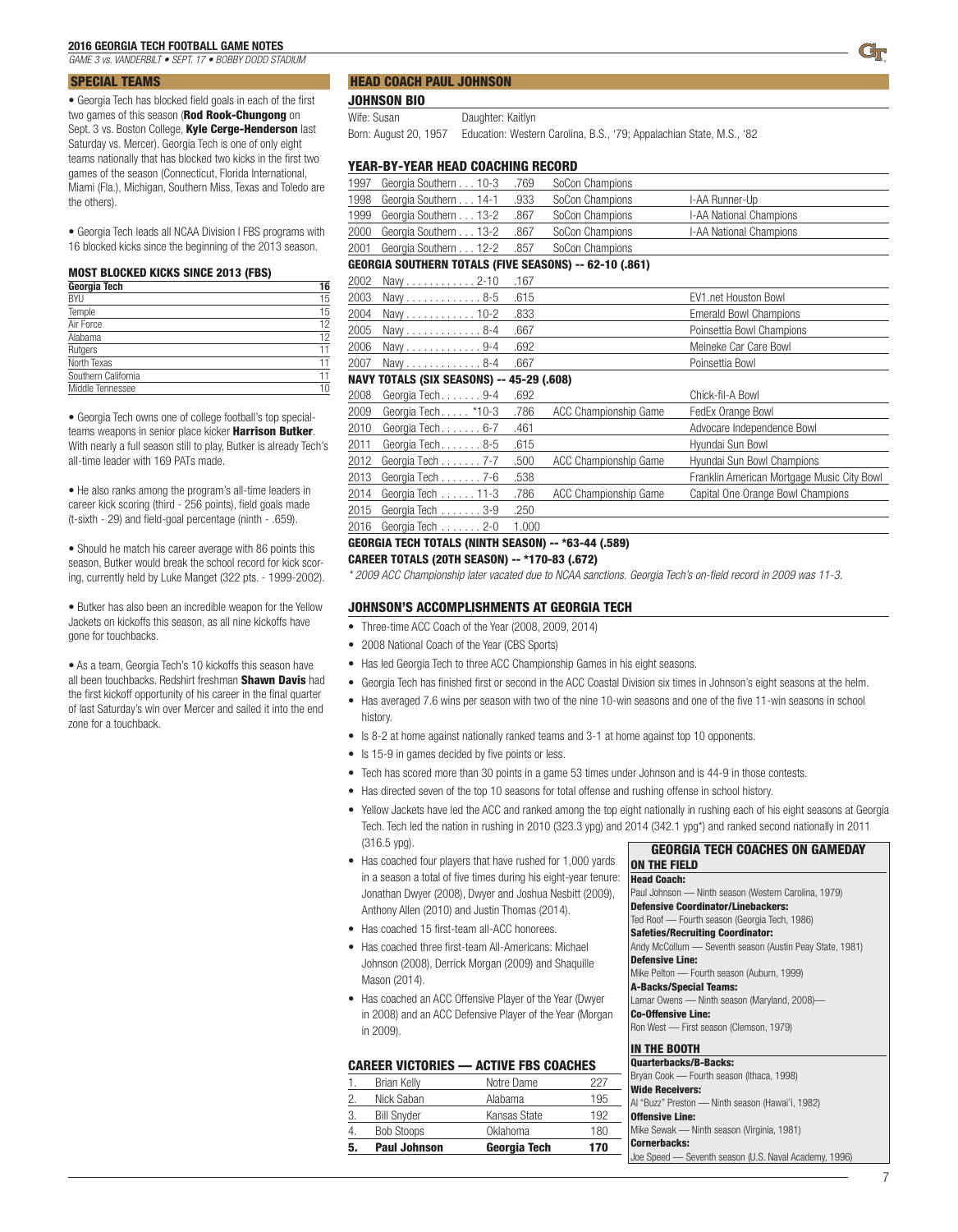## OFFENSE (SPREAD OPTION)

| <b>QB</b> | 5            | <b>JUSTIN THOMAS</b>   | $5 - 11$ | 185 | r-Sr.   |
|-----------|--------------|------------------------|----------|-----|---------|
|           | 11           | Matthew Jordan         | $6-2$    | 208 | $r-S0$  |
| <b>BB</b> | 26           | <b>DEDRICK MILLS</b>   | $5 - 10$ | 217 | Fr.     |
| or        | 34           | <b>MARCUS MARSHALL</b> | $5 - 10$ | 212 | So.     |
|           | 24           | Marcus Allen           | $6 - 2$  | 222 | r-Sr.   |
| AB        | 1            | <b>QUA SEARCY</b>      | $5 - 11$ | 174 | r-So.   |
|           | 29           | Austin McClellan       | $5-9$    | 186 | r-Sr.   |
| AB        | 28           | <b>J.J. GREEN</b>      | $5-9$    | 188 | r-Jr.   |
| 0ľ        | 22           | <b>CLINTON LYNCH</b>   | 6-0      | 187 | r-So.   |
| or        | 3            | <b>ISIAH WILLIS</b>    | $5-9$    | 195 | r-Sr.   |
| <b>WR</b> | 83           | <b>BRAD STEWART</b>    | $6-1$    | 197 | So.     |
|           | 88           | Harland Howell         | $6 - 3$  | 218 | r-Fr. . |
| <b>WR</b> | $\mathbf{2}$ | <b>RICKY JEUNE</b>     | $6-3$    | 212 | r-Jr.   |
|           | 37           | Mikell Lands-Davis     | $5 - 11$ | 208 | So.     |
| LT        | 79           | <b>EASON FROMAYAN</b>  | $6-4$    | 285 | r-Jr.   |
| or        | 50           | <b>ANDREW MARSHALL</b> | $6-4$    | 282 | Jr.     |
| LG        | 70           | <b>WILL BRYAN</b>      | $6-4$    | 281 | So.     |
| <b>or</b> | 60           | <b>BRAD MORGAN</b>     | $6-4$    | 282 | r-Fr.   |
| C         | 58           | <b>FREDDIE BURDEN</b>  | $6-4$    | 299 | r-Sr.   |
|           | 55           | Kenny Cooper           | $6 - 3$  | 307 | Fr.     |
| <b>RG</b> | 71           | <b>SHAMIRE DEVINE</b>  | $6-7$    | 370 | r-Jr.   |
| <u>or</u> | 75           | <b>PARKER BRAUN</b>    | $6 - 3$  | 280 | Fr.     |
| <b>RT</b> | 65           | <b>TREY KLOCK</b>      | $6-4$    | 285 | r-So.   |
|           | 67           | Jake Stickler          | $6 - 5$  | 291 | $r-S0$  |

*GAME 3 vs. VANDERBILT • SEPT. 17 • BOBBY DODD STADIUM*

|            |    | <b>DEFENSE (MULTIPLE)</b>  |          |     |          |
|------------|----|----------------------------|----------|-----|----------|
| DE         | 42 | <b>KESHUN FREEMAN</b>      | $6-2$    | 250 | Jr.      |
|            | 94 | Anree Saint-Amour          | $6 - 3$  | 247 | So.      |
| DT         | 92 | <b>FRANCIS KALLON</b>      | $6-5$    | 294 | r-Sr.    |
|            | 97 | <b>Brentavious Glanton</b> | $6-3$    | 276 | r-Fr.    |
| DT         | 91 | <b>PATRICK GAMBLE</b>      | 6-5      | 277 | r-Sr.    |
|            | 54 | Kyle Cerge-Henderson       | $6-1$    | 295 | So.      |
| DE         | 41 | <b>ROD ROOK-CHUNGONG</b>   | $6-3$    | 245 | r-Sr.    |
|            | 93 | Antonio Simmons            | $6 - 3$  | 235 | Jr.      |
| <b>OLB</b> | 52 | <b>TERRELL LEWIS</b>       | $6-2$    | 217 | Jr.      |
|            | 32 | David Curry                | $6-2$    | 217 | r-Fr.    |
| <b>MLB</b> | 51 | <b>BRANT MITCHELL</b>      | $6-2$    | 236 | So.      |
|            | 48 | Chase Alford               | $6 - 1$  | 222 | Sr.      |
| <b>OLB</b> | 40 | <b>P.J. DAVIS</b>          | $5 - 11$ | 231 | Sr.      |
|            | 9  | Victor Alexander           | $5 - 10$ | 235 | So.      |
| SS         | 14 | <b>COREY GRIFFIN</b>       | $6-2$    | 195 | r-Jr.    |
|            | 20 | Lawrence Austin            | $5-9$    | 185 | Jr.      |
| <b>FS</b>  | 15 | A.J. GRAY                  | $6-1$    | 215 | So.      |
|            | 44 | Shaun Kagawa               | $5 - 11$ | 193 | Jr.      |
| <b>CB</b>  | 17 | <b>LANCE AUSTIN</b>        | $5 - 10$ | 183 | Jr.      |
|            | 4  | Dorian Walker              | $6 - 0$  | 187 | r-Fr.    |
| <b>CB</b>  | 8  | <b>STEP DURHAM</b>         | $5 - 11$ | 194 | Jr.      |
|            | 6  | <b>Lamont Simmons</b>      | $6 - 2$  | 202 | $r-S0$ . |

|  | <b>PRONUNCIATION GUIDE</b> |  |  |  |  |
|--|----------------------------|--|--|--|--|
|  |                            |  |  |  |  |
|  |                            |  |  |  |  |

| Players         | <b>QUA SEARCY</b>            | "qway" sir-cee        |
|-----------------|------------------------------|-----------------------|
| $\overline{c}$  | Ricky JEUNE                  | "June"                |
| 16              | TaQUON Marshall              | tay-quon              |
| 21              | Quaide WFIMFRSKIRCH          | wy-mer-skirch         |
| 26              | <b>DEDRICK Mills</b>         | dee-drick             |
| 30              | KIRVONTF Benson              | curr-von-tay          |
| 31              | Nathan COTTRELL              | cot-rell              |
| 38              | AJANI Kerr                   | uh-john-ee            |
| 41              | Rod Rook-CHUNGONG            | chun-gon              |
| 42              | KeSHUN Freeman               | ke-shun (not "shawn") |
| 44              | Shaun KAGAWA                 | ka-gow-ah             |
| 45              | <b>MEIKO Dotson</b>          | mee-coh               |
| 48              | Chase ALFORD                 | all-ford              |
| 53              | <b>JAHAZIEL Lee</b>          | juh-hay-zell          |
| 79              | Eason FROMAYAN               | fro-may-in            |
| 82              | <b>Grant AASFN</b>           | ay-sin                |
| 86              | <b>JAIR Hawkins-Anderson</b> | jah-ear               |
| $\overline{92}$ | Francis KALLON               | cal-uhn               |
| $\overline{94}$ | <b>ANREE Saint-Amour</b>     | ahn-ree               |
| $\overline{97}$ | <b>BRENTAVIOUS Glanton</b>   | brent-tay-vee-us      |
| Coaches         |                              |                       |
|                 | Mike SFWAK                   | see-wahk              |

|          |                                           |                    |            |              | <b>PRONUNCIATION GUIDE</b>                                                                                  |
|----------|-------------------------------------------|--------------------|------------|--------------|-------------------------------------------------------------------------------------------------------------|
| 87<br>80 | <b>HARRISON BUTKER</b><br>Shawn Davis     | $6-3$<br>$6 - 2$   | 210<br>205 | Sr.<br>r-Fr. | Players<br><b>QUA SEARCY</b><br>$\overline{c}$<br><b>Ricky JEUNE</b>                                        |
| 85<br>82 | <b>RYAN RODWELL</b><br><b>GRANT AASEN</b> | $6-2$<br>$6-2$     | 207<br>207 | r-Sr.<br>Jr. | 16<br>TaQUON Marshall<br>21<br>Quaide WEIMERSKIRCH<br>26<br><b>DEDRICK Mills</b>                            |
| 61<br>56 | <b>CASEY WILSON</b><br>Lucas Patelles     | $6-2$<br>$5-8$     | 207<br>211 | r-So.<br>Fr. | 30<br><b>KIRVONTE Benson</b><br>Nathan COTTRELL<br>31<br>38<br><b>AJANI Kerr</b><br>41<br>Rod Rook-CHUNGONG |
| 28<br>26 | <b>J.J. GREEN</b><br>Dedrick Mills        | $5-9$<br>$5 - 10$  | 188<br>217 | r-Jr.<br>Fr. | 42<br>KeSHUN Freeman<br>44<br>Shaun KAGAWA<br>45<br>MEIKO Dotson                                            |
| 83       | <b>BRAD STEWART</b><br>Qua Searcy         | 6-1<br>$5 - 11$    | 197<br>174 | So.<br>r-So. | 48<br>Chase ALFORD<br>53<br><b>JAHAZIEL Lee</b><br>79<br>Eason FROMAYAN<br>82<br><b>Grant AASEN</b>         |
|          | or                                        | <b>SPECIALISTS</b> |            |              |                                                                                                             |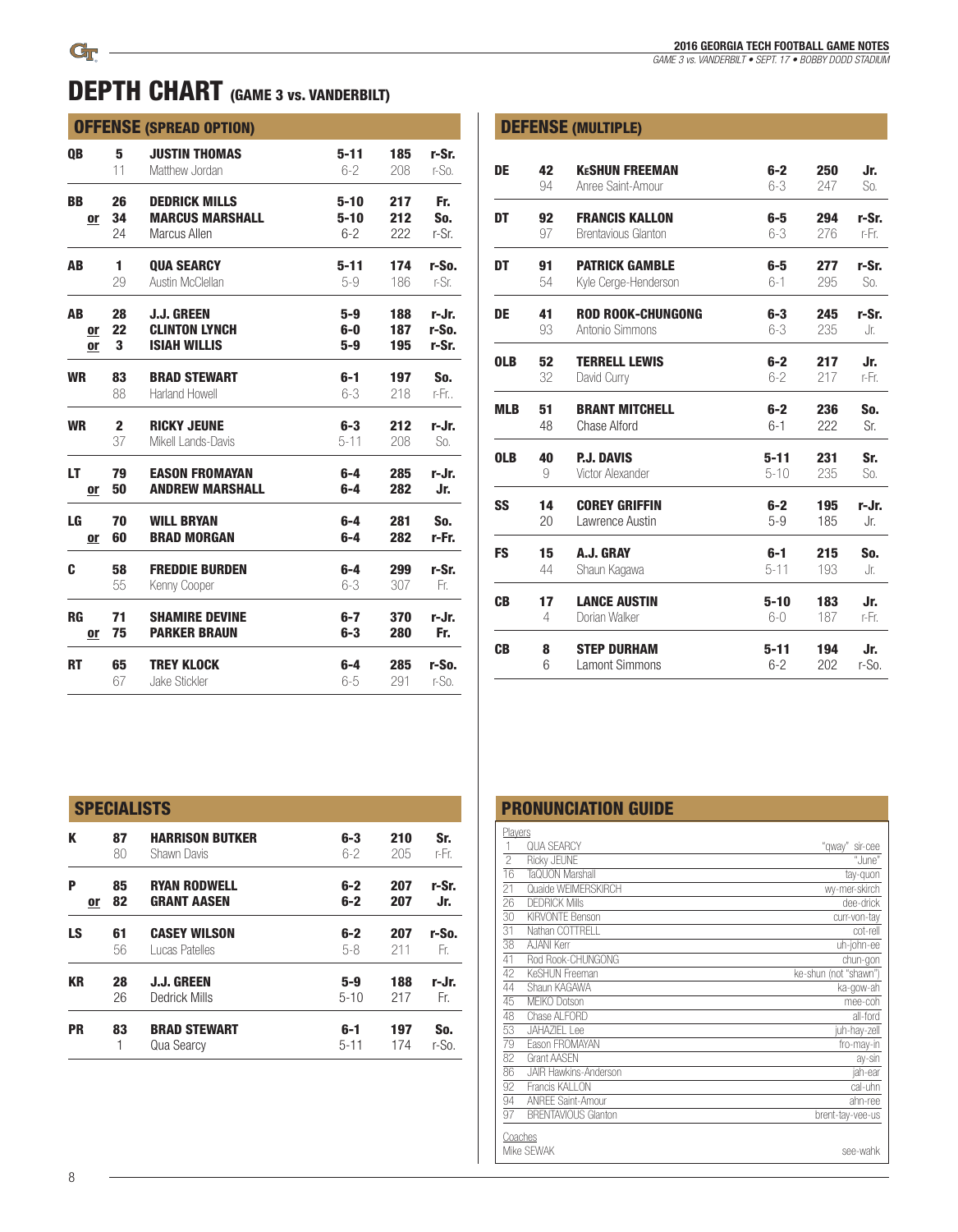## 2016 ROSTER

|          | <b>ALPHABETICAL</b>                             |                              |                | <b>NUMERICAL</b>                              |                                                         |                    |            |                        |                                                   |
|----------|-------------------------------------------------|------------------------------|----------------|-----------------------------------------------|---------------------------------------------------------|--------------------|------------|------------------------|---------------------------------------------------|
|          | <b>NO NAME</b>                                  | <b>POS</b>                   | N <sub>0</sub> | <b>NAME</b>                                   | <b>POS</b>                                              | HТ                 | WT         | CL.                    | <b>HOMETOWN / HIGH SCHOOL (PREVIOUS SCHOOL)</b>   |
| 82       | Aasen, Grant                                    | P                            | $\mathbf{1}$   | Qua Searcy                                    | AB                                                      | $5 - 11$           | 174        | RS SO                  | Barnesville, Ga./Lamar County                     |
|          | 90 Adams, Brandon                               | $\Box$                       | $\sqrt{2}$     | Ricky Jeune                                   | WR                                                      | $6 - 3$            | 212        | RS JR                  | Spring Valley, N.Y./Saint Joseph Regional (N.J.)  |
|          | 9 Alexander, Victor                             | LB                           | 3              | Isiah Willis                                  | $\mathsf{AB}$                                           | $5-9$              | 195        | RS SR                  | Marietta, Ga./Lassiter                            |
|          | 48 Alford, Chase                                | LB                           | $\overline{4}$ | <b>Brady Swilling</b>                         | $\mathbb{Q}\mathbb{B}$                                  | $6 - 2$            | 222        | RS JR                  | Chatsworth, Ga./North Murray                      |
|          | 24 Allen, Marcus                                | $\overline{\mathsf{BB}}$     | $\overline{4}$ | Dorian Walker                                 | DB                                                      | $6 - 0$            | 187        | RS FR                  | Kennesaw, Ga./Mt. Paran Christian School          |
| 57       | Anderson, Niko                                  | OL                           | 5              | Justin Thomas                                 | QB                                                      | $5 - 11$           | 185        | RS SR                  | Prattville, Ala./Prattville                       |
| 17       | Austin, Lance                                   | DB<br>DB                     | 6              | Lamont Simmons                                | DB                                                      | $6 - 2$            | 202        | RS SO                  | Jacksonville, Fla./Raines (USC)                   |
| 20<br>89 | Austin, Lawrence<br>Barton, Bennett             | WR                           | 8              | Step Durham                                   | DB                                                      | $5 - 11$           | 194        | JR                     | Jacksonville, Fla./Atlantic Coast                 |
| 76       | Beard, Davis                                    | OL                           | $\hbox{9}$     | Victor Alexander                              | $\mathsf{LB}% =\mathsf{CE} \left( \mathsf{CE} \right)$  | $5 - 10$           | 235        | SO                     | Jacksonville, Fla./Trinity Christian School       |
| 30       | Benson, KirVonte                                | <b>BB</b>                    | $\hbox{9}$     | Jackie Harris                                 | AB                                                      | $5 - 8$            | 184        | ${\sf FR}$             | Kennesaw, Ga./Lovett                              |
| 99       | Branch, Desmond                                 | $\mathsf{DL}$                | $10$           | Christian Campbell                            | DB                                                      | $6 - 2$            | 205        | RS FR                  | Ponchatoula, La./Ponchatoula                      |
| 49       | Brashear, Jakob                                 | LB                           | 11             | Matthew Jordan                                | QB                                                      | $6 - 2$            | 208        | RS SO                  | Jackson, Ala./Jackson                             |
| 47       | Braswell, Ryan                                  | BB                           | 12             | Chase Martenson                               | $\mathsf{QB}% _{\mathrm{CL}}^{\mathrm{CL}}(\mathbb{R})$ | $6 - 2$            | 215        | RS SO                  | Dunwoody, Ga./Marist                              |
| 75       | Braun, Parker                                   | $\hbox{OL}$                  | 13             | Jay Jones                                     | $\mathbb{Q}\mathbb{B}$                                  | $6-0$              | 175        | <b>FR</b>              | McCalla, Ala./McAdory                             |
| 33       | Bridges, Emanuel                                | LB                           | 14             | Corey Griffin                                 | DB                                                      | $6 - 2$            | 195        | RS JR                  | Tyrone, Ga./Sandy Creek                           |
| 70       | Bryan, Will                                     | OL                           | 14             | Mark Rew                                      | QB                                                      | $6-1$              | 186        | FR                     | Columbia, S.C./Ben Lippen                         |
| 58       | Burden, Freddie                                 | OL                           | 15             | A.J. Grav                                     | DB                                                      | $6-1$              | 215        | SO                     | Sandersville, Ga./Washington County               |
| 85       | Bussoletti, Alan                                | WR                           | 16             | TaQuon Marshall                               | $\mathbb{Q}\mathbb{B}$                                  | $5 - 10$           | 185        | SO                     | Hamilton, Ga./Harris County                       |
| 87       | Butker, Harrison                                | K                            | 17             | Lance Austin                                  | DB                                                      | $5 - 10$           | 183        | $\mathsf{J}\mathsf{R}$ | Barnesville, Ga./Lamar County                     |
| 56       | Cain, Austin                                    | <b>LB</b>                    | 18             | Lucas Johnson                                 | QB                                                      | $6 - 3$            | 200        | FR                     | San Diego, Calif./Mount Carmel                    |
| 80       | Camp, Jalen                                     | WR                           | 18             | Zach Matthews                                 | LB                                                      | $6 - 2$            | 187        | RS SO                  | Suwanee, Ga./Lambert                              |
| 10       | Campbell, Christian<br>Cerge-Henderson, Kyle DL | DB                           | 20             | Lawrence Austin                               | DB                                                      | $5-9$              | 185        | JR                     | Barnesville, Ga./Lamar County                     |
| 54       | 35 Cole, Jarett                                 | DB                           | 21             | Quaide Weimerskirch                           | BB                                                      | $6 - 0$            | 217        | RS FR                  | Pace, Fla./Pace                                   |
|          | 43 Cooksey, Tyler                               | LB                           | 22             | Melvin Davis                                  | DB                                                      | $6 - 0$            | 195        | RS SO                  | Madison, Ga./Morgan County                        |
| 55       | Cooper, Kenny                                   | $\hbox{OL}$                  | 22             | Clinton Lynch                                 | $\mathsf{AB}$                                           | $6 - 0$            | 187        | RS SO                  | Norcross, Ga./Norcross                            |
| 31       | Cottrell, Nate                                  | $\overline{\mathsf{AB}}$     | 23             | Jalen Johnson                                 | DB                                                      | $6 - 3$            | 210        | RS SO                  | Oneonta, Ala./Oneonta                             |
| 32       | Curry, David                                    | LB                           | 24             | Marcus Allen                                  | <b>BB</b>                                               | $6 - 2$            | 222        | RS SR                  | Hilliard, Fla./Hilliard Middle-Senior             |
| 53       | Dandaneau, Chris                                | LB                           | 24             | <b>Bryce Vickers</b>                          | DB                                                      | $6 - 0$            | 192        | ${\sf FR}$             | Nashville, Tenn./Father Ryan                      |
| 22       | Davis, Melvin                                   | $\mathsf{DB}$                | 25             | Tre' Jackson                                  | LB                                                      | $5 - 10$           | 222        | RS SO                  | Valdosta, Ga./Lowndes                             |
| 40       | Davis, P.J.                                     | LB                           | 26             | Dedrick Mills                                 | BB                                                      | $5 - 10$           | 217        | ${\sf FR}$             | Waycross, Ga./Ware County                         |
| 80       | Davis, Shawn                                    | K                            | 27             | Lynn Griffin                                  | $\mathsf{AB}$                                           | $6-0$              | 199        | RS SR                  | Jacksonville, Fla./Trinity Christian              |
| 71       | Devine, Shamire                                 | OL                           | 28             | J.J. Green                                    | $\mathsf{AB}$                                           | $5-9$              | 188        | RS JR                  | Kingsland, Ga./Camden County (Georgia)            |
| 84       | Dolphus, Stephen                                | WR                           | 29             | Austin McClellan                              | $\mathsf{AB}$<br>DB                                     | $5-9$              | 186        | RS SR                  | Wildwood, Fla./Trinity Catholic                   |
|          | 45 Dotson, Meiko                                | $\mathsf{DB}$                | 29<br>30       | Josh Selembo<br>KirVonte Benson               | BB                                                      | $6 - 3$<br>$5 - 9$ | 183<br>206 | RS SO<br>RS FR         | Roswell, Ga./Roswell<br>Marietta, Ga./Marietta    |
|          | 8 Durham, Step                                  | DB                           | 31             | Nate Cottrell                                 | AB                                                      | $5 - 11$           | 193        | RS FR                  | Knoxville, Tenn./Knoxville West                   |
| 42       | Freeman, KeShun                                 | DE                           | 32             | David Curry                                   | LB                                                      | $6 - 2$            | 217        | RS FR                  | Buford, Ga./Buford                                |
| 79<br>91 | Fromayan, Eason<br>Gamble, Patrick              | $\hbox{OL}$<br>$\mathsf{DL}$ | 32             | Chris Turner                                  | $\mathsf{AB}$                                           | $6 - 0$            | 200        | RS FR                  | Milton, Ga./Milton                                |
| 46       | Gantt, Xavier                                   | $\mathsf{AB}$                | 33             | Emanuel Bridges                               | $\mathsf{LB}% =\mathsf{CE} \left( \mathsf{CE} \right)$  | $6 - 2$            | 222        | FR                     | Newnan, Ga./Newnan                                |
| 97       | Glanton, Brentavious                            | DL                           | 34             | Marcus Marshall                               | BB                                                      | $5 - 10$           | 212        | S <sub>O</sub>         | Raleigh, N.C./Millbrook                           |
|          | 15 Gray, A.J.                                   | DB                           | 35             | Jarett Cole                                   | DB                                                      | $5 - 10$           | 192        | <b>FR</b>              | Norcross, Ga./Norcross                            |
|          | 28 Green, J.J.                                  | $\mathsf{AB}$                | 36             | Omahri Jarrett                                | $\mathsf{AB}$                                           | $5 - 10$           | 174        | RS FR                  | Douglasville, Ga./New Manchester                  |
|          | 14 Griffin, Corey                               | DB                           | 37             | Mikell Lands-Davis                            | WR                                                      | $5-11$             | 208        | SO                     | Douglasville, Ga./Alexander                       |
| 27       | Griffin, Lynn                                   | AB                           | 38             | Ajani Kerr                                    | DB                                                      | $6 - 0$            | 181        | FR.                    | Powder Springs, Ga./McEachern                     |
|          | 9 Harris, Jackie                                | $\mathsf{AB}$                | 39             | Jordan Woods                                  | $\mathsf{DL}$                                           | $6 - 4$            | 262        | FR                     | Citra, Fla./North Marion                          |
| 86       | Hawkins-Anderson, Jair WR                       |                              | 40             | P.J. Davis                                    | LB                                                      | $5-11$             | 231        | <b>SR</b>              | Cairo, Ga./Cairo                                  |
|          | 88 Howell, Harland                              | WR                           | $41$           | Rod Rook-Chungong                             | DE                                                      | $6 - 3$            | 245        | RS SR                  | Silver Spring, Md./Good Counsel                   |
|          | 66 Hunt, Cheyenne                               | $\hbox{OL}$                  | 42             | KeShun Freeman                                | DE                                                      | $6 - 2$            | 250        | JR                     | LaGrange, Ga./Callaway                            |
| 62       | Ivemeyer, Bailey                                | $\hbox{OL}$                  | 43             | <b>Tyler Cooksey</b>                          | $\mathsf{LB}% =\mathsf{CE} \left( \mathsf{CE} \right)$  | $6 - 2$            | 224        | RS FR                  | Suwanee, Ga./Greater Atlanta Christian School     |
|          | 25 Jackson, Tre'<br>36 Jarrett, Omahri          | LB<br>$\mathsf{AB}$          | 44             | Shaun Kagawa                                  | DB                                                      | $5-11$             | 193        | JR                     | Hilo, Hawai'i/Kamehameha                          |
|          | 2 Jeune, Ricky                                  | WR                           | 45             | Meiko Dotson                                  | DB                                                      | $5 - 10$           | 180        | RS FR                  | Daytona Beach, Fla./Mainland                      |
|          | 23 Johnson, Jalen                               | DB                           | $46\,$         | Xavier Gantt                                  | $\mathsf{AB}$                                           | $5 - 8$            | 164        | ${\sf FR}$             | Buford, Ga./Buford                                |
|          | 18 Johnson, Lucas                               | $\mathbb{Q}\mathbb{B}$       | 47             | Ryan Braswell                                 | BB                                                      | $5 - 11$           | 210        | RS JR                  | Atlanta, Ga./St. Pius X Catholic                  |
|          | 13 Jones, Jay                                   | $\mathbb{Q}\mathbb{B}$       | 47             | Shea Underwood                                | Κ                                                       | $5 - 10$           | 157        | FR                     | Young Harris, Ga./Towns County                    |
| 11       | Jordan, Matthew                                 | $\mathbb{Q}\mathbb{B}$       | 48             | Chase Alford                                  | LB                                                      | $6-1$              | 222        | SR                     | Conyers, Ga./Heritage                             |
| 44       | Kagawa, Shaun                                   | ${\sf DB}$                   | 49             | Jakob Brashear                                | $\mathsf{LB}% =\mathsf{CE} \left( \mathsf{CE} \right)$  | $6 - 0$            | 221        | FR                     | Dacula, Ga./Dacula                                |
| 92       | Kallon, Francis                                 | $\mathsf{DL}$                | 50             | Joseph Macrina                                | LB                                                      | $6 - 0$            | 236        | FR                     | Suwanee, Ga./Northview                            |
|          | 38 Kerr, Ajani                                  | ${\sf DB}$                   | 50             | Andrew Marshall                               | $\hbox{OL}$                                             | $6 - 4$            | 282        | JR                     | Cumming, Ga./West Forsyth                         |
|          | 65 Klock, Trey                                  | $\hbox{OL}$                  | 51<br>52       | <b>Brant Mitchell</b><br><b>Terrell Lewis</b> | $\mathsf{LB}$<br>LB                                     | $6 - 2$<br>$6 - 2$ | 236<br>217 | SO<br>JR               | Knoxville, Tenn./Webb School<br>Ocoee, Fla./Ocoee |
| 63       | Lagod, Chet                                     | $\hbox{OL}$                  | 53             | Chris Dandaneau                               | LB                                                      | $6 - 3$            | 210        | RS FR                  | Jesup, Ga./Wayne County                           |
| 37       | Lands-Davis, Mikell                             | WR                           | 53             | Jahaziel Lee                                  | $\mathsf{OL}% \left( \mathcal{M}\right)$                | $6 - 2$            | 267        | FR                     | Ponchatoula, La./Ponchatoula                      |
| 53       | Lee, Jahaziel                                   | OL                           | 54             | Kyle Cerge-Henderson                          | $\mathsf{DL}$                                           | $6-1$              | 295        | SO                     | Tampa, Fla./Plant                                 |
|          | 52 Lewis, Terrell                               | DL                           | 55             | Kenny Cooper                                  | $\hbox{OL}$                                             | $6 - 3$            | 307        | <b>FR</b>              | Calhoun, Ga./Sonoraville                          |
|          |                                                 |                              | 56             | Austin Cain                                   | LB                                                      | $6 - 0$            | 224        | RS FR                  | Albany, Ga./Deerfield-Windsor                     |

 $\mathbb{G}_{\Gamma}$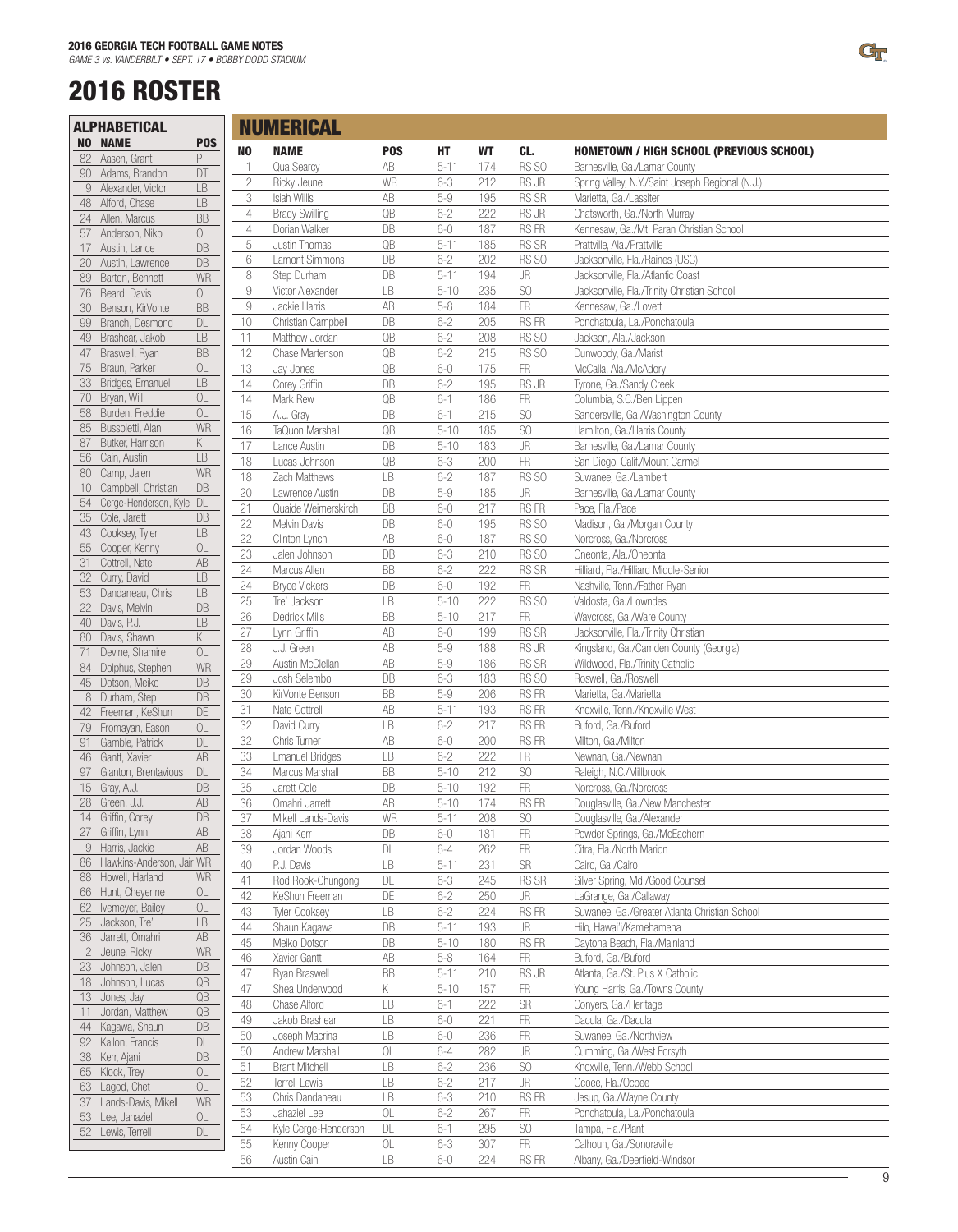# 2016 ROSTER

 $\mathbb{G}_{\Gamma}$ 

| NO. | <b>NAME</b>                | POS.            | HT.     | WT. | CL.                    | <b>HOMETOWN / HIGH SCHOOL (PREVIOUS SCHOOL)</b>               |                 |                                   |                       |
|-----|----------------------------|-----------------|---------|-----|------------------------|---------------------------------------------------------------|-----------------|-----------------------------------|-----------------------|
| 56  | Lucas Patelles             | LS              | $5 - 8$ | 211 | <b>FR</b>              | Fayetteville, Ga./Starr's Mill                                |                 | <b>ALPHABETICAL</b>               |                       |
| 57  | Niko Anderson              | OL              | $6 - 3$ | 283 | <b>RS JR</b>           | Macon, Ga./Mount De Sales Academy                             |                 | <b>NO NAME</b>                    | P <sub>0</sub> S      |
| 58  | Freddie Burden             | OL              | $6 - 4$ | 299 | RS SR                  | Statesboro, Ga./Statesboro                                    | 22              | Lynch, Clinton                    | AB                    |
| 59  | Scott Morgan               | OL              | $6 - 4$ | 283 | <b>RSFR</b>            | Woodstock, Ga./Etowah                                         | 50              | Macrina, Joseph                   | LB                    |
| 60  | <b>Brad Morgan</b>         | 0L              | $6 - 4$ | 282 | <b>RSFR</b>            | Woodstock, Ga./Etowah                                         | 50              | Marshall, Andrew                  | OL                    |
| 61  | Casey Wilson               | LS              | $6 - 2$ | 215 | RS SO                  | Tucker, Ga./Saint Pius X                                      |                 | 34 Marshall, Marcus               | BB                    |
| 62  | <b>Bailey Ivemeyer</b>     | OL              | $6-1$   | 270 | <b>RSFR</b>            | Snellville, Ga./Brookwood                                     | 12              | 16 Marshall, TaQuon               | QB<br>$\overline{OB}$ |
| 63  | Chet Lagod                 | OL              | $6 - 0$ | 259 | <b>FR</b>              | Marietta, Ga./Marist                                          | 96              | Martenson, Chase<br>Martin, Chris | DL                    |
| 65  | Trey Klock                 | $\overline{a}$  | $6 - 4$ | 285 | RS SO                  | Hummelstown, Pa./Lower Dauphin                                |                 | 18 Matthews, Zach                 | LB                    |
| 66  | Cheyenne Hunt              | $\overline{OL}$ | $6 - 0$ | 250 | RS SO                  | Springfield, Ga./Effingham County                             | 29              | McClellan, Austin                 | AB                    |
| 66  | Mitchell Williams          | DL              | $6 - 2$ | 220 | RS JR                  | Alpharetta, Ga./Milton                                        | 95              | Merriweather, Tyler               | DE                    |
| 67  | Jake Stickler              | OL              | $6 - 5$ | 291 | RS SO                  | Bradenton, Fla./Manatee                                       | 81              | Messick, Antonio                  | WR                    |
| 68  | Michael Muns               | OL              | $6 - 4$ | 278 | RS SR                  | Swainsboro, Ga./Swainsboro                                    | 26              | Mills, Dedrick                    | <b>BB</b>             |
| 69  | Trey Smith                 | OL              | $6 - 4$ | 270 | RS SO                  | Marietta, Ga./Hillgrove                                       | 51              | Mitchell, Brant                   | LB                    |
| 69  | Nick Williams              | <b>DL</b>       | $6 - 2$ | 270 | <b>RSFR</b>            | Johns Creek, Ga./Chattahoochee                                | 60              | Morgan, Brad                      | OL                    |
| 70  | Will Bryan                 | OL              | $6 - 4$ | 281 | SO                     | Lavonia, Ga./Franklin County                                  | 59              | Morgan, Scott                     | OL                    |
| 71  | Shamire Devine             | OL              | $6 - 7$ | 370 | <b>RS JR</b>           | Atlanta, Ga./Tri-Cities                                       | 68              | Muns, Michael                     | OL                    |
| 73  | <b>Tyler Vernon</b>        | DE              | $6 - 3$ | 231 | FR                     | Hoschton, Ga./Mill Creek                                      | 56              | Patelles, Lucas                   | LS                    |
| 74  | Josh White                 | DE              | $6 - 4$ | 225 | FR                     | Marietta, Ga./Walton                                          | 82              | Philpott, Christian               | <b>WR</b>             |
| 75  | Parker Braun               | OL              | $6 - 3$ | 280 | FR                     | Hallsview. Texas/Hallsville                                   | $\overline{77}$ | Pruitt, Matt                      | OL                    |
| 76  | Davis Beard                | OL              | $6 - 4$ | 267 | RS SO                  | Louisville, Ky./Seven Lakes                                   | 14              | Rew, Mark                         | QB                    |
| 77  | <b>Matt Pruitt</b>         | OL              | $6 - 3$ | 291 | <b>RSFR</b>            | Gainesville, Ga./Chestatee                                    | 85              | Rodwell, Ryan                     | P                     |
| 79  | Eason Fromayan             | OL              | $6 - 4$ | 285 | RS JR                  | Alpharetta, Ga./Milton (TCU)                                  | 41              | Rook-Chungong, Rod                | DE                    |
| 80  | Jalen Camp                 | WR              | $6 - 2$ | 213 | FR                     | Cumming, Ga./South Forsyth                                    | 94              | Saint-Amour, Anree                | DL                    |
| 80  | Shawn Davis                | Κ               | $6 - 2$ | 205 | <b>RSFR</b>            | McDonough, Ga./Union Grove                                    | $\mathbf{1}$    | Searcy, Qua                       | AB                    |
| 81  | Antonio Messick            | WR              | $6 - 3$ | 200 | RS JR                  | Fayetteville, Ga./Fayette County                              | 29              | Selembo, Josh                     | DB                    |
| 82  | <b>Grant Aasen</b>         | P               | $6 - 2$ | 207 | JR                     | Fayetteville, Ga./Starr's Mill                                | 98              | Sellers, Trent                    | DL                    |
| 82  | Christian Philpott         | WR              | $6 - 3$ | 220 | <b>RSFR</b>            | Tallahassee, Fla./North Florida Christian                     | 93              | Simmons, Antonio                  | DL                    |
| 83  | <b>Brad Stewart</b>        | WR              | $6-1$   | 197 | SO                     | Savannah, Ga./Benedictine Military School                     | 6               | Simmons, Lamont                   | DB                    |
| 84  | Stephen Dolphus            | <b>WR</b>       | $6 - 5$ | 197 | FR                     | Macon, Ga./Westside                                           | 69              | Smith, Trey                       | OL                    |
| 85  | Alan Bussoletti            | WR              | $6 - 4$ | 197 | $\overline{\text{FR}}$ | Buford, Ga./Buford                                            | 87              | Spear, Quentin                    | <b>WR</b>             |
| 85  | Ryan Rodwell               | P               | $6 - 2$ | 207 | <b>RS SR</b>           | Deland, Fla./Deland                                           | 83              | Stewart, Brad                     | WR                    |
| 86  | Jair Hawkins-Anderson      | <b>WR</b>       | $6-1$   | 186 | FR                     | Suwanee, Ga./Northview                                        | 67              | Stickler, Jake                    | OL                    |
| 87  | Harrison Butker            | Κ               | $6 - 3$ | 210 | <b>SR</b>              | Decatur, Ga./Westminster                                      | $\overline{4}$  | Swilling, Brady                   | <b>BB</b>             |
| 87  | Quentin Spear              | WR              | $6 - 3$ | 191 | FR                     | Atlanta, Ga./Kipp Atlanta Collegiate                          | 5               | Thomas, Justin                    | QB                    |
| 88  | Harland Howell             | WR              | $6 - 3$ | 218 | <b>RSFR</b>            | Marietta, Ga./Wheeler                                         | 32<br>47        | Turner, Chris                     | $\overline{AB}$       |
| 89  | <b>Bennett Barton</b>      | WR              | $6-1$   | 199 | RS JR                  | Roswell, Ga./Roswell                                          | $\overline{73}$ | Underwood, Shea<br>Vernon, Tyler  | K<br>DE               |
| 90  | <b>Brandon Adams</b>       | DT              | $6 - 2$ | 349 | $\overline{\text{FR}}$ | Brentwood, Tenn./Brentwood Academy                            | 24              | Vickers, Bryce                    | DB                    |
| 91  | Patrick Gamble             | DL              | $6 - 5$ | 277 | RS SR                  | Carrollton, Ga./Central Carroll                               | $\overline{4}$  | Walker, Dorian                    | DB                    |
| 92  | Francis Kallon             | DL              | $6 - 5$ | 294 | <b>RS SR</b>           | Lawrenceville, Ga./Central Gwinnett                           | 21              | Weimerskirch, Quaide              | <b>BB</b>             |
| 93  | Antonio Simmons            | <b>DL</b>       | $6 - 3$ | 235 | JR                     | Jacksonville, Fla./University Christian School                | 74              | White, Josh                       | <b>DE</b>             |
| 94  | Anree Saint-Amour          | DL              | $6 - 3$ | 247 | $\rm SO$               | Suwanee, Ga./North Gwinnett                                   | 64              | Whitley, Jake                     | OL                    |
| 95  | Tyler Merriweather         | DE              | $6 - 3$ | 235 | RS SO                  | Demopolis, Ala./Demopolis                                     | 66              | Williams, Mitchell                | DL                    |
| 96  | Chris Martin               | <b>DL</b>       | $6-1$   | 271 | FR                     | Loganville, Ga./Grayson                                       | 69              | Williams, Nick                    | DL                    |
| 97  | <b>Brentavious Glanton</b> | <b>DL</b>       | $6 - 3$ | 276 | <b>RSFR</b>            | Albany, Ga./Monroe Comprehensive                              | 3               | Willis, Isiah                     | AB                    |
| 98  | <b>Trent Sellers</b>       | <b>DL</b>       | $6 - 4$ | 254 | <b>RSFR</b>            | Tyrone, Ga./Sandy Creek                                       | 61              | Wilson, Casey                     | LS                    |
| 99  | Desmond Branch             | <b>DL</b>       | $6 - 3$ | 270 | RS SO                  | Rio Rancho, N.M./Cleveland (Trinity Valley Community College) | 78              | Woods, Jordan                     | DL                    |
|     |                            |                 |         |     |                        |                                                               |                 |                                   |                       |

### GEORGIA TECH COACHING & SUPPORT STAFF

**Head Coach:** Paul Johnson (Western Carolina, 1979), Ninth season at Tech Quarterbacks / B-Backs Coach: Bryan Cook Safeties / Recruiting Coordinator: Andy McCollum A-Backs / Special Teams Coordinator: Lamar Owens Defensive Line: Mike Pelton Wide Receivers: Al "Buzz" Preston Defensive Coordinator / Linebackers: Ted Roof **Offensive Line: Mike Sewak Cornerbacks: Joe Speed** Co-Offensive Line Coach: Ron West **Graduate Assistant Coach: Blake DeBartola Graduate Assistant Coach: Rick Lyster Graduate Assistant Coach: Kevin Reddy Graduate Assistant Coach: Tevin Washington Director of Football Operations: Mike Huff** Assistant Director of Football Operations: Craig Candeto

**Director of Player Personnel: Andy Lutz** Associate Director of Player Personnel: Saeed Khalif Associate Director of Player Personnel: Brad Waggoner Recruiting and Marketing Coordinator: Brittany McCormick **Staff Assistant: Tim McGrath Director of Player Development: John Sisk** Assistant Director of Player Development: Zach Reed Assistant Director of Player Development: Ben Sowders Assistant Director of Player Development: Curtis Turner **Director of Sports Medicine: Jay Shoop** Assistant Athletic Trainer: Mark Smith **Equipment Manager: Tom Conner** Assistant Equipment Manager: Punt Windham **Director of Video Operations: Todd McCarthy** Administrative Coordinator: Teri Anton Recruiting Operations Coordinator: Kassi Lee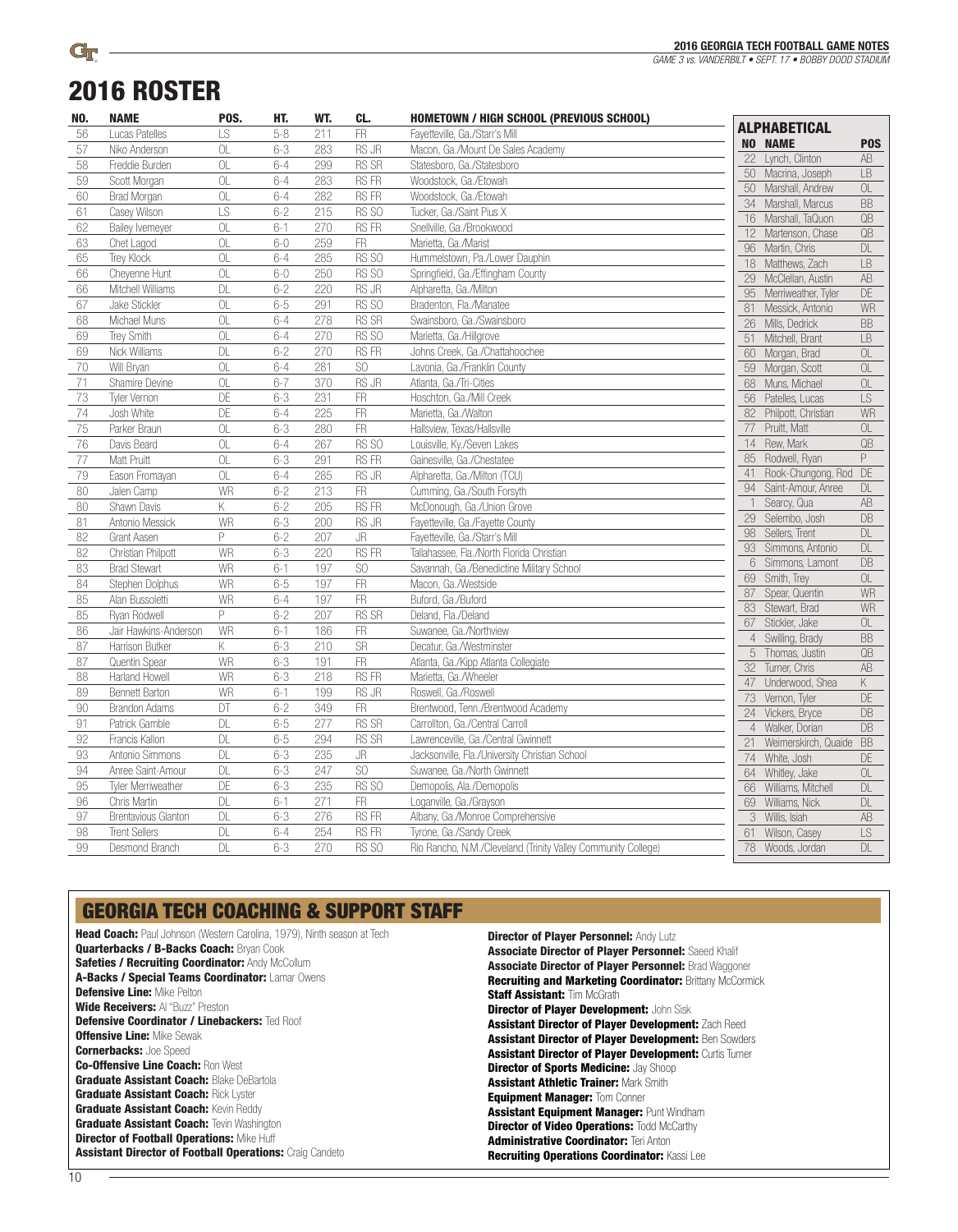**Duke** North Carolina Virginia Tech Virginia

| 2016 GEORGIA TECH FOOTBALL GAME NOTES                 |                    |            |      |               |      |      |               |             |              |      |      |       | Gr                              |
|-------------------------------------------------------|--------------------|------------|------|---------------|------|------|---------------|-------------|--------------|------|------|-------|---------------------------------|
| GAME 3 vs. VANDERBILT . SEPT. 17 . BOBBY DODD STADIUM |                    |            |      |               |      |      |               |             |              |      |      |       |                                 |
| <b>DRIVES</b>                                         |                    |            |      |               |      |      |               |             |              |      |      |       |                                 |
| <b>DRIVE CHART</b>                                    |                    |            |      |               |      |      |               |             |              |      |      |       | DISPLAYED GEORGIA TECH/OPPONENT |
|                                                       |                    |            | FGs  | FGs           |      |      |               |             |              |      |      | $80+$ | 3 and                           |
|                                                       | <b>Possessions</b> | <b>TDs</b> | Made | <b>Missed</b> | Fum. | Int. | <b>Safety</b> | <b>Punt</b> | <b>Downs</b> | Half | Game | Yards | 0ut                             |
| <b>Boston College</b>                                 | 11/10              | 2/2        | 1/0  | 0/2           | 1/2  | 0/1  | 0/0           | 5/3         | 0/0          | 1/0  | 1/0  | 0/0   | 5/2                             |
| Mercer                                                | 9/9                | 5/1        | 0/1  | 0/1           | 2/0  | 0/0  | 0/0           | 1/4         | 0/1          | 1/0  | 0/1  | 2/0   | 1/2                             |
| Vanderbilt                                            |                    |            |      |               |      |      |               |             |              |      |      |       |                                 |
| Miami                                                 |                    |            |      |               |      |      |               |             |              |      |      |       |                                 |
| Pittsburgh                                            |                    |            |      |               |      |      |               |             |              |      |      |       |                                 |
| Georgia Southern                                      |                    |            |      |               |      |      |               |             |              |      |      |       |                                 |
| Duke                                                  |                    |            |      |               |      |      |               |             |              |      |      |       |                                 |
| North Carolina                                        |                    |            |      |               |      |      |               |             |              |      |      |       |                                 |
| Virginia Tech                                         |                    |            |      |               |      |      |               |             |              |      |      |       |                                 |
| Virginia                                              |                    |            |      |               |      |      |               |             |              |      |      |       |                                 |
|                                                       |                    |            |      |               |      |      |               |             |              |      |      |       |                                 |

| Georgia       |       |      |               |      |      |      |       |     |     |      |     |     |      |
|---------------|-------|------|---------------|------|------|------|-------|-----|-----|------|-----|-----|------|
| <b>TOTALS</b> | 20/19 | 7/3  | 1/1           | 0/3  | 3/2  | 0/1  | 0/0   | 6/7 | 0/7 | 2/0  | 1/1 | 2/0 | 6/4  |
|               | .     | $ -$ | $\sim$ $\sim$ | $ -$ | $ -$ | $ -$ | $  -$ |     | ___ | $ -$ |     | . . | $ -$ |

|                     |   | <b>OTR TD FG</b> |                | <b>GEORGIA TECH SCORING DRIVES</b><br><b>PLAYERS</b> | <b>PLAY</b>        | PL | <b>YDS</b> | <b>TIME</b> |
|---------------------|---|------------------|----------------|------------------------------------------------------|--------------------|----|------------|-------------|
| Boston College<br>Χ |   |                  | Matthew Jordan | 3-yard rush                                          | 11                 | 59 | 6:50       |             |
|                     | 4 |                  | Χ              | Harrison Butker                                      | 40-yard field goal | 11 | 46         | 5:49        |
|                     | 4 | Χ                |                | Dedrick Mills                                        | 4-yard rush        | 11 | 59         | 2:58        |
| Mercer              |   | Χ                |                | Justin Thomas                                        | 13-yard rush       | 8  | 65         | 4.28        |
|                     | 2 | X                |                | Matthew Jordan                                       | 1-yard rush        | 11 | 80         | 4:51        |
|                     | 2 | X                |                | Marcus Marshall                                      | 10-yard rush       | 5  | -91        | 1:38        |
|                     | 3 | X                |                | Matthew Jordan                                       | 1-yard rush        |    | 78         | 6:10        |
|                     |   |                  |                | TaQuon Marshall                                      | 11-vard rush       |    |            | 1:57        |

### OPPONENT SCORING DRIVES

|                  | OTR TD FG | <b>PLAYERS</b>          | <b>PLAY</b>           | PL |    | <b>YDS TIME</b> |
|------------------|-----------|-------------------------|-----------------------|----|----|-----------------|
| Boston College 3 |           | Jon Hilliman            | 73-yard rush          |    |    |                 |
|                  |           | Patrick Towles          | 6-yard rush           |    |    | 4:05            |
| Mercer           |           | John Russ to Avery Ward | 32-yard pass          |    | 75 | 4:00            |
|                  |           | Cole Fisher             | 31-yard field goal 17 |    | 61 | 8:20            |

| <b>SCORING DRIVES SUMMARY</b>        |   | <b>OPP</b> |
|--------------------------------------|---|------------|
| Touchdown plays of 20-plus yards     |   |            |
| Touchdown plays of 50-plus yards     |   |            |
| Touchdown drives of 80-plus yards    | 2 |            |
| Touchdown drives of 90-plus yards    |   |            |
| Touchdown drives of 20 yards or less |   |            |
| Touchdown drives of 5:00 or more     | ◠ |            |
| Touchdown drives of 7:00 or more     |   |            |
| Touchdown drives of 3:00 or less     |   |            |
| Touchdown drives of 2:00 or less     | 2 |            |
| Touchdown drives of 1:00 or less     |   |            |
| Touchdown drives of 5 plays or less  |   |            |
| Touchdown drives of 10 plays or more |   |            |
| Touchdown drives of 1 play           |   |            |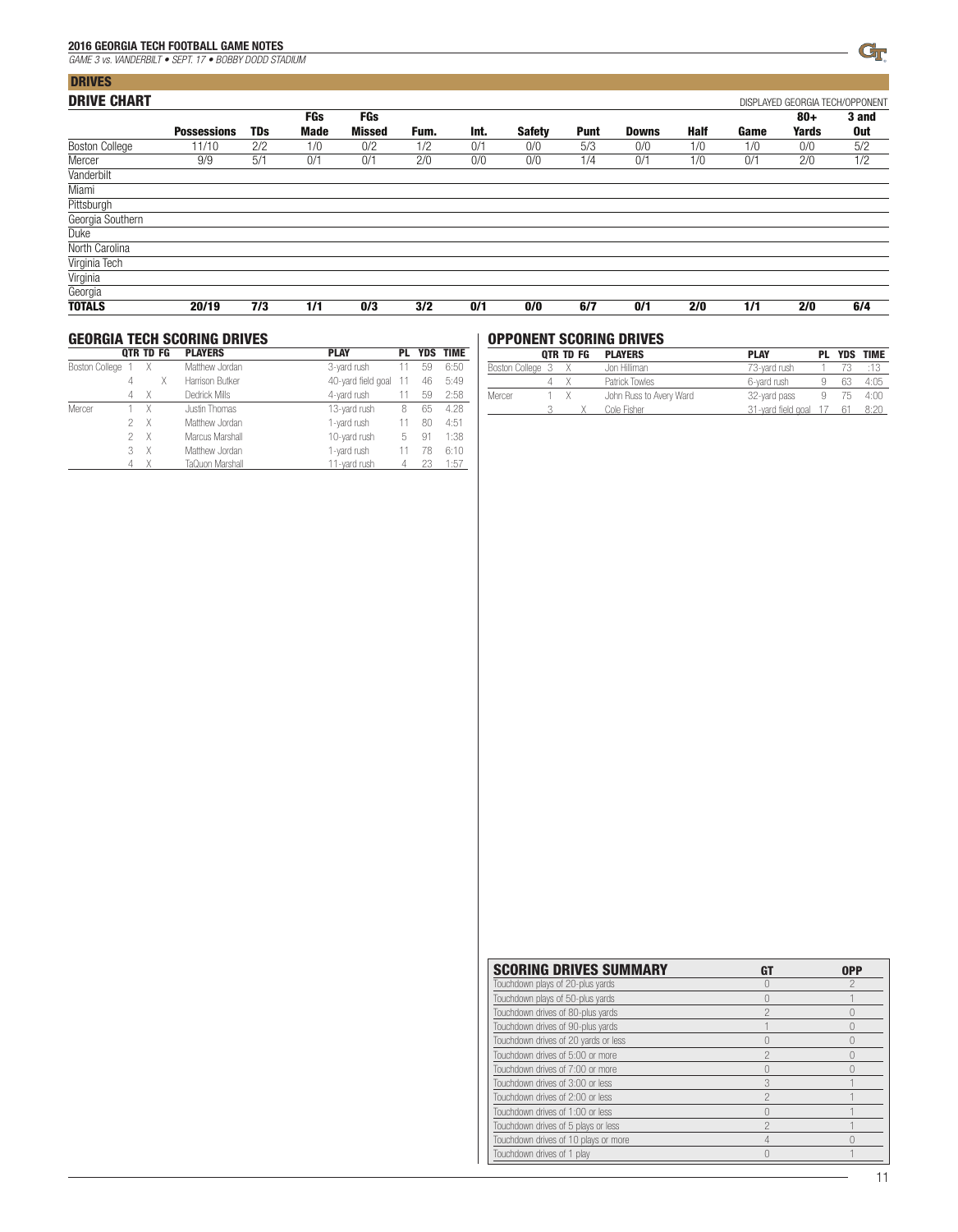**BIG PLAYS** 

#### 2016 GEORGIA TECH FOOTBALL GAME NOTES

*GAME 3 vs. VANDERBILT • SEPT. 17 • BOBBY DODD STADIUM*

|    |                     | GEORGIA TECH BIG PLAYS (20+ YARDS) |             |                        | * Touchdown |
|----|---------------------|------------------------------------|-------------|------------------------|-------------|
|    | <b>NO. OPPONENT</b> | <b>PLAYER(S)</b>                   | <b>PLAY</b> | <b>DOWN-DIST, YDS.</b> |             |
|    | Boston College (6)  | Justin Thomas to Qua Searcy        | Pass        | $3-12$                 | 36          |
| 2  |                     | J.J. Green                         | KO Ret.     |                        | 34          |
| 3  |                     | J.J. Green                         | KO Ret.     |                        | 22          |
| 4  |                     | Dedrick Mills                      | Rush        | $2 - 5$                | 21          |
| 5  |                     | Justin Thomas to Qua Searcy        | Pass        | $4 - 19$               | 22          |
| 6  |                     | Justin Thomas to Ricky Jeune       | Pass        | $3 - 10$               | 26          |
| 7  | Mercer (6)          | J.J. Green                         | KO Ret.     |                        | 23          |
| 8  |                     | Justin Thomas                      | Rush        | $2 - 10$               | 31          |
| 9  |                     | Qua Searcy                         | Rush        | $1 - 10$               | 31          |
| 10 |                     | Justin Thomas to Ricky Jeune       | Pass        | $2 - 7$                | 31          |
| 11 |                     | Chase Alford (punt fake)           | Rush        | $4 - 1$                | 21          |
| 12 |                     | Qua Searcy                         | Rush        | $3-8$                  | 24          |
|    |                     |                                    |             |                        |             |

|   | <b>OPPONENT BIG PLAYS (25+ YARDS)</b> |                                  | * Touchdown |          |                        |
|---|---------------------------------------|----------------------------------|-------------|----------|------------------------|
|   | <b>NO. OPPONENT</b>                   | <b>PLAYER(S)</b>                 | <b>PLAY</b> |          | <b>DOWN-DIST. YDS.</b> |
|   | Boston College (3)                    | Jon Hilliman                     | Rush        | $1 - 10$ | 73*                    |
|   |                                       | Patrick Towles to Michael Walker | Pass        | $1 - 10$ | 20.                    |
|   |                                       | Patrick Towles to Chris Garrison | Pass        | 1-10     | 26                     |
|   | Mercer (3)                            | John Russ to Avery Ward          | Pass        | $2 - 10$ | $32^*$                 |
| 5 |                                       | John Russ to Marquies Irvin      | Pass        | $1 - 10$ | 21                     |
|   |                                       | John Russ to Avery Ward          | Pass        | 1-10     | 24                     |

| <b>BIG PLAYS FROM SCRIMMAGE SUMMARY</b> |                |                |           |           |       |          |       |           |                  |
|-----------------------------------------|----------------|----------------|-----------|-----------|-------|----------|-------|-----------|------------------|
| <b>RUSH/CATCH</b>                       | $20 - 29$      | $30 - 39$      | $40 - 49$ | $50 - 59$ | 60-69 | 70-79    | 80-89 | 90-99     | T <sub>0</sub> T |
| Qua Searcy                              | $2(1-1)$       | $2(1-1)$       |           |           |       |          |       |           | $4(2-2)$         |
| Ricky Jeune                             | $1(0-1)$       | $1(0-1)$       |           |           |       |          |       |           | $2(0-2)$         |
| Dedrick Mills                           | $1(1-0)$       |                |           |           |       |          |       |           | $1(1-0)$         |
| Justin Thomas                           |                | $1(1-0)$       |           |           |       |          |       |           | $1(1-0)$         |
| Chase Alford                            | $1(1-0)$       |                |           |           |       |          |       |           | $1(1-0)$         |
| <b>Totals</b>                           | $5(3-2)$       | $4(2-2)$       |           |           |       |          |       |           | $9(5-4)$         |
| <b>Opponents</b>                        | $4(0-4)$       | $1(0-1)$       |           |           |       | $1(1-0)$ |       |           | $6(1-5)$         |
|                                         |                |                |           |           |       |          |       |           |                  |
| <b>PASSING</b>                          | $20 - 29$      | $30 - 39$      | $40 - 49$ | $50 - 59$ | 60-69 | 70-79    | 80-89 | $90 - 99$ | T <sub>0</sub> T |
| Thomas. J.                              | $\mathcal{P}$  | $\mathcal{P}$  |           |           |       |          |       |           | 4                |
| <b>Totals</b>                           | $\overline{2}$ | $\overline{2}$ |           |           |       |          |       |           | 4                |
| <b>Opponents</b>                        | 4              | 1              |           |           |       |          |       |           | 5                |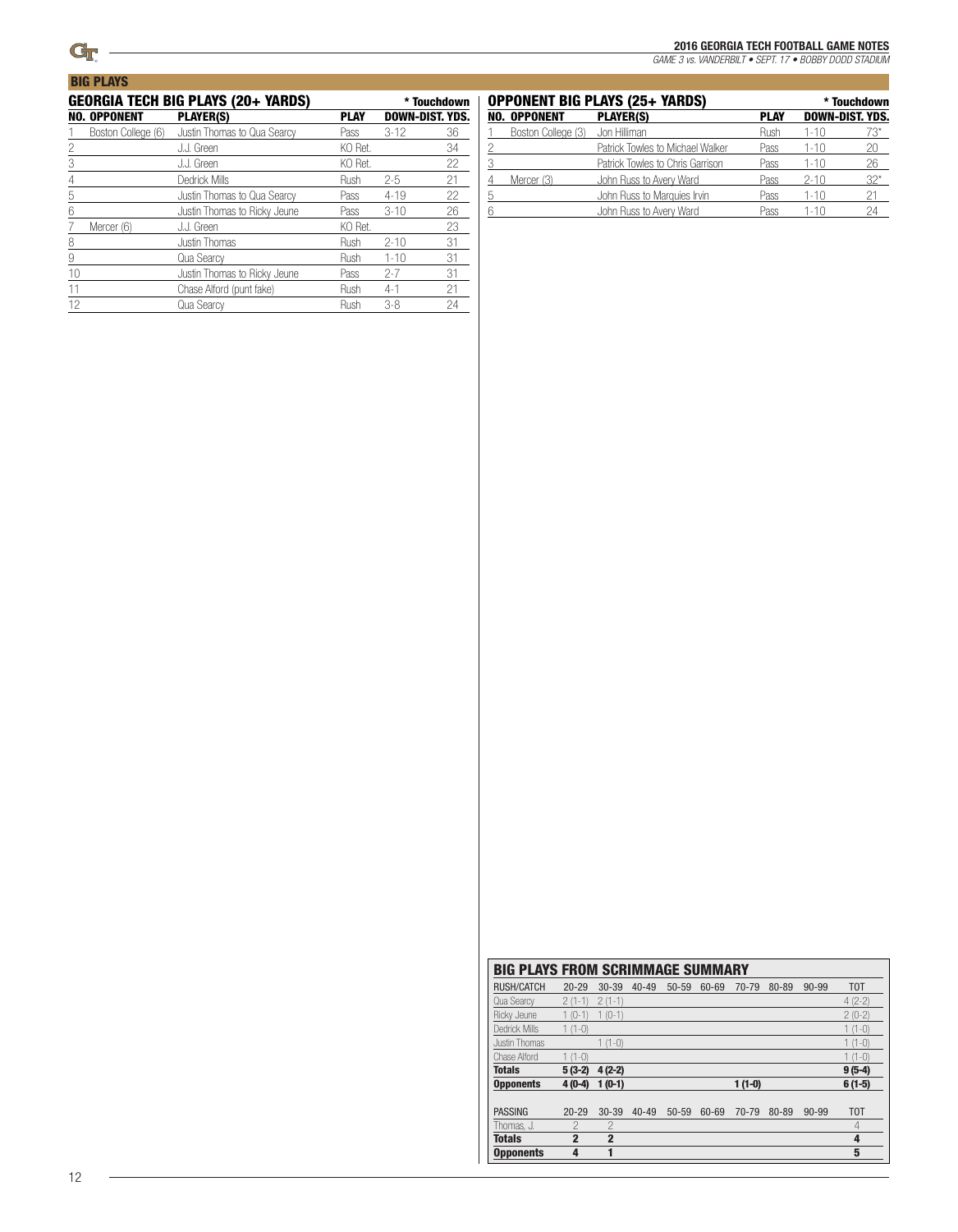*GAME 3 vs. VANDERBILT • SEPT. 17 • BOBBY DODD STADIUM*

|     | <b>TURNOVERS</b>              |  |                     |                                             |               |                    |  |  |  |  |
|-----|-------------------------------|--|---------------------|---------------------------------------------|---------------|--------------------|--|--|--|--|
|     | <b>GEORGIA TECH TAKEAWAYS</b> |  |                     |                                             |               |                    |  |  |  |  |
| NO. | OPP.                          |  | <b>OTR TURNOVER</b> | DEFENDER(S)                                 | <b>LED TO</b> | PTS.<br><b>OFF</b> |  |  |  |  |
|     | BC (3)                        |  | Interception        | Corey Griffin                               |               |                    |  |  |  |  |
|     |                               |  | <b>Fumble</b>       | A. Simmons (F), K. Cerge-Henderson (R) Half |               |                    |  |  |  |  |
| 3   |                               |  | <b>Fumble</b>       | Anree Saint-Amour (R)                       | Game          |                    |  |  |  |  |

**Points 7 Points** 7

### GEORGIA TECH GIVEAWAYS

|     |           |                     |                         |               | PTS. |
|-----|-----------|---------------------|-------------------------|---------------|------|
| NO. | OPP.      | <b>OTR TURNOVER</b> | <b>OFFENSIVE PLAYER</b> | <b>LED TO</b> | 0FF  |
|     | BC (1)    | <b>Fumble</b>       | Dedrick Mills           | Missed FG 0   |      |
|     | MFR (2) 1 | <b>Fumble</b>       | Marcus Marshall         |               |      |
| 3   | MFR.      | Fumble              | Quaide Weimerskirch     | Punt          |      |
|     |           |                     |                         | <b>Points</b> |      |

L,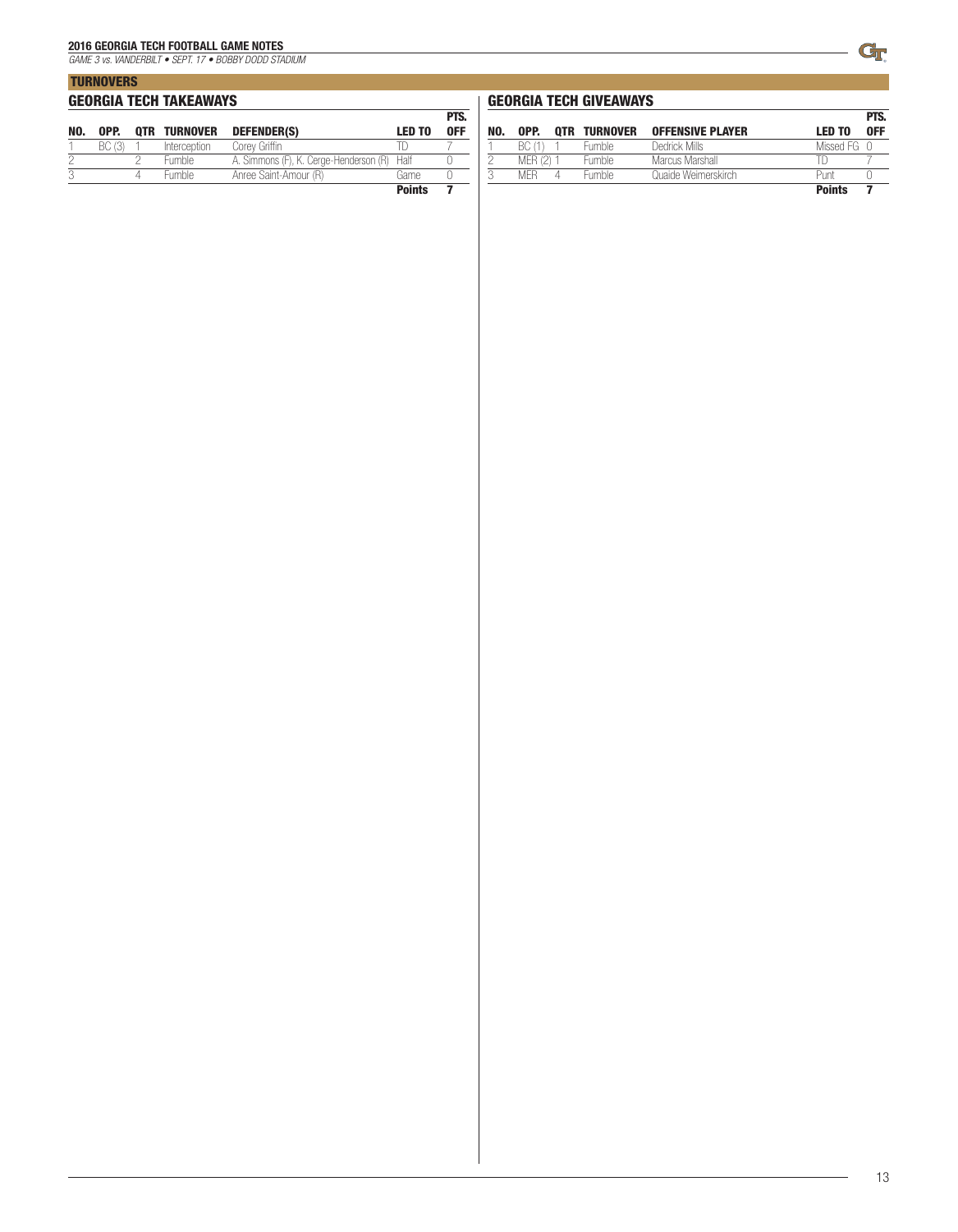

*GAME 3 vs. VANDERBILT • SEPT. 17 • BOBBY DODD STADIUM*

| MISC.                     |        |        |       |              |           |           |             |       |        |           |           |
|---------------------------|--------|--------|-------|--------------|-----------|-----------|-------------|-------|--------|-----------|-----------|
| <b>OFFENSIVE STARTERS</b> | QB     | AB     | AB    | <b>BB</b>    | <b>WR</b> | <b>WR</b> | LT          | LG    | C      | <b>RG</b> | <b>RT</b> |
| Boston College            | Thomas | Lynch  | Green | <b>Mills</b> | Jeune     | Stewart   | Fromayan    | Bryan | Burden | Devine    | Klock     |
| Mercer                    | Thomas | Searcy | Green | M. Marshall  | Jeune     | Stewart   | A. Marshall | Bryan | Burden | Devine    | Klock     |
| Vanderbilt                |        |        |       |              |           |           |             |       |        |           |           |
| Clemson                   |        |        |       |              |           |           |             |       |        |           |           |
| Miami                     |        |        |       |              |           |           |             |       |        |           |           |
| Pittsburgh                |        |        |       |              |           |           |             |       |        |           |           |
| Georgia Southern          |        |        |       |              |           |           |             |       |        |           |           |
| Duke                      |        |        |       |              |           |           |             |       |        |           |           |
| North Carolina            |        |        |       |              |           |           |             |       |        |           |           |
| Virginia Tech             |        |        |       |              |           |           |             |       |        |           |           |
| Virginia                  |        |        |       |              |           |           |             |       |        |           |           |
| Georgia                   |        |        |       |              |           |           |             |       |        |           |           |

| <b>DEFENSIVE STARTERS</b> | DE      | DT     | DT     | DE                  | <b>LB</b> | <b>LB</b> | <b>LB</b> | SS      | <b>FS</b> | <b>CB</b>   | <b>CB</b> |
|---------------------------|---------|--------|--------|---------------------|-----------|-----------|-----------|---------|-----------|-------------|-----------|
| <b>Boston College</b>     | Freeman | Kallon | Gamble | Rook-Chungong Lewis |           | Mitchell  | Davis     | Griffin | Gray      | Lan. Austin | Durham    |
| Mercer                    | Freeman | Kallon | Gamble | Rook-Chungong Lewis |           | Mitchell  | Davis     | Griffin | Gray      | Lan. Austin | Durham    |
| Vanderbilt                |         |        |        |                     |           |           |           |         |           |             |           |
| Clemson                   |         |        |        |                     |           |           |           |         |           |             |           |
| Miami                     |         |        |        |                     |           |           |           |         |           |             |           |
| Pittsburgh                |         |        |        |                     |           |           |           |         |           |             |           |
| Georgia Southern          |         |        |        |                     |           |           |           |         |           |             |           |
| Duke                      |         |        |        |                     |           |           |           |         |           |             |           |
| North Carolina            |         |        |        |                     |           |           |           |         |           |             |           |
| Virginia Tech             |         |        |        |                     |           |           |           |         |           |             |           |
| Virginia                  |         |        |        |                     |           |           |           |         |           |             |           |
| Georgia                   |         |        |        |                     |           |           |           |         |           |             |           |

| <b>GAME INFORMATION</b> |                           |             |         |                      |                   |                   |                |               |               |               |              |
|-------------------------|---------------------------|-------------|---------|----------------------|-------------------|-------------------|----------------|---------------|---------------|---------------|--------------|
|                         | <b>TECH</b>               | <b>COIN</b> | GT      | GT 1ST               | GT <sub>1ST</sub> | OPP. 1ST          | <b>KICKOFF</b> | <b>GAME</b>   | GT            | <b>GT</b>     | GT           |
|                         | <b>CAPTAINS</b>           | TOSS        | KO/REC. | <b>OFF. PLAY</b>     | <b>POSSESSION</b> | <b>POSSESSION</b> | <b>TIME</b>    | <b>LENGTH</b> | <b>HELMET</b> | <b>JERSEY</b> | <b>PANTS</b> |
| <b>Boston College</b>   | Burden, Gamble            | GT          | Kick    | Mills rush, 6 yds.   | Touchdown         | Interception      | $12:31$ p.m.   | 3:08          | Gold          | White         | White        |
| Mercer                  | R.Chungong, Butker, Allen | <b>MER</b>  | Rec.    | Searcy rush 13 yards | Fumble            | Touchdown         | $3:04$ p.m.    | 3:05          | Gold          | White         | Gold         |
| Vanderbilt              |                           |             |         |                      |                   |                   |                |               |               |               |              |
| Clemson                 |                           |             |         |                      |                   |                   |                |               |               |               |              |
| Miami                   |                           |             |         |                      |                   |                   |                |               |               |               |              |
| Pittsburgh              |                           |             |         |                      |                   |                   |                |               |               |               |              |
| Ga. Southern            |                           |             |         |                      |                   |                   |                |               |               |               |              |
| Duke                    |                           |             |         |                      |                   |                   |                |               |               |               |              |
| North Carolina          |                           |             |         |                      |                   |                   |                |               |               |               |              |
| Virginia Tech           |                           |             |         |                      |                   |                   |                |               |               |               |              |
| Virginia                |                           |             |         |                      |                   |                   |                |               |               |               |              |
| Georgia                 |                           |             |         |                      |                   |                   |                |               |               |               |              |

### PLAYERS OF THE WEEK (WINS ONLY)

| $\blacksquare$        |                |                |                         |  |  |  |  |
|-----------------------|----------------|----------------|-------------------------|--|--|--|--|
|                       | <b>OFFENSE</b> | <b>DEFENSE</b> | <b>TEAMS</b><br>SPECIAL |  |  |  |  |
| <b>Boston College</b> | Jua Searcv     | sten<br>Durham | Harrison Butker         |  |  |  |  |
| Mercer                | Qua Searcv     | Patrick Gamble | Chase Alford            |  |  |  |  |

2016 AWARD NOMINEES/WATCH LISTS

Maxwell Award Watch List (National Player of the Year) r-Sr. QB Justin Thomas

Rimington Award Watch List (Nation's Top Center) r-Sr. C Freddie Burden

Wuerrfel Trophy Nominee (Community Service) Jr. DE KeShun Freeman

2016 Allstate AFCA Good Works Team Nominee Jr. DE KeShun Freeman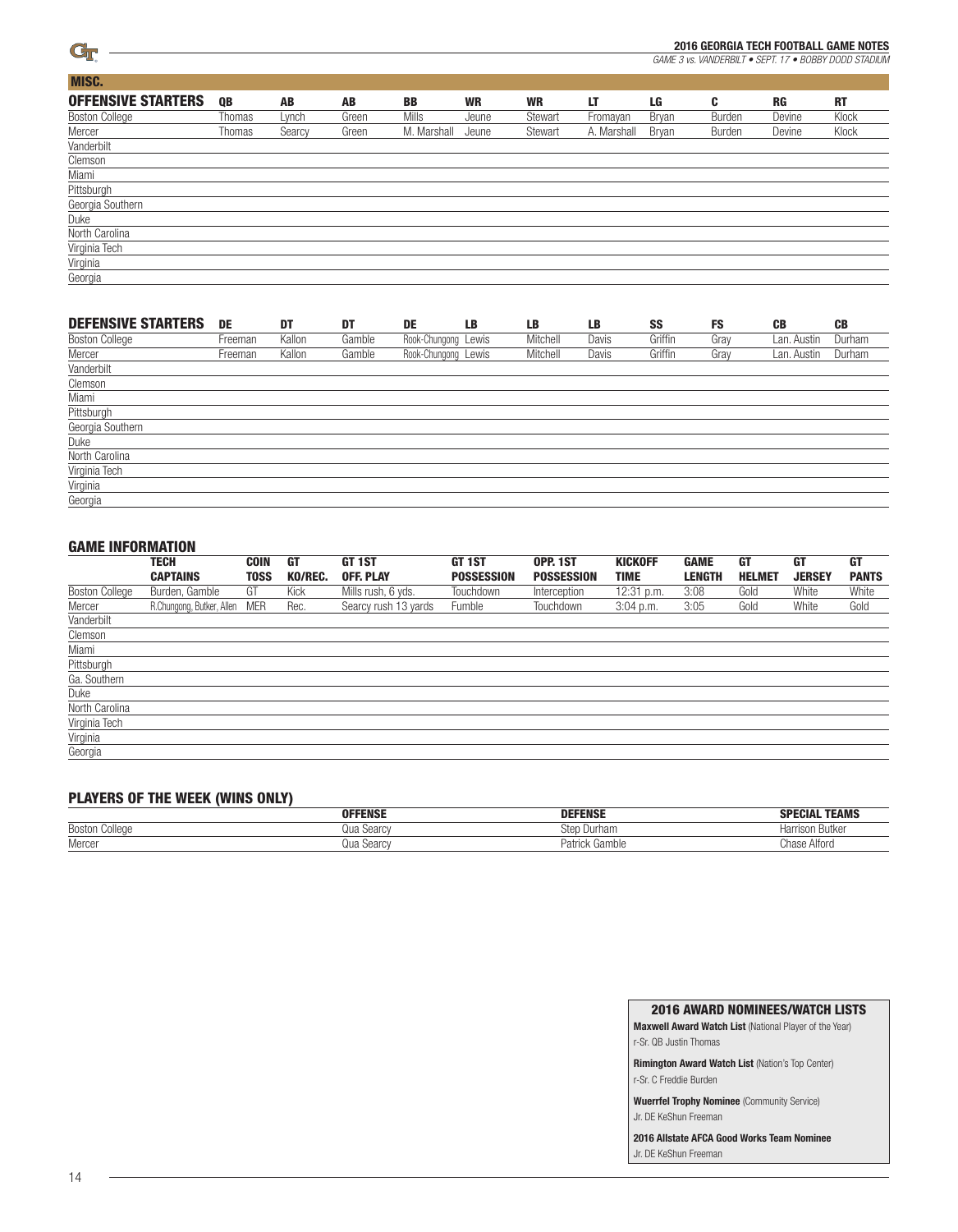### THE LAST TIME IT HAPPENED ... TEAM

|                                                                              | <b>GEORGIA TECH</b>                                                    | <b>OPPONENT</b>                                           |
|------------------------------------------------------------------------------|------------------------------------------------------------------------|-----------------------------------------------------------|
| <b>Scored 50 Points</b>                                                      | Sept. 12, 2015 vs. Tulane (65)                                         | Nov. 14, 2013 by Clemson (55)                             |
| <b>Scored 50 Points, ACC Game</b>                                            | Nov. 8, 2014 at NC State (56)                                          | Nov. 14, 2013 by Clemson (55)                             |
| <b>Scored 35 Points, Half</b>                                                | Sept. 12, 2015 vs. Tulane (37/2nd)                                     | Oct. 10, 2009 by Florida State (35/1st)                   |
| <b>Scored 28 Points, Quarter</b>                                             | Sept. 3, 2015 vs. Alcorn State (34/1st)                                | Dec. 31, 2008 by LSU (28/2nd) (Chick-fil-A Bowl)          |
| <b>Scored 0 Points</b>                                                       | Oct. 18. 1997 at Florida State                                         | Oct. 19, 2013 by Syracuse                                 |
| <b>Scored 0 Points, Half</b>                                                 | Nov. 28, 2015 vs. Georgia (1st)                                        | Sept. 3, 2016 by Boston College (1st)                     |
| <b>Overcame 10-Point Deficit, Win</b>                                        | Oct. 24, 2015 vs. Florida State (3-13)                                 | Nov. 12, 2015 vs. Virginia Tech (0-14)                    |
| <b>Overcame 10-Point Halftime Deficit, Win</b>                               | Nov. 29, 2008 at Georgia (12-28)                                       | Nov. 30, 2013 by Georgia (20T) (7-20)                     |
| 40-Point Margin of Victory                                                   | Sept. 12, 2015 vs. Tulane (65-10)                                      | Sept. 24, 2005 by Virginia (7-51)                         |
| <b>30-Point Margin of Victory</b>                                            | Sept. 12, 2015 vs. Tulane (65-10)                                      | Nov. 24, 2012 by Georgia (42-10)                          |
| <b>Scored 30 Points, Loss</b>                                                | Oct. 3, 2015 vs. North Carolina (31)                                   | Dec. 31, 2014 by Mississippi State (34)                   |
| <b>Scored fewer than 10 Points, Win</b>                                      | Nov. 11, 2006 at North Carolina (7-0)                                  | Dec. 2, 2006 by Wake Forest (9-6)                         |
| <b>7 Touchdowns</b>                                                          | Sept. 12, 2015 vs. Tulane (9)                                          | Oct. 18, 2014 by North Carolina (7)                       |
| 0 Touchdowns                                                                 | Dec. 31, 2008 vs. LSU                                                  | Nov. 15, 2014 by Clemson                                  |
| <b>5 Rushing Touchdowns</b>                                                  | Sept. 10, 2016 vs. Mercer (5)                                          | Sept. 29, 2012 by Middle Tennessee (5)                    |
| <b>4 Passing Touchdowns</b>                                                  | Sept. 13, 2014 vs. Georgia Southern (4)                                | Oct. 18, 2014 by North Carolina (4)                       |
| <b>Interception Return for Touchdown</b>                                     | Nov. 12, 2015 vs. Virginia Tech                                        | Oct. 12, 2013 by BYU                                      |
|                                                                              | Brant Mitchell (32 yards) (Michael Brewer pass)                        | Alani Fua (51 yards) (Vad Lee pass)                       |
| <b>Fumble Return for Touchdown</b>                                           | Oct. 10, 2015 at Clemson; Adam Gotsis (0 yards)                        | Nov. 21, 2015 by Miami; Jermaine Grace (0 yards)          |
| <b>Punt Return for Touchdown</b>                                             | Sept. 10, 2009 vs. Clemson; Jerrard Tarrant (85 yards)                 | Sept. 25, 2010 by NC State (Williams blocked punt return) |
| <b>Blocked Punt Return for Touchdown</b>                                     | Sept. 27, 1997 vs. Clemson                                             | Sept. 25, 2010 by NC State                                |
|                                                                              | Block by Ajenavi Eziemefe, Djay Jones recovered for TD                 | Asa Watson blocked and recovered for a touchdown          |
| <b>Kickoff Return for Touchdown</b>                                          | Nov. 10, 2012 at North Carolina; Jamal Golden (100 yards)              | Sept. 26, 2015 by Duke; DeVon Edwards (100 yards)         |
| <b>2 Non-Offensive Touchdowns</b>                                            | Nov. 8, 2014 at NC State (INT return, fumble return)                   | Nov. 4, 2006 by NC State (INT return, KO return)          |
| <b>4 Field Goals Made</b>                                                    | Dec. 5, 2009 vs. Clemson (4)                                           | Nov. 17, 2007 by North Carolina (4)                       |
| <b>3 Field Goals Missed</b>                                                  | Oct. 20, 2012 vs. Boston College (3)                                   | Sept, 29, 2007 by Clemson (4)                             |
| <b>5 Field Goals Attempted</b>                                               | Dec. 31, 2011 vs. Utah (5)                                             | Nov. 17, 2007 by North Carolina (5)                       |
| <b>50-yard Field Goal Made</b>                                               | Oct. 24, 2015 vs. Florida State (Harrison Butker, 53)                  | Nov. 21, 2015 by Miami (Michael Badgley, 57)              |
| <b>Missed PAT</b>                                                            | Sept. 3, 2015 vs. Alcorn State                                         | Nov. 12, 2015 by Virginia Tech                            |
| <b>Missed more than 1 PAT</b>                                                | Nov. 3, 2012 at Maryland (2)                                           | Nov. 5, 1977 by Notre Dame (2)                            |
| <b>Made 2-Point Conversion</b>                                               | Sept. 19, 2015 at Notre Dame (Clinton Lynch rush)                      | Sept. 26, 2015 by Duke (Sirk to McCaffrey pass)           |
| <b>Failed 2-Point Conversion</b><br><b>Two 2-Point Conversions Attempted</b> | Nov. 15, 2014 vs. Clemson (rush failed)                                | Sept. 26, 2015 by Duke (Will Monday rush failed, twice)   |
| <b>Defensive Extra Point Scored</b>                                          | Nov. 29, 2008 at Georgia (3/2 made, 1 failed)<br>Oct. 28, 1989 at Duke | Sept. 26, 2015 by Duke (1-3)                              |
|                                                                              | Ken Swilling 99-yard INT return (Steve Prince pass)                    | None recorded                                             |
| <b>Recorded Safety</b>                                                       | Sept. 12, 2015 vs. Tulane                                              | Oct. 10, 2015 by Clemson                                  |
|                                                                              | Tulane recovered poor snap on punt attempt in end zone                 | Blocked punt recovered in end zone                        |
| <b>Blocked Field Goal</b>                                                    | Sept. 10, 2016 vs. Mercer                                              | Oct. 17, 2015 by Pittsburgh                               |
|                                                                              | Kyle Cerge-Henderson blocked Cole Fisher's attempt                     | Shakir Soto blocked Harrison Butker's attempt             |
| <b>Blocked PAT</b>                                                           | Nov. 8, 2014 at NC State (Adam Gotsis)                                 | Nov. 29, 2014 at Georgia (OT)                             |
| <b>Blocked Punt</b>                                                          | Oct. 3, 2015 vs. North Carolina                                        | Oct. 10, 2015 by Clemson                                  |
|                                                                              | Chris Milton blocked punt of Hunter Lent                               | Jadar Johnson blocked punt of Ryan Rodwell                |
| <b>Blocked 2 Kicks/Punts</b>                                                 | Dec. 30, 2013 vs. Ole Miss (field goal/PAT)                            | Nov. 4, 1989 by Western Carolina (2 FGAs)                 |
| <b>30 First Downs</b>                                                        | Nov. 29, 2014 at Georgia (32)                                          | Dec. 31, 2014 by Mississippi State (33)                   |
| 10 (or fewer) First Downs                                                    | Jan. 5, 2010 vs. lowa (9)                                              | Nov. 15, 2014 by Clemson (10)                             |
| 500 Yards Total Offense                                                      | Sept. 12, 2015 vs. Tulane (571)                                        | Oct. 10, 2015 by Clemson (537)                            |
| <b>600 Yards Total Offense</b>                                               | Oct. 25, 2014 at Pittsburgh (612)                                      | Dec. 31, 2014 by Mississippi State (605)                  |
| Less than 200 Yards Total Offense                                            | Oct. 27, 2012 vs. BYU (157)                                            | Oct. 24, 2009 by Virginia (198)                           |
| <b>Less than 100 Yards Total Offense</b>                                     | Nov. 18, 1961 at Alabama (96)                                          | Oct. 9, 2004 by Maryland (82)                             |
| 300 Yards Total Offense, Half                                                | Oct. 17, 2015 vs. Pittsburgh (337/1st)                                 | Oct. 10, 2015 by Clemson (318/1st)                        |
| Less than 50 Yards Total Offense, Half                                       | Jan. 5, 2010 vs. lowa (32/1st)                                         | Oct. 4, 2008 by Duke (49/1st)                             |
| <b>90 Offensive Plays</b>                                                    | Oct. 20, 2012 vs. Boston College (91)                                  | Oct. 26, 2013 by Virginia (93)                            |
| 50 (or fewer) Offensive Plays                                                | Oct. 27, 2012 vs. BYU (47)                                             | Oct. 4, 2014 by Miami (44)                                |
| <b>300 Yards Rushing</b>                                                     | Sept. 10, 2016 vs. Mercer (364)                                        | Nov. 28, 2009 by Georgia (339)                            |
| <b>400 Yards Rushing</b>                                                     | Sept. 12, 2015 vs. Tulane (439)                                        | Nov. 27, 1975 by Georgia (431)                            |
| 50 Yards (or less) Rushing                                                   | Nov. 27, 2004 at Georgia (24)                                          | Nov. 1, 2014 by Virginia (22)                             |
| <b>0 Yards (or less) Rushing</b>                                             | 1968 (two times - vs. Notre Dame and Navy)                             | Nov. 2, 2013 by Pittsburgh (-5)                           |
| <b>60 Rushing Attempts</b>                                                   | Sept. 26, 2015 vs. Duke (60)                                           | Oct. 5, 2002 by Wake Forest (60)                          |
| 30 (or fewer) Rushing Attempts                                               | Nov. 1, 2007 vs. Virginia Tech (26)                                    | Nov. 21, 2015 by Miami (28)                               |
| <b>25 Pass Completions</b>                                                   | Sept. 10, 2005 vs. North Carolina (25)                                 | Dec. 31, 2014 by Mississippi State (33)                   |
| <b>5 (or fewer) Pass Completions</b>                                         | Sept. 10, 2016 vs. Mercer (5)                                          | Oct. 1, 1994 by NC State (3)                              |
| <b>40 Pass Attempts</b>                                                      | Sept. 22, 2007 at Virginia (40)                                        | Dec. 31, 2014 by Mississippi State (51)                   |
| 10 (or fewer) Pass Attempts                                                  | Sept. 10, 2016 vs. Mercer (10)                                         | Nov. 30, 1985 by Georgia (10)                             |
| <b>Threw 3 Interceptions</b>                                                 | Nov. 1, 2007 vs. Virginia Tech (5)                                     | Nov. 15, 2014 by Clemson (3)                              |
| <b>300 Yards Passing</b>                                                     | Sept. 1, 2011 vs. Western Carolina (365)                               | Nov. 21, 2015 by Miami (300)                              |
| <b>400 Yards Passing</b>                                                     | Nov. 10, 2001 at Virginia (486)                                        | Dec. 31, 2014 by Mississippi State (453)                  |
| 100 (or less) Yards Passing                                                  | Sept. 10, 2016 vs. Mercer (80)                                         | Sept. 8, 2012 by Presbyterian (98)                        |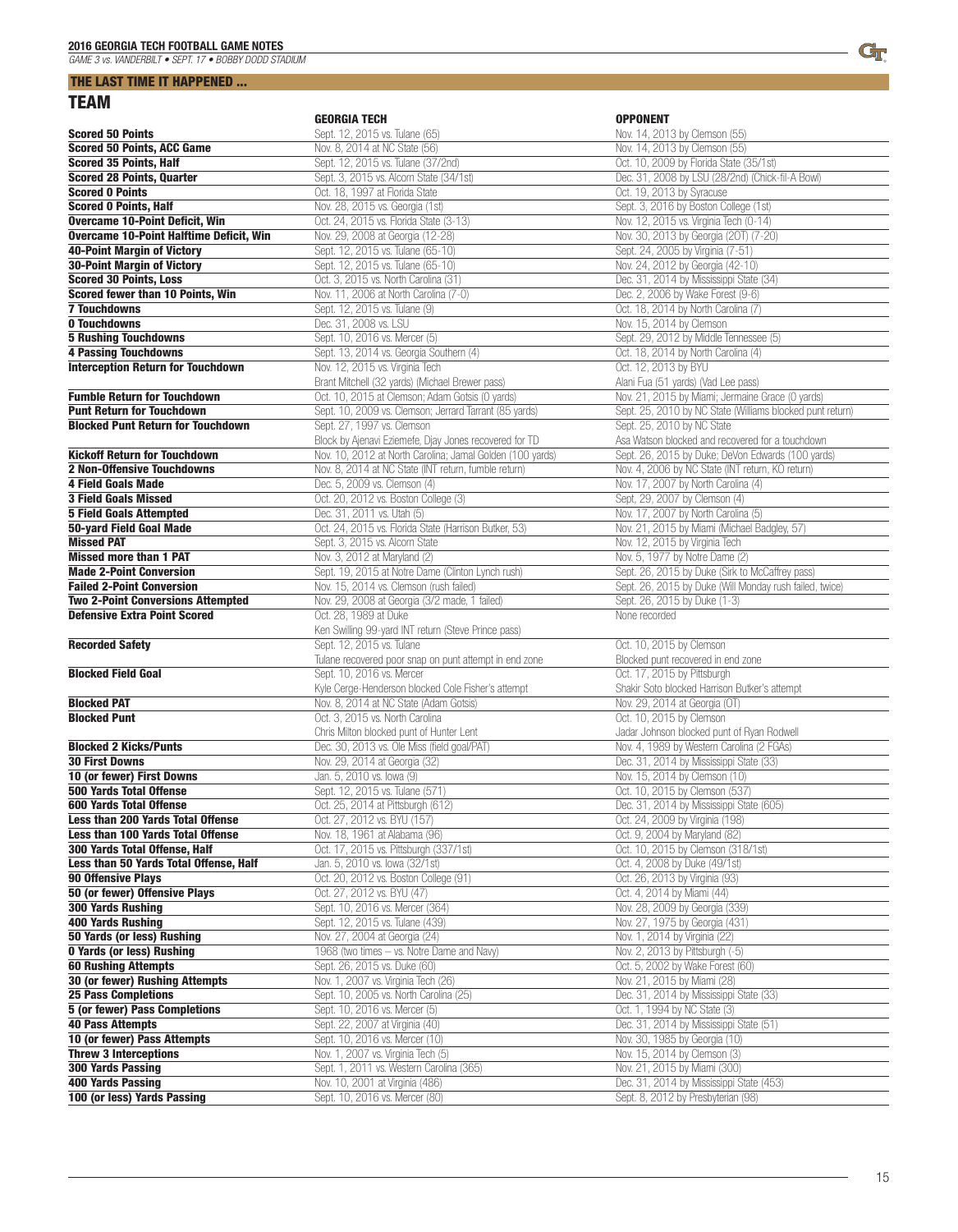|                                              | <b>GEORGIA TECH</b>                                                     | <b>OPPONENT</b>                                            |
|----------------------------------------------|-------------------------------------------------------------------------|------------------------------------------------------------|
| <b>Completed 70 Percent of Pass Attempts</b> | Sept. 12, 2015 vs. Tulane (.800, 8-of-10)                               | Nov. 28, 2015 by Georgia (.720, 18-of-25)                  |
| <b>5 Fumbles</b>                             | Nov. 21, 2015 at Miami (9)                                              | Oct. 25, 2014 by Pittsburgh (7)                            |
| <b>4 Fumbles Lost</b>                        | Nov. 17, 2007 vs. North Carolina (4)                                    | Oct. 25, 2014 by Pittsburgh (6)                            |
| <b>5 Turnovers</b>                           | Oct. 26, 2013 at Virginia (5)                                           | Oct. 25, 2014 by Pittsburgh (6)                            |
| <b>0 Turnovers</b>                           | Oct. 4, 2014 vs. Miami                                                  | Sept. 10, 2016 by Mercer                                   |
| <b>10 Penalties</b>                          | Oct. 12, 2013 at BYU (10)                                               | Sept. 3, 2015 by Alcorn State (10)                         |
| 2 (or fewer) Penalties                       | Sept. 10, 2016 vs. Mercer (1)                                           | Nov. 29, 2014 by Georgia (2)                               |
| <b>100 Penalty Yards</b>                     | Oct. 20, 2007 vs. Army (110)                                            | Oct. 28, 2004 by Virginia Tech (108)                       |
| 10 (or fewer) Penalty Yards                  | Sept. 10, 2016 vs. Mercer (10)                                          | Nov. 2, 2013 by Pittsburgh (10)                            |
| 10 Punts                                     | Sept, 29, 2007 vs. Clemson (10)                                         | Oct. 11, 2008 by Gardner-Webb (10)                         |
| 0 Punts                                      | Nov. 8, 2014 at NC State                                                | Dec. 5, 2009 by Clemson                                    |
| <b>10 Third-Down Conversions</b>             | Sept. 6, 2014 at Tulane (10)                                            | Sept. 10, 2016 by Mercer (10)                              |
| <b>2 Fourth-Down Conversions</b>             | Sept. 3, 2016 vs. Boston College (2)                                    | Oct. 17, 2015 by Pittsburgh (2)                            |
| <b>4 Fourth-Down Attempts</b>                | Oct. 3, 2015 vs. North Carolina (5)                                     | Dec. 31, 2014 by Mississippi State (1-of-4)                |
| 37:00 Time of Possession                     | Oct. 3, 2015 vs. North Carolina (38:45)                                 | Oct. 27, 2012 by BYU (38:59)                               |
| <b>15 Tackles for Loss</b>                   | Sept. 1, 2007 at Notre Dame (19)                                        | N/A                                                        |
| 10 Sacks                                     | Oct. 9, 1993 vs. Maryland (11)                                          | N/A                                                        |
| <b>5 Players to Score TD</b>                 | Sept. 12, 2015 vs. Tulane (8)                                           | Oct. 18, 2014 at North Carolina (6)                        |
| <b>4 Players to Rush for TD</b>              | Sept. 10, 2016 vs. Mercer (4)                                           | Nov. 10, 2012 by North Carolina (4)                        |
| 3 Players to Catch TD Pass                   | Sept. 12, 2015 vs. Tulane (3)                                           | Oct. 18, 2014 at North Carolina (3)                        |
| <b>2 Players to Throw TD Pass</b>            | Sept. 12, 2015 vs. Tulane (2)                                           | Oct. 1, 2011 by NC State (2)                               |
| <b>15-Play Touchdown Drive</b>               | Sept. 14, 2013 at Duke (15)                                             | Sept. 12, 2015 by Tulane (16)                              |
| <b>8-Minute Touchdown Drive</b>              | Sept. 26, 2013 vs. Virginia Tech (8:12)                                 | Oct. 31, 2015 by Virginia (8:08)                           |
| 90-Yard Touchdown Drive                      | Sept. 10, 2016 vs. Mercer (91)                                          | Nov. 21, 2015 by Miami (97)                                |
| 1-Play Touchdown Drive                       | Oct. 25, 2014 at Pittsburgh (Matthew Jordan 65-yard rush)               | Sept. 3, 2016 by Boston College (Jon Hillman 73-yard rush) |
| Won an Overtime Game                         | Nov. 29, 2014 at Georgia (0T) (30-24)                                   | Nov. 30, 2013 by Georgia (20T) (41-34)                     |
| <b>Game Won on Final Play</b>                | Oct. 24, 2015 vs. Florida State (Lance Austin 78-yard missed FG return) | Sept. 22, 2012 by Miami (OT) (Mike James 25-yard rush)     |

<u> 1980 - Johann Barbara, martxa amerikan per</u>

## BOTH TEAMS COMBINED

| 90 Points                          | Oct. 18, 2014 at North Carolina (91, 43-48)    | <b>100 Rushing Attempts</b>    | Nov. 29, 2014 at Georgia (109)           |
|------------------------------------|------------------------------------------------|--------------------------------|------------------------------------------|
| 20 (or fewer) Points               | Nov. 28, 2015 vs. Georgia (20) (13-7)          | 60 (or fewer) Rushing Attempts | Sept. 9, 2006 vs. Samford (51)           |
| 10 (or fewer) Points               | Nov. 11, 2006 at North Carolina (7) (7-0)      | 700 Yards Passing              | Nov. 10, 2001 at Virginia (813)          |
| 50 Points in a Half                | Nov. 23, 2013 vs. Alabama A&M (52/1st)         | 150 (or fewer) Yards Passing   | Nov. 3, 2012 at Maryland (146)           |
| 0 Points in a Half                 | Nov. 11, 2006 at North Carolina (2nd)          | <b>50 Pass Completions</b>     | Sept. 15, 2007 vs. Boston College (50)   |
| 30 Points in a Quarter             | Sept. 3, 2015 vs. Alcorn State (34/1st)        | 20 (or fewer) Completions      | Sept. 3, 2016 vs. Boston College (19)    |
| <b>10 Touchdowns</b>               | Sept. 12, 2015 vs. Tulane (10)                 | <b>90 Pass Attempts</b>        | Oct. 26, 2002 vs. Virginia (101)         |
| 0 Touchdowns                       | Dec. 2, 2006 vs. Wake Forest                   | 30 (or fewer) Pass Attempts    | Aug. 30, 2014 vs. Wofford (30)           |
| <b>5 Touchdowns in a Quarter</b>   | Sept. 3, 2015 vs. Alcorn State (5/1st)         | <b>5 Passes Intercepted</b>    | Nov. 1, 2007 vs. Virginia Tech (5)       |
| 8 Touchdowns in a Half             | Nov. 10, 2012 at North Carolina (8/1st, 8/2nd) | <b>10 Fumbles</b>              | Nov. 21, 2015 at Miami (11)              |
| <b>6 Field Goals</b>               | Oct. 24, 2015 vs. Florida State (6)            | <b>5 Fumbles Lost</b>          | Oct. 25, 2014 at Pittsburgh (7)          |
| <b>4 Field Goals Missed</b>        | Oct. 20, 2012 vs. Boston College (4)           | <b>10 Turnovers</b>            | Nov. 17, 1990 at Wake Forest (10)        |
| <b>8 Field Goals Attempted</b>     | Nov. 17, 2007 vs. North Carolina (8)           | 0 Turnovers                    | Aug. 30, 2014 vs. Wofford                |
| <b>50 First Downs</b>              | Dec. 31, 2014 vs. Mississippi State (59)       | <b>20 Penalties</b>            | Sept. 10, 2004 vs. Western Carolina (21) |
| 25 (or fewer) First Downs          | Oct. 18, 2008 at Clemson (24) (12-12)          | 5 (or fewer) Penalties         | Sept. 26, 2015 at Duke (5)               |
| 1,000 Yards Total Offense          | Dec. 31, 2014 vs. Mississippi State (1,182)    | <b>200 Penalty Yards</b>       | Sept. 9, 2000 vs. Florida State (254)    |
| 500 Yards (or fewer) Total Offense | Oct. 22, 2011 at Miami (473)                   | 25 (or fewer) Penalty Yards    | Oct. 22, 2011 at Miami (15)              |
| <b>160 Offensive Plays</b>         | Oct. 26, 2002 vs. Virginia (165)               | 15 Punts                       | Oct. 11, 2008 vs. Gardner-Webb (17)      |
| 120 (or fewer) Offensive Plays     | Sept. 3, 2016 vs. Boston College (113)         | 0 Punts                        | Dec. 5, 2009 vs. Clemson                 |
| 600 Yards Rushing                  | Sept. 3, 2015 vs. Alcorn State (642)           | 10 Sacks                       | Nov. 10, 2007 at Duke (10)               |
| 150 (or fewer) Yards Rushing       | Nov. 19, 2005 at Miami (150)                   |                                |                                          |

 $\overline{a}$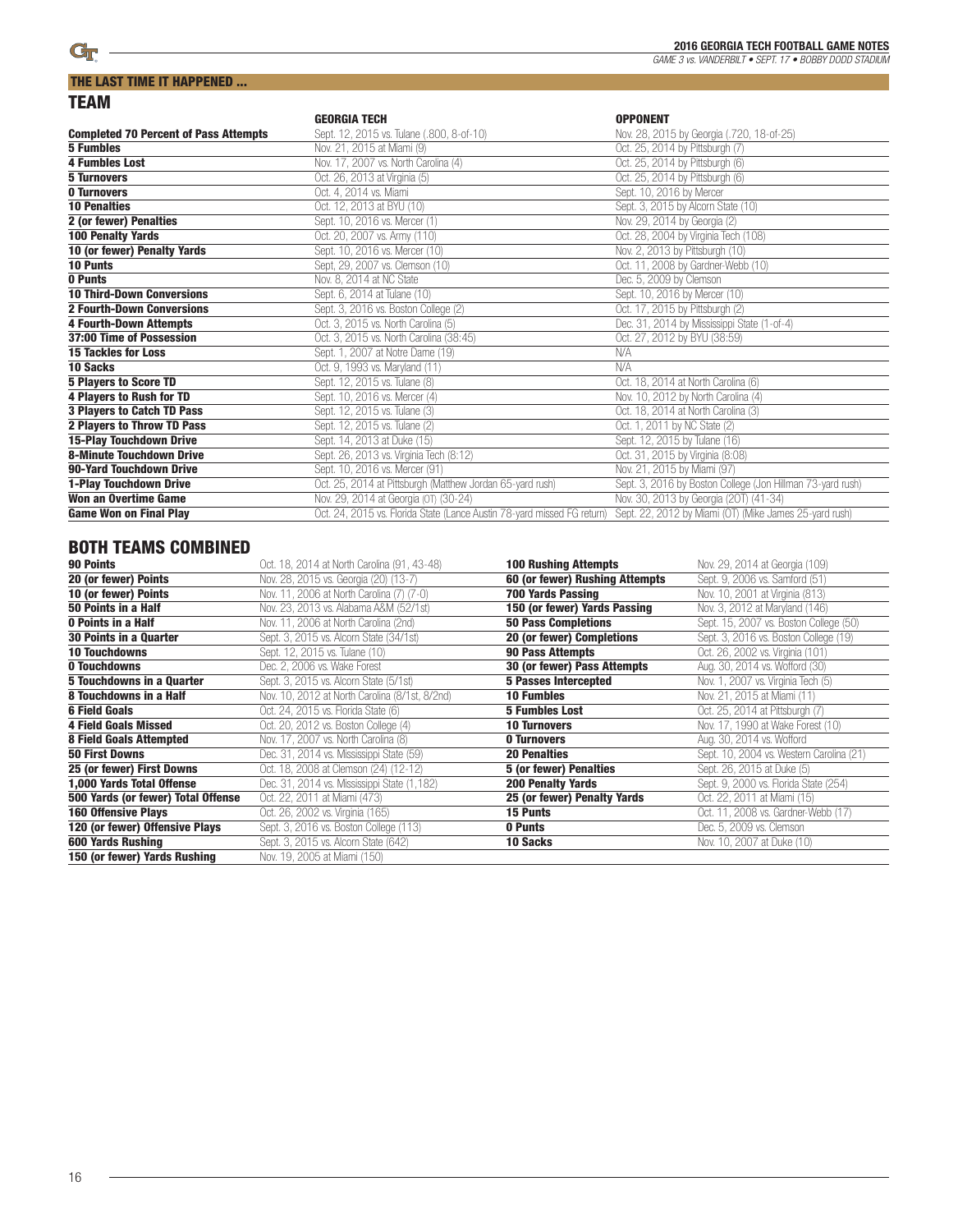### THE LAST TIME IT HAPPENED ... INDIVIDUAL

|                                          | <b>GEORGIA TECH</b>                                          | <b>OPPONENT</b>                                                   |
|------------------------------------------|--------------------------------------------------------------|-------------------------------------------------------------------|
| <b>30 Rushing Attempts</b>               | Oct. 8, 2011 vs. Maryland, Tevin Washington (32)             | Nov. 8, 2003 by Duke, Chris Douglas (30)                          |
| <b>150 Yards Rushing</b>                 | Oct. 17, 2015 vs. Pittsburgh, Marcus Marshall (159)          | Sept. 19, 2015 by Notre Dame, C.J. Prosise (198)                  |
| <b>200 Yards Rushing</b>                 | Nov. 29, 2008 at Georgia, Roddy Jones (214)                  | Sept. 29, 2012 by Middle Tennessee St., Benny Cunningham (217)    |
| <b>50 Pass Attempts</b>                  | Oct. 6, 2005 vs. NC State, Reggie Ball (53)                  | Oct. 26, 2013 by Virginia, David Watford (62)                     |
| <b>40 Pass Attempts</b>                  | Sept. 22, 2007 at Virginia, Taylor Bennett (40)              | Oct. 26, 2013 by Virginia, David Watford (62)                     |
| <b>25 Pass Completions</b>               | Nov. 8, 2003 vs. Duke, Reggie Ball (27)                      | Nov. 2, 2013 by Pittsburgh, Tom Savage (25)                       |
| <b>Threw 3 Interceptions</b>             | Nov. 1, 2007 vs. Virginia Tech, Taylor Bennett (4)           | Aug. 31, 2013 by Elon, Mike Quinn (3)                             |
| <b>400 Yards Passing</b>                 | Nov. 10, 2001 at Virginia, George Godsey (486)               | Sept. 22, 2012 by Miami, Stephen Morris (436)                     |
| <b>300 Yards Passing</b>                 | Oct. 6, 2007 vs. Maryland, Taylor Bennett (309)              | Nov. 21, 2015 by Miami, Brad Kaaya (300)                          |
| <b>Rushed and Passed for 100 Yards</b>   | Dec. 31, 2014 vs. Mississippi State, Justin Thomas (121/125) | Oct. 3, 2015 by North Carolina, Marquise Williams (148/134)       |
| <b>Rushed and Received for 100 Yards</b> | Nov. 14, 2013 at Clemson, Robert Godhigh (126/203)           | Oct. 30, 1997 by North Carolina, J. Linton (138/137)              |
| <b>400 Yards Total Offense</b>           | Nov. 10, 2001 vs. Virginia, George Godsey (477)              | Oct. 6, 2012 by Clemson, Tajh Boyd (460)                          |
| <b>300 Yards Total Offense</b>           | Aug. 30, 2014 vs. Wofford, Justin Thomas (353)               | Nov. 21, 2015 by Miami, Brad Kaaya (300)                          |
| <b>10 Receptions</b>                     | Oct. 7, 2006 vs. Maryland, Calvin Johnson (10)               | Nov. 2, 2013 by Pittsburgh, Tyler Boyd (11)                       |
| <b>200 Yards Receiving</b>               | Oct. 4, 2008 vs. Duke, Demaryius Thomas (230)                | Dec. 29, 2005 by Utah, Travis Latendresse (214)                   |
| <b>100 Yards Receiving</b>               | Oct. 31, 2015 at Virginia, Ricky Jeune (103)                 | Dec. 30, 2013 by Ole Miss, Donte Moncrief (113) (Music City Bowl) |
| <b>4 Touchdowns</b>                      | Sept. 29, 2012 vs. Middle Tennessee, Tevin Washington (4)    | Nov. 30, 2013 by Georgia (20T), Todd Gurley (4)                   |
| <b>3 Touchdowns Rushing</b>              | Sept. 3, 2015 vs. Alcorn State, Patrick Skov (3)             | Sept. 26, 2015 by Duke, Shaquille Powell (3)                      |
| <b>3 Touchdowns Receiving</b>            | Sept. 11, 2004 vs. Clemson, Calvin Johnson (3)               | Nov. 29, 2008 by Georgia, Mohamed Massaquoi (3)                   |
| <b>4 Touchdowns Passing</b>              | Sept. 13, 2014 vs. Georgia Southern, Justin Thomas (4)       | Nov. 14, 2013 by Clemson, Tajh Boyd (4)                           |
| <b>Rushing and Receiving Touchdowns</b>  | Oct. 31, 2015 at Virginia, Clinton Lynch (2/1)               | Nov. 21, 2015 by Miami, Mark Walton (2/1)                         |
| <b>Rushing and Passing Touchdowns</b>    | Oct. 31, 2015 at Virginia, Justin Thomas (2/1)               | Dec. 30, 2013 by Ole Miss, Bo Wallace (2/1) (Music City Bowl)     |
| <b>Passing and Receiving Touchdowns</b>  | Nov. 17, 2007 vs. North Carolina, Taylor Bennett (1/1)       | Nov. 10, 1984 by North Carolina, Kevin Anthony (2/1)              |
| <b>4 Field Goals</b>                     | Dec. 5, 2009 vs. Clemson, Scott Blair (4-of-4)               | Nov. 17, 2007 by North Carolina, Connor Barth (4-5)               |
| <b>3 Field Goals</b>                     | Oct. 24, 2015 vs. Florida State, Harrison Butker (3-of-3)    | Oct. 24, 2015 by Florida State, Roberto Aguayo (3-4)              |
| <b>5 Field Goal Attempts</b>             | Sept. 1, 2007 vs. Notre Dame, Travis Bell (5)                | Nov. 17, 2007 by North Carolina, Connor Barth (5)                 |
| Made a 50-yard Field Goal                | Oct. 24, 2015 vs. Florida State, Harrison Butker (53)        | Nov. 21, 2015 by Miami, Michael Badgley (57)                      |
| Attempted a 60-yard Field Goal           | Nov. 24, 2007 vs. North Carolina, Travis Bell (62/miss)      | Nov. 17, 2007 by North Carolina, Connor Barth (63/miss)           |
| <b>10 Punts</b>                          | Sept. 15, 2007 vs. Boston College, Durant Brooks (10)        | N/A                                                               |
| <b>70-yard Punt</b>                      | Nov. 17, 2007 vs. North Carolina, Durant Brooks (77)         | Sept. 14, 2013 by Duke, Will Monday (72)                          |
| 60-yard Punt                             | Sept. 14, 2013 at Duke, Sean Poole (66)                      | Nov. 12, 2015 by Virginia Tech, A.J. Hughes (60)                  |
| <b>100 Punt Return Yards</b>             | Aug. 31, 2002 vs. Vanderbilt, Kelley Rhino (5-110)           | N/A                                                               |
| <b>70-yard Punt Return</b>               | Sept. 10, 2009 vs. Clemson, Jerrard Tarrant (85 TD)          | Sept. 14, 2002 by Clemson, Derrick Hamilton (79)                  |
| 90-yard Kickoff Return                   | Nov. 10, 2012 at North Carolina, Jamal Golden (100 TD)       | Nov. 4, 2010 by Virginia Tech, David Wilson (90)                  |
| <b>70-yard Interception Return</b>       | Aug. 31, 2013 vs. Elon, Tyler Marcordes (95)                 | Nov. 9, 2002 by Florida State, S. Samuels (82 TD)                 |
| <b>15 Tackles</b>                        | Dec. 30, 2013 vs. Ole Miss, Jemea Thomas (15)                | Oct. 31, 2015 by Virginia, Quin Blanding (15)                     |
| 3.0 Sacks                                | Nov. 30, 2013 vs. Georgia (20T), Jeremiah Attaochu (4.0)     | Sept. 22, 2012 by Miami, Anthony Chickillo (3.0)                  |
| <b>2</b> Interceptions                   | Oct. 29, 2011 vs. Clemson, Jemea Thomas (2)                  | Oct. 26, 2013 by Virginia, Anthony Harris (2)                     |
| <b>2 Fumble Recoveries</b>               | Oct. 25, 2014 at Pittsburgh, Quayshawn Nealy (2)             | N/A                                                               |
| <b>2 Forced Fumbles</b>                  | Dec. 30, 2013 vs. Ole Miss, D.J. White (2)                   | Sept. 26, 2015 by Duke, Jeremy Cash (2)                           |

### TWO PLAYERS

| <b>GEORGIA TECH</b>                       | <b>OPPONENT</b>                 |  |
|-------------------------------------------|---------------------------------|--|
| Dec. 31, 2014 vs. Mississippi State       | Nov. 28, 2009 by Georgia        |  |
| Synjyn Days (171), Justin Thomas (121)    | Ealey (183) and King (166)      |  |
| Sept. 10, 2005 vs. North Carolina         | Nov. 14, 2013 by Clemson        |  |
| Bilbo (131), C. Johnson (114)             | Bryant (176) and Watkins (104)  |  |
| Nov. 14, 2013 at Clemson                  | Sept. 19, 2015 by Notre Dame    |  |
| Robert Godhigh (126/103)                  | Prosise (198) and Fuller (131)  |  |
| Oct. 17, 2015 vs. Pittsburgh              | Nov. 28, 2009 by Georgia        |  |
| Marcus Marshall (159), Justin Thomas (95) | Ealey and King (349)            |  |
| Jan. 1, 2007 vs. West Virginia            | Nov. 14, 2013 by Clemson        |  |
| C. Johnson and J. Johnson (254)           | Bryant (176) and Watkins (104)  |  |
| Nov. 10, 2001 at Virginia                 | Oct. 26, 2013 by Virginia       |  |
| Glover and Watkins (21)                   | Jenning (13) and Tim Smith (10) |  |
|                                           |                                 |  |

L,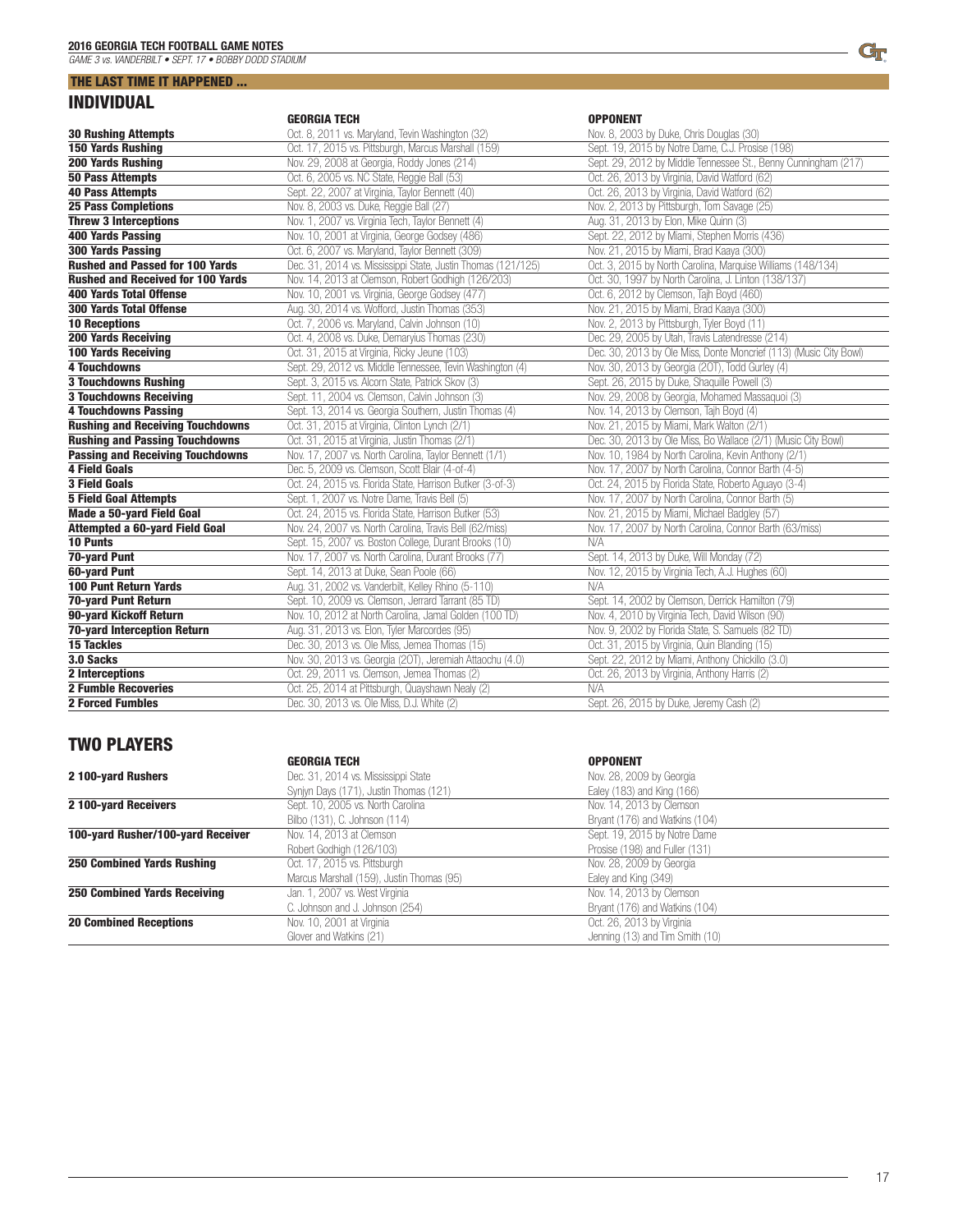### CAREER HIGHS

#### VICTOR ALEXANDER

Tackles: 5 vs. Tulane, Sept. 12, 2015 TFL: 1.0 vs. Alcorn State, Sept. 3, 2015

#### CHASE ALFORD

Tackles: 3 vs. Alcorn State, Sept. 3, 2015 Rushing Yards: 21 vs. Mercer, Sept. 10, 2016

#### **MARCUS ALLEN**

Rushing Attempts: 16 at Virginia Tech, Nov. 12, 2015 Rushing Yards: 75 at Virginia Tech, Nov. 12, 2015 Rushing Touchdowns: 1, twice — last at Virginia Tech, Nov. 12, 2015 Longest Rush: 17 yards vs. Tulane, Sept. 12, 2015 Receptions: 1 vs. North Carolina, Oct. 3, 2015 Receiving Yards: 6 vs. North Carolina, Oct. 3, 2015 Longest Reception: 6 yards vs. North Carolina, Oct. 3, 2015

#### GRANT AASEN

Punt Attempts: 1 vs. Mercer, Sept. 10, 2016 Longest Punt: 42 yards vs. Mercer, Sept. 10, 2016

#### LANCE AUSTIN

Tackles: 4 vs. Boston College, Sept. 3, 2016 Pass Breakups: 1, three times - last vs. Tulane, Sept. 12, 2015

#### LAWRENCE AUSTIN

**Tackles:** 8 at Miami (Fla.), Nov. 21, 2015 Tackles for Loss: 1.0 at North Carolina, Oct. 3, 2015 **Forced Fumbles:** 1 at Virginia Tech, Sept. 20, 2014 **Pass Break-Ups:** 1, three times — last at Georgia, Nov. 28, 2015 Interceptions: 1, twice - last at Duke, Sept. 12, 2015

#### DESMOND BRANCH

Tackles: 1 vs. Mercer, Sept. 10, 2016

#### RYAN BRASWELL

**Rushing Attempts: 3 vs. Tulane, Sept. 12, 2015** Rushing Yards: 5 vs. Tulane, Sept. 12, 2015 Longest Rush: 3 vs. Tulane, Sept. 12, 2015

#### HARRISON BUTKER

Field Goals Made: 3, twice - last vs. Florida State, Oct. 24, 2015 Long Field Goal: 53 yards, twice - last vs. Florida State, Oct. 24, 2015 PATs Made: 9, twice - last vs. Tulane, Sept. 12, 2015 Points Scored: 10, three times - last vs. Florida State, Oct. 24, 2015 Kickoff Touchbacks: 8 vs. Alcorn State, Sept. 3, 2015

#### KYLE CERGE-HENDERSON

Tackles: 5 vs. Virginia Tech, Nov. 12, 2015 Tackles for Loss: 0.5 at Virginia, Oct. 31, 2015 Fumble Recoveries: 1 vs. Boston College, Sept. 3, 2016 Blocked Kicks: 1 vs. Mercer, Sept. 10, 2016 (field goal)

#### NATE COTTRELL

**Rushing Attempts:** 1 vs. Mercer, Sept. 10, 2016 Rushing Yards: 6 vs. Mercer, Sept. 10, 2016 Longest Rush: 6 vs. Mercer, Sept. 10, 2016

#### DAVID CURRY

Tackles: 1, twice - last vs. Mercer, Sept. 10, 2016

#### P.J. DAVIS

Tackles: 14 at North Carolina, Oct. 18, 2014 Tackles for Loss: 3.0 at Pitt, Oct. 25, 2014 Sacks: 1.0, six times - last vs. North Carolina, Oct. 3, 2015 **Interceptions:** 1 at Virginia Tech, Sept. 20, 2014 Pass Breakups: 1 vs. Elon, Aug. 31, 2013 Forced Fumbles: 2 at Pitt, Oct. 25, 2014 Fumble Recoveries: 1 at Miami (Fla.), Oct. 5, 2013 **Quarterback Hurries:** 2 at Notre Dame, Sept. 19, 2015

#### SHAWN DAVIS

Kickoff Touchbacks: 1 vs. Mercer, Sept. 10, 2016

#### STEP DURHAM

Tackles: 3, twice - last vs. Mercer, Sept. 10, 2016 Pass Breakups: 2 vs. Boston College, Sept. 3, 2016

#### KeSHUN FREEMAN

Tackles: 7 vs. Florida State, Oct. 24, 2015 Tackles For Loss: 2.0 at North Carolina, Oct. 18, 2014 Sacks: 1, five times - last vs. Florida State, Oct. 24, 2015 **Pass Breakups:** 1, twice — at Virginia, Oct. 31, 2015 Fumble Recoveries: 1, twice - last at Duke, Sept. 26, 2015 Forced Fumbles: 1, twice - last vs. Alcorn State, Sept. 3, 2015 **Quarterback Hurries:** 1, twice - last at Notre Dame, Sept. 19, 2015 **Blocked Kicks:** 1 vs. Virginia, Nov. 1, 2014 (punt)

#### PATRICK GAMBLE

Tackles: 9 at Virginia, Oct. 31, 2015 Tackles for Loss: 1.0, four times - last vs. Mercer, Sept. 10, 2016 Sacks: 1.0, twice - last vs. Mercer, Sept. 10, 2016 Pass Breakups: 1, three times - last at Miami (Fla.), Nov. 21, 2015 Forced Fumbles: 1 vs. Wofford, Aug. 30, 2014 **Fumble Recoveries:** 1 at Clemson, Oct. 10, 2015 **Quarterback Hurries:** 1 at Miami (Fla.), Nov. 21, 2015 **Blocked Kicks:** 1 vs. Florida State, Oct. 24, 2015 (field goal)

#### BRENTAVIOUS GLANTON

Tackles: 1 vs. Mercer, Sept. 10, 2016

#### A.J. GRAY

Tackles: 6 at Clemson, Oct. 10, 2015 Tackles for Loss: 0.5 vs. Boston College, Sept. 3, 2016 **Interceptions:** 1 at Duke, Sept. 26, 2015 Fumble Recoveries: 1 vs. Alcorn State, Sept. 3, 2015

#### J.J. GREEN

Rushing Attempts: 2 vs. Boston College, Sept. 3, 2016 Rushing Yards: 5 vs. Boston College, Sept. 3, 2016 Kickoff Returns: 2, twice - last vs. Mercer, Sept. 10, 2016 Kickoff Return Yards: 56 vs. Boston College, Sept. 3, 2016 Longest Kick Return: 34 yards vs. Boston College, Sept. 3, 2016

#### COREY GRIFFIN

Tackles: 6, four times - last vs. Boston College, Sept. 3, 2016 **Interceptions:** 1, twice vs. Boston College, Sept. 3, 2016 Pass Breakups: 1, twice — last at Virginia Tech, Sept. 20, 2014

#### LYNN GRIFFIN

Rushing Attempts: 6 vs. Georgia, Nov. 28, 2015 Rushing Yards: 67 at Miami (Fla.), Nov. 21, 2015 Longest Rush: 27 yards at Miami (Fla.), Nov. 21, 2015 Tackles: 6 vs. Alcorn State, Sept. 3, 2015 **Tackles For Loss:** 1.0 vs. Alcorn State, Sept. 3, 2015 Kickoff Returns: 3 at Miami, Oct. 5, 2013 Kickoff Return Yards: 80 at Virginia, Oct. 26, 2013 Longest Kickoff Return: 59 yards at Virginia, Oct. 26, 2013

#### TRE' JACKSON

Tackles: 1 vs. Alcorn State, Sept. 3, 2015

#### RICKY JEUNE

Receptions: 5 at Virginia, Oct. 31, 2015 Receiving Yards: 103 at Virginia, Oct. 31, 2015 Touchdown Receptions: 1, four times — last vs. UGA, Nov. 28, 2015 Tackles: 1, three times - last vs. Mercer, Sept. 10, 2016 Longest Reception: 58 yards at Virginia Tech, Nov. 12, 2015

#### MATTHEW JORDAN

**Completions:** 4 at Miami (Fla.), Nov. 21, 2015 Pass Attempts: 8 at Miami (Fla.), Nov. 21, 2015 Passing Yards: 59 at Miami (Fla.), Nov. 21, 2015 Passing Touchdowns: 1 vs. Tulane, Sept. 12, 2015 Longest Pass: 35 yards vs. Tulane, Sept. 12, 2015 Rushing Attempts: 28 at Miami (Fla.), Nov. 21, 2015 Rushing Yards: 72 vs. Tulane, Sept. 12, 2015 Rushing Touchdowns: 2 vs. Mercer, Sept. 10, 2016 Longest Rush: 65 yards vs. Tulane, Sept. 12, 2015

#### SHAUN KAGAWA

Tackles: 2 vs. Mercer, Sept. 10, 2016

#### FRANCIS KALLON

Tackles: 5 vs. Alcorn State, Sept. 3, 2015 Tackles for Loss: 1.0 vs. Mercer, Sept. 10, 2016 Forced Fumbles: 1 vs. Alcorn State, Sept. 3, 2015 MIKELL LANDS-DAVIS

Rushing Attempts: 5 at Virginia, Oct. 31, 2015 Rushing Yards: 12 vs. North Carolina, Oct. 3, 2015 Longest Rush: 11 yards at Clemson, Oct. 10, 2015 Receptions: 2, three times - last vs. Florida State, Oct. 24, 2015 Receiving Yards: 37 at Clemson, Oct. 10, 2015 Touchdown Receptions: 1 vs. North Carolina, Oct. 3, 2015 Longest Reception: 26 yards at Clemson, Oct. 10, 2015 Kickoff Returns: 1 vs. Florida State, Oct. 24, 2015 Kickoff Return Yards: 1 vs. Florida State, Oct. 24, 2015 Longest Kick Return: 1 yard vs. Florida State, Oct. 24, 2015

#### TERRELL LEWIS

Tackles: 4, twice - last vs. Mercer, Sept. 10, 2016 Tackles For Loss: 1.0 vs. Boston College, Sept. 3, 2016

#### CLINTON LYNCH

Rushing Attempts: 8, twice — last vs. Georgia, Nov. 28, 2015 Rushing Yards: 78 vs. Georgia, Nov. 28, 2015 **Rushing Touchdowns:** 1, five times - last at Miami, Nov. 21, 2015 **Longest Rush:** 49 yards at Virginia, Oct. 31, 2015 Receptions: 3, twice - last at Miami (Fla.), Nov. 21, 2015 **Receiving Yards:** 69 at Virginia, Oct. 31, 2015 **Touchdown Receptions:** 2 at Virginia, Oct. 31, 2015 Longest Reception: 50 yards at Clemson, Oct. 10, 2015

#### ANDREW MARSHALL

Tackles: 1 vs. Mercer, Sept. 10, 2016

#### MARCUS MARSHALL

Rushing Attempts: 16 vs. Florida State, Oct. 24, 2015 Rushing Yards: 184 vs. Alcorn State, Sept. 3, 2015 Rushing Touchdowns: 2, twice — last at Pitt, Oct. 17, 2015 Longest Rush: 64 yards vs. Alcorn State, Sept. 3, 2015 Receptions: 1, three times - last vs. Georgia, Nov. 28, 2015 **Receiving Yards:** 17 vs. Georgia, Nov. 28, 2015 Longest Reception: 17 yards vs. Georgia, Nov. 28, 2015 Kickoff Returns: 3 vs. Georgia, Nov. 28, 2015 **Kickoff Return Yards: 56 at Virginia, Oct. 31, 2015** Longest Kickoff Return: 29 yards at Virginia, Oct. 31, 2015

#### TAQUON MARSHALL

Rushing Attempts: 2, twice - last at Notre Dame, Sept. 19, 2015 Rushing Yards: 18 vs. Alcorn State, Sept. 3, 2015 Longest Rush: 18 yards vs. Alcorn State, Sept. 3, 2015 Rushing Touchdowns: 1 vs. Mercer, Sept. 10, 2016 Receptions: 1, three times — last at Duke, Sept. 26, 2015 **Receiving Yards:** 35 vs. Tulane, Sept. 12, 2015 Longest Reception: 35 yards vs. Tulane, Sept. 12, 2015 **Touchdown Receptions:** 1 vs. Tulane, Sept. 12, 2015

#### AUSTIN McCLELLAN

**Rushing Attempts:** 3 vs. North Carolina, Oct. 3, 2015 Rushing Yards: 26 vs. North Carolina, Oct. 3, 2015 **Longest Rush:** 14 yards vs. North Carolina, Oct. 3, 2015

#### TYLER MERRIWEATHER

#### ANTONIO MESSICK

Receptions: 1 at NC State, Nov. 8, 2014 Receiving Yards: 16 at NC State, Nov. 8, 2014 **Touchdown Receptions:** 1 at NC State, Nov. 8, 2014 Longest Reception: 16 yards at NC State, Nov. 8, 2014 Kickoff Returns: 1 at Duke, Sept. 26, 2015 Longest Kickoff Return: 13 yards at Duke, Sept. 26, 2015

#### DEDRICK MILLS

Rushing Attempts: 18 vs. Boston College, Sept. 3, 2016 Rushing Yards: 68 vs. Boston College, Sept. 3, 2016 Rushing Touchdowns: 1 vs. Boston College, Sept. 3, 2016 Longest Rush: 21 yards vs. Boston College, Sept. 3, 2016

#### BRANT MITCHELL

Tackles: 9 at Virginia, Oct. 31, 2015 Tackles for Loss: 1.0, twice - last vs. Georgia, Nov. 28, 2015 **Sacks:** 1.0 vs. Georgia, Nov. 28, 2015 **Interceptions:** 1, twice - last vs. Virginia Tech, Nov. 12, 2015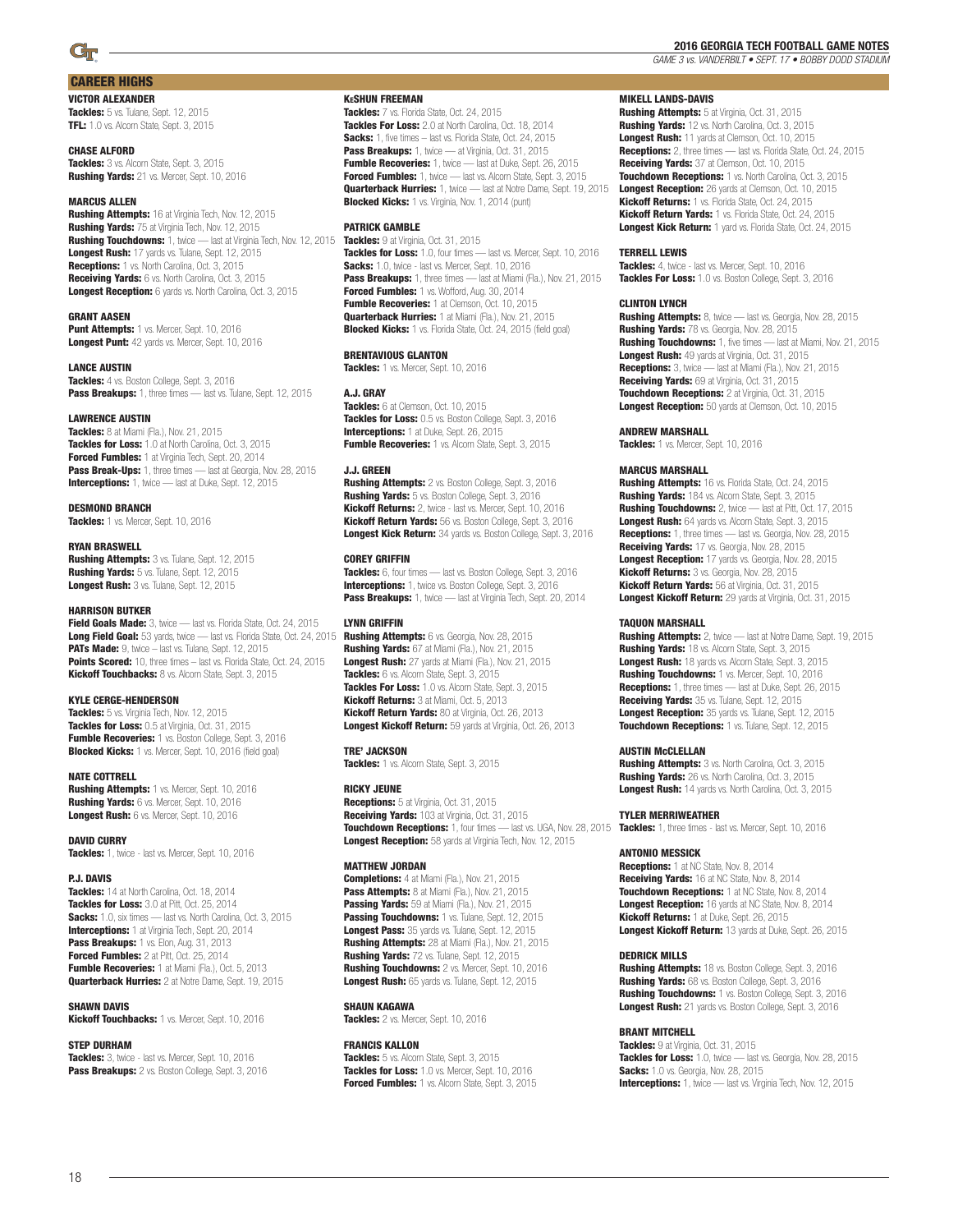*GAME 3 vs. VANDERBILT • SEPT. 17 • BOBBY DODD STADIUM*

### CAREER HIGHS

#### RYAN RODWELL

Punt Attempts: 7 at Notre Dame, Sept. 19, 2015 Highest Punt Avg. (min. 2 att.): 46.8 at Va. Tech, Sept. 20, 2014 Longest Punt: 59 yards, twice — last vs. Boston College, Sept. 3, 2016 50+ Yard Punts: 2, twice — last at Miami (Fla.), Nov. 21, 2015 Punts Downed Inside 20: 4 vs. Georgia Southern, Sept. 13, 2014

#### ROD ROOK-CHUNGONG

Tackles: 6 vs. Boston College. Sept. 3, 2016 Tackles For Loss: 1.5 at Clemson, Oct. 10, 2015 Sacks: 1.0 vs. Mississippi State, Dec. 31, 2014 Interceptions: 1 at Virginia, Oct. 31, 2015 Pass Breakups: 1, twice - last vs. Virginia Tech, Nov. 12, 2015 Fumble Recoveries: 1 vs. Mississippi State, Dec. 31, 2014 **Quarterback Hurries:** 1 vs. Virginia Tech, Nov. 12, 2015 Blocked Kicks: 1 vs. Boston College, Sept. 3, 2016 (field goal)

#### ANREE SAINT-AMOUR

Tackles: 3 vs. Tulane, Sept. 12, 2015 Tackles For Loss: 2.0 vs. Virginia Tech, Nov. 12, 2015 Sacks: 1.0, twice - last vs. Mercer, Sept. 10, 2016 Fumble Recoveries: 1, twice - last vs. Boston Coll., Sept. 3, 2016 **Quarterback Hurries:** 1 at Miami (Fla.), Nov. 21, 2015

#### **OUA SEARCY**

Rushing Attempts: 7 vs. Mercer, Sept. 10, 2016 Rushing Yards: 91 vs. Mercer, Sept. 10, 2016 Rushing Touchdowns: 1 vs. Tulane, Sept. 12, 2015 Longest Rush: 31 yards, twice - last vs. Mercer, Sept. 10, 2016 **Receptions:** 3 vs. Boston College, Sept. 3, 2016 Receiving Yards: 60 vs. Boston College, Sept. 3, 2016 Touchdown Receptions: 1 vs. Tulane, Sept. 12, 2015 Longest Reception: 36 yards vs. Boston College, Sept. 3, 2016 Punt Returns: 1 vs. Alcorn State, Sept. 3, 2015

#### ANTONIO SIMMONS

Tackles: 5 vs. Boston College, Sept. 3, 2016 Tackles For Loss: 2.0 vs. Boston College, Sept. 3, 2016 Sacks: 1.0, twice - last vs. Boston College, Sept. 3, 2016 Pass Breakups: 1 vs. North Carolina, Oct. 3, 2015 Forced Fumble: 1, twice - last vs. Boston College, Sept. 3, 2016 **Quarterback Hurries:** 2 at Notre Dame, Sept. 19, 2015

#### LAMONT SIMMONS

Tackles: 1 vs. Mercer, Sept. 10, 2016

#### BRAD STEWART

Receptions: 3 vs. North Carolina, Oct. 3, 2015 Receiving Yards: 36 vs. Florida State, Oct. 24, 2015 Longest Reception: 36 yards vs. Florida State, Oct. 24, 2015 Rushing Attempts: 1 at Duke, Sept. 26, 2015 Punt Returns: 2 vs. Mercer, Sept. 10, 2016 Punt Return Yards: 23 vs. Mercer, Sept. 10, 2016 Long Punt Return: 15 yards, twice - last vs. Mercer, Sept. 10, 2016

#### BRADY SWILLING

**Rushing Attempts:** 7 vs. Alcorn State, Sept. 3, 2015 Rushing Yards: 49 vs. Tulane, Sept. 12, 2015 Rushing Touchdowns: 1 vs. Alcorn State, Sept. 3, 2015 Longest Rush: 27 yards vs. Tulane, Sept. 12, 2015

#### JUSTIN THOMAS

**Completions:** 13 at Virginia, Oct. 31, 2015 Pass Attempts: 31 at Virginia, Oct. 31, 2015 Passing Yards: 282 vs. Wofford, Aug. 30, 2014 Passing Touchdowns: 4 vs. Georgia Southern, Sept. 13, 2014 Longest Pass: 79 yards at Pitt, Oct. 25, 2014 Rushing Attempts: 24 at Duke, Sept. 26, 2015 Rushing Yards: 165 at Virginia Tech, Sept. 20, 2014 Rushing Touchdowns: 3 vs. Mississippi State, Dec. 31, 2014 Longest Rush: 65 yards vs. Clemson, Nov. 15, 2014 Passing Efficiency: 275.25 vs. Wofford, Aug. 30, 2014

#### QUAIDE WEIMERSKIRCH

**Rushing Attempts:** 1 vs. Mercer, Sept. 10, 2016

#### ISIAH WILLIS

Rushing Attempts: 9 vs. North Carolina, Oct. 3, 2015 Rushing Yards: 40 vs. North Carolina, Oct. 3, 2015 Rushing Touchdowns: 1 vs. Alcorn State, Sept. 3, 2015 Longest Rush: 14 yards, twice - last vs. Florida State, Oct. 24, 2015 Receptions: 2, twice - last vs. Virginia Tech, Nov. 12, 2015 Receiving Yards: 40 vs. North Carolina, Oct. 3, 2015 Longest Reception: 40 yards vs. North Carolina, Oct. 3, 2015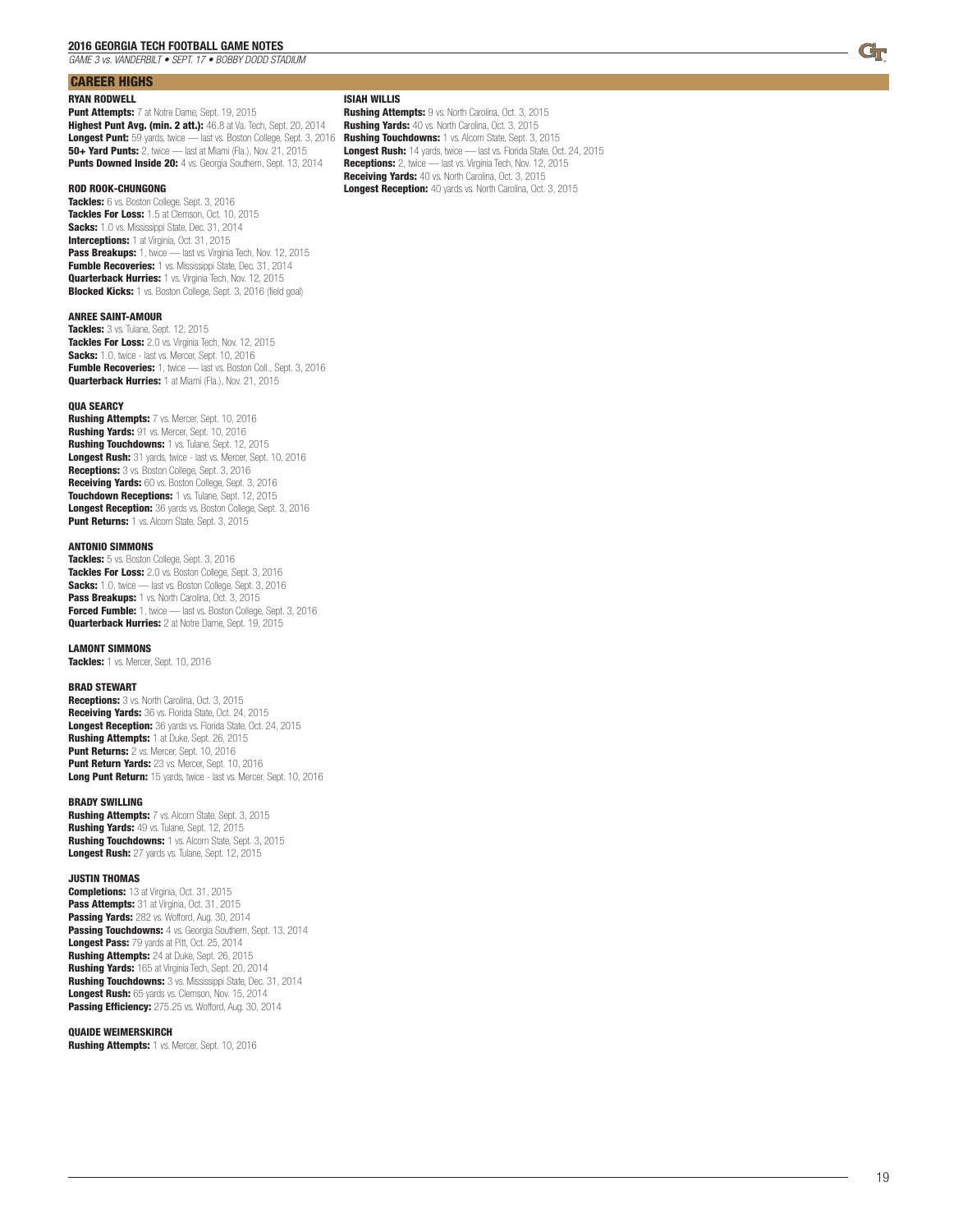*GAME 3 vs. VANDERBILT • SEPT. 17 • BOBBY DODD STADIUM*

|                                                                                                              |                                                                                                             |                                                        |              | GEORGIA TECH  |                                                                                                                                                                                             |                                                                         |
|--------------------------------------------------------------------------------------------------------------|-------------------------------------------------------------------------------------------------------------|--------------------------------------------------------|--------------|---------------|---------------------------------------------------------------------------------------------------------------------------------------------------------------------------------------------|-------------------------------------------------------------------------|
|                                                                                                              |                                                                                                             | $1-0, 1-0$                                             |              |               |                                                                                                                                                                                             |                                                                         |
|                                                                                                              |                                                                                                             | $0-1, 0-1$                                             |              |               | <b>BOSTON COLLEGE</b>                                                                                                                                                                       | 14                                                                      |
|                                                                                                              |                                                                                                             |                                                        |              |               | Game 1 · Sept. 3, 2016 · Dublin, Ireland. · Aviva Stadium (40,562)                                                                                                                          |                                                                         |
| <b>SCORING SUMMARY</b>                                                                                       |                                                                                                             |                                                        |              |               |                                                                                                                                                                                             |                                                                         |
| Georgia Tech<br><b>Boston College</b>                                                                        | 1<br>7<br>$\cup$                                                                                            | $\overline{2}$<br>3<br>$\cup$<br>$\cup$<br>7<br>$\cap$ | 4<br>10<br>7 | F<br>17<br>14 |                                                                                                                                                                                             |                                                                         |
| 3:11<br>1st<br>GT<br>3rd 13:00<br>BC<br>4th 11:46<br>BC<br>5:57<br>GT<br>GT<br>:35<br><b>TEAM STATISTICS</b> | Harrison Butker 40 yd field goal, 11-46, 5:49<br>Dedrick Mills 4 yd run (Harrison Butker kick), 11-59, 2:58 |                                                        |              |               | Matthew Jordan 3 yd run (Harrison Butker kick), 11-59, 6:50<br>Jon Hilliman 73 yd run (Colton Lichtenberg kick), 1-73, :13<br>Patrick Towles 6 yd run (Colton Lichtenberg kick), 9-63, 4:05 | GT 7, BC 0<br>GT 7, BC 7<br>BC 14, GT 7<br>BC 14, GT 10<br>GT 17. BC 14 |
|                                                                                                              |                                                                                                             | <b>GT</b>                                              |              |               | <b>BC</b>                                                                                                                                                                                   |                                                                         |
|                                                                                                              |                                                                                                             |                                                        |              |               |                                                                                                                                                                                             |                                                                         |
|                                                                                                              |                                                                                                             |                                                        |              |               |                                                                                                                                                                                             |                                                                         |
|                                                                                                              |                                                                                                             |                                                        |              |               |                                                                                                                                                                                             |                                                                         |
|                                                                                                              |                                                                                                             |                                                        |              |               |                                                                                                                                                                                             |                                                                         |
|                                                                                                              |                                                                                                             |                                                        |              |               |                                                                                                                                                                                             |                                                                         |
|                                                                                                              |                                                                                                             |                                                        |              |               |                                                                                                                                                                                             |                                                                         |
|                                                                                                              |                                                                                                             |                                                        |              |               |                                                                                                                                                                                             |                                                                         |
|                                                                                                              |                                                                                                             |                                                        |              |               | Kickoffs-Yards (Avg./Net)  4-260 (65.0/40.0) 3-182 (60.7/33.7)                                                                                                                              |                                                                         |
|                                                                                                              |                                                                                                             |                                                        |              |               |                                                                                                                                                                                             |                                                                         |
|                                                                                                              |                                                                                                             |                                                        |              |               |                                                                                                                                                                                             |                                                                         |
|                                                                                                              |                                                                                                             |                                                        |              |               |                                                                                                                                                                                             |                                                                         |
|                                                                                                              |                                                                                                             |                                                        |              |               |                                                                                                                                                                                             |                                                                         |
|                                                                                                              |                                                                                                             |                                                        |              |               |                                                                                                                                                                                             |                                                                         |
|                                                                                                              |                                                                                                             |                                                        |              |               |                                                                                                                                                                                             |                                                                         |
|                                                                                                              |                                                                                                             |                                                        |              |               |                                                                                                                                                                                             |                                                                         |
|                                                                                                              |                                                                                                             |                                                        |              |               |                                                                                                                                                                                             |                                                                         |
|                                                                                                              |                                                                                                             |                                                        |              |               |                                                                                                                                                                                             |                                                                         |
|                                                                                                              |                                                                                                             |                                                        |              |               |                                                                                                                                                                                             |                                                                         |

### INDIVIDUAL STATISTICS

RUSHING: GT — Mills 18-68; M. Marshall 9-31; Thomas 10-16; Green 2-5; Jordan 1-3; Lynch 1-2; Team 1-(-2);

Searcy 2-(-4). BC — Hilliman 17-102; Towles 9-27; Willis 6-24; Smith 1-9; Rouse 2-8; Walker 1-4; Jones 1-2.

PASSING: GT — Thomas 8-15-0, 119. BC — Towles 11-17-1, 144. RECEIVING: GT - Searcy 3-60; Jeune 3-45; Stewart 2-14. BC - Callinan 4-53; Smith 3-26; Walker 2-35;

Garrison 1-26; Rouse 1-4.

INTERCEPTIONS: GT — Griffin 1-11. BC — None. FUMBLE RECOVERIES: GT — Cerge-Henderson, Saint-Amour. BC — Gutapfel.

Points of Turnovers................................ 7................................................... 0

FORCED FUMBLES: GT — A. Simmons. BC — Johnson.

TACKLES FOR LOSS: GT — A. Simmons 2.0-5; Lewis 1.0-1; Davis 0.5-1; Gray 0.5-1. BC — Strachan 4.0-13; Milano 2.0-12; Allen 1.0-2; Gutapfel 1.0-1.

SACKS: GT — A. Simmons 1.0-4. BC — Milano 1.0-9.



### Game 2 • Sept. 10, 2016 • Atlanta, Ga. • Bobby Dodd Stadium (49,992)

### SCORING SUMMARY

|      |                                     | 2  | 3 |  |    |   |                                           |                                                                                                                                                                                                                                                                                                                                                                                                 |
|------|-------------------------------------|----|---|--|----|---|-------------------------------------------|-------------------------------------------------------------------------------------------------------------------------------------------------------------------------------------------------------------------------------------------------------------------------------------------------------------------------------------------------------------------------------------------------|
|      |                                     |    | 3 |  | 10 |   |                                           |                                                                                                                                                                                                                                                                                                                                                                                                 |
|      |                                     | 14 |   |  | 35 |   |                                           |                                                                                                                                                                                                                                                                                                                                                                                                 |
|      |                                     |    |   |  |    |   |                                           |                                                                                                                                                                                                                                                                                                                                                                                                 |
| 7:30 | MFR                                 |    |   |  |    |   |                                           | MER 7. GT 0                                                                                                                                                                                                                                                                                                                                                                                     |
| 3:02 | GT                                  |    |   |  |    |   |                                           | <b>MER 7. GT 7</b>                                                                                                                                                                                                                                                                                                                                                                              |
|      | GT                                  |    |   |  |    |   |                                           | GT 14. MER 7                                                                                                                                                                                                                                                                                                                                                                                    |
| 1:17 | GT                                  |    |   |  |    |   |                                           | GT 21. MER 7                                                                                                                                                                                                                                                                                                                                                                                    |
| 6:40 | <b>MER</b>                          |    |   |  |    |   |                                           | GT 21. MER 10                                                                                                                                                                                                                                                                                                                                                                                   |
| 0:25 | GT                                  |    |   |  |    |   |                                           |                                                                                                                                                                                                                                                                                                                                                                                                 |
| 3:57 | GT.                                 |    |   |  |    |   |                                           | GT 35. MER 10                                                                                                                                                                                                                                                                                                                                                                                   |
|      | Mercer<br>Georgia Tech<br>2nd 10:39 |    |   |  |    | F | Cole Fisher 31 yd field goal, 17-61, 8:20 | Avery Ward 32 yd pass from John Russ (Cole Fisher kick), 9-75, 4:00<br>Justin Thomas 13 yd run (Harrison Butker kick), 8-65, 4:28<br>Matthew Jordan 1 yd run (Harrison Butker kick), 11-80, 4:51<br>Marcus Marshall 10 yd run (Harrison Butker kick), 5-91, 1:38<br>Matthew Jordan 1 yd run (Harrison Butker kick), 11-78, 6-10<br>TaQuon Marshall 11 yd run (Harrison Butker kick), 4-23, 1:57 |

#### TEAM STATISTICS

|                                                                                                                | <b>MER</b> | <b>GT</b> |
|----------------------------------------------------------------------------------------------------------------|------------|-----------|
|                                                                                                                |            |           |
|                                                                                                                |            |           |
|                                                                                                                |            |           |
|                                                                                                                |            |           |
|                                                                                                                |            |           |
|                                                                                                                |            |           |
|                                                                                                                |            |           |
|                                                                                                                |            |           |
|                                                                                                                |            |           |
|                                                                                                                |            |           |
|                                                                                                                |            |           |
|                                                                                                                |            |           |
|                                                                                                                |            |           |
|                                                                                                                |            |           |
|                                                                                                                |            |           |
|                                                                                                                |            |           |
|                                                                                                                |            |           |
|                                                                                                                |            |           |
|                                                                                                                |            |           |
| Points of Turnovers and Taylor 7 and Taylor 7 and Taylor 1 and Taylor 1 and Taylor 1 and Taylor 1 and Taylor 1 |            |           |

#### INDIVIDUAL STATISTICS

RUSHING: MER — Lakes 10-30; Russ 8-24; Haynes 3-15; Kleckley 3-10; Davidson 1-2; Usher 2-2; Houzah 1-2. GT — Searcy 7-91; Thomas 7-69; M. Marshall 10-51; Jordan 12-44; Lynch 5-37; Alford 1-21; L. Griffin 3-20; T. Marshall 2-12; Allen 2-8; Cottrell 1-6; McClellan 1-5; Weimerskirch 1-0. PASSING: MER — Russ 24-38-0, 225; Haynes 1-1-0, 10; Jones 0-1-0, 0. GT — Thomas 5-10-0, 80. RECEIVING: MER — Irvin 7-65; Walker 5-41; Ward 3-65; Usher 3-21; Lakes 2-24; Brock 2-14; Houzah 2-4; Marshall 1-1. GT — Jeune 3-57; Searcy 1-12; Lands-Davis 1-11. INTERCEPTIONS: MER — None. GT — None. FUMBLE RECOVERIES: MER - Gurley, Jackson. GT - None. FORCED FUMBLES: MER - Gurley. TACKLES FOR LOSS: MER — Williams 1.0-8. GT — Gamble 1.0-4; Saint-Amour 1.0-2; Kallon 1.0-2; A. Simmons 1.0-1. SACKS: MER — None. GT — Gamble 1.0-4; Saint-Amour 1.0-2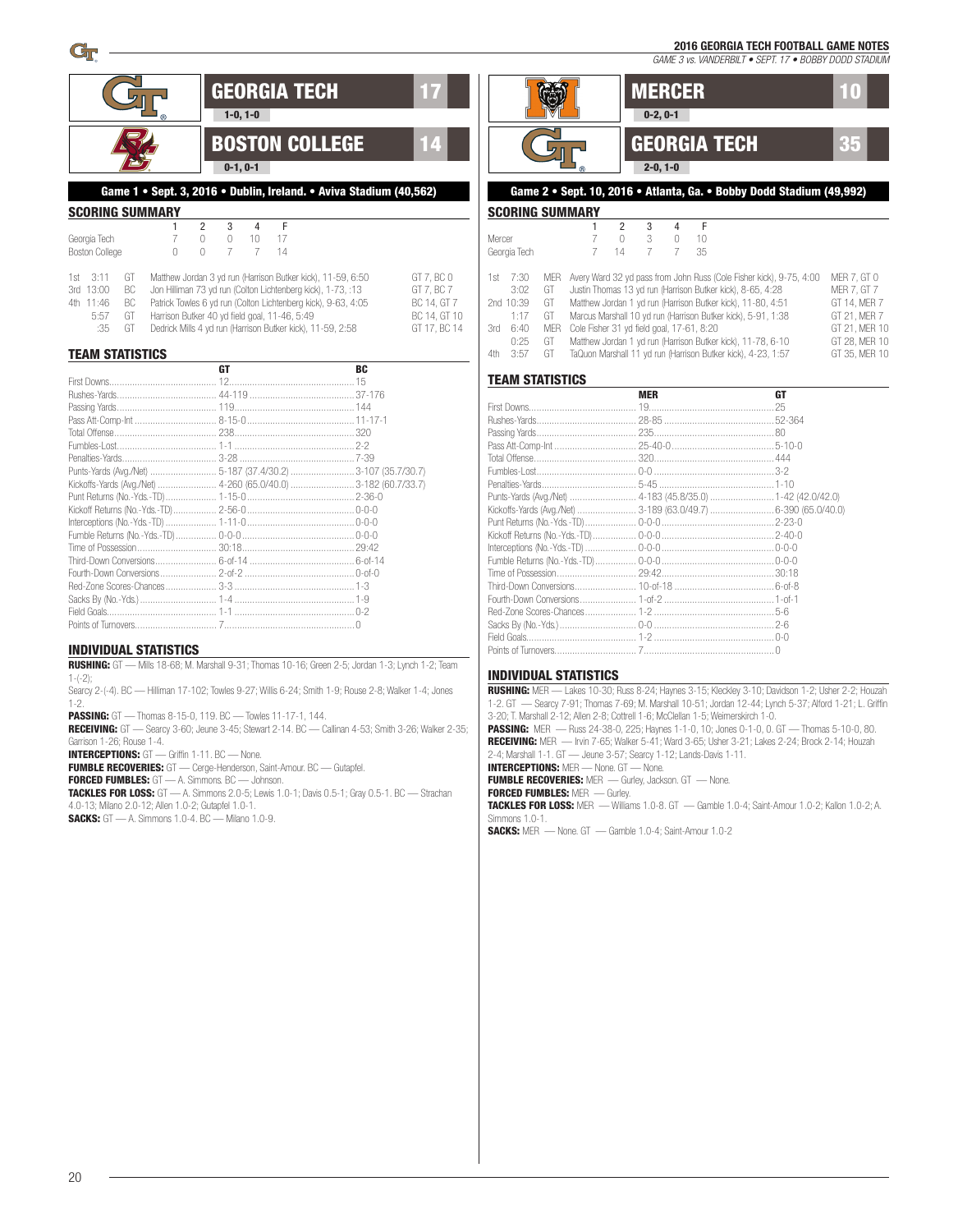| <b>Date</b>    | Opponent          |   | Score   | Overall | Conference | Time | Attend |
|----------------|-------------------|---|---------|---------|------------|------|--------|
| * Sep 03, 2016 | vs Boston College | w | 17-14   |         | 1-0        | 3:08 | 40562  |
| Sep 10, 2016   | <b>MERCER</b>     | W | $35-10$ | $2 - 0$ | 1-0        | 3:05 | 49992  |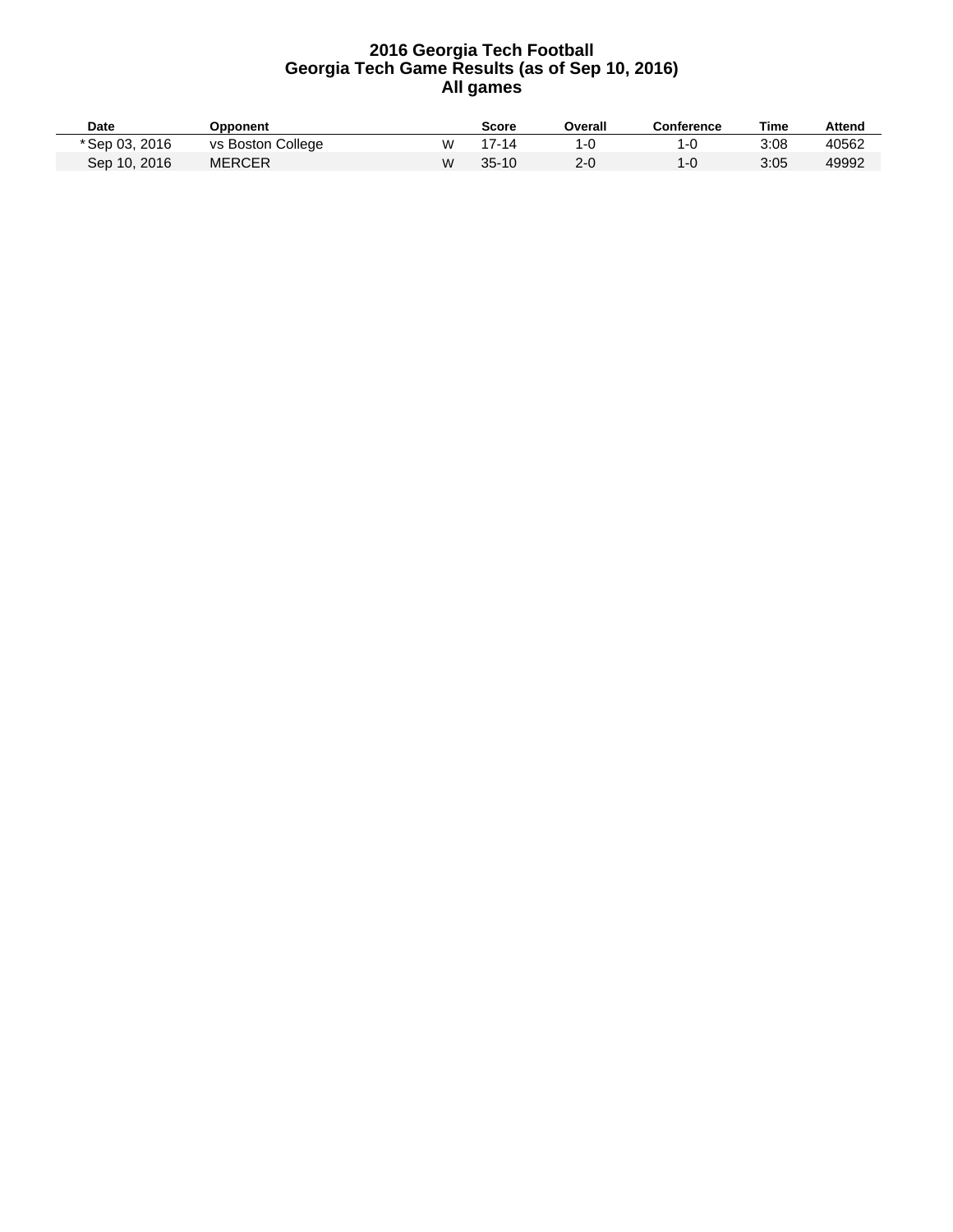### **2016 Georgia Tech Football Georgia Tech Overall Team Statistics (as of Sep 10, 2016) All games**

| <b>Team Statistics</b>                                                     | <b>GT</b>             | <b>OPP</b>     |
|----------------------------------------------------------------------------|-----------------------|----------------|
| <b>SCORING</b>                                                             | 52                    | 24             |
| Points Per Game                                                            | 26.0                  | 12.0           |
| <b>Points Off Turnovers</b>                                                | 7                     | 7              |
| <b>FIRST DOWNS</b>                                                         | 37                    | 34             |
| Rushing                                                                    | 27                    | 15             |
| Passing                                                                    | $\overline{7}$        | 17             |
| Penalty                                                                    | 3                     | $\overline{2}$ |
| RUSHING YARDAGE                                                            | 483                   | 261            |
| Yards gained rushing                                                       | 522                   | 278            |
| Yards lost rushing                                                         | 39                    | 17             |
| <b>Rushing Attempts</b>                                                    | 96                    | 65             |
| Average Per Rush                                                           | 5.0                   | 4.0            |
| Average Per Game                                                           | 241.5                 | 130.5          |
| <b>TDs Rushing</b>                                                         | 7                     | 2              |
| PASSING YARDAGE                                                            | 199                   | 379            |
| Comp-Att-Int                                                               | $13 - 25 - 0$         | $36 - 57 - 1$  |
| Average Per Pass                                                           | 8.0                   | 6.6            |
| Average Per Catch                                                          | 15.3                  | 10.5           |
| Average Per Game                                                           | 99.5                  | 189.5          |
| <b>TDs Passing</b>                                                         | $\mathbf 0$           | 1              |
| TOTAL OFFENSE                                                              | 682                   | 640            |
| <b>Total Plays</b>                                                         | 121                   | 122            |
| Average Per Play                                                           | 5.6                   | 5.2            |
| Average Per Game                                                           | 341.0                 | 320.0          |
| KICK RETURNS: #-Yards                                                      | 4-96                  | $0-0$          |
| PUNT RETURNS: #-Yards                                                      | $3 - 38$              | $2 - 36$       |
| <b>INT RETURNS: #-Yards</b>                                                | $1 - 11$              | 0-0            |
| KICK RETURN AVERAGE                                                        | 24.0                  | 0.0            |
| <b>PUNT RETURN AVERAGE</b>                                                 | 12.7                  | 18.0           |
| INT RETURN AVERAGE                                                         | 11.0                  | 0.0            |
| <b>FUMBLES-LOST</b>                                                        | $4 - 3$               | $2 - 2$        |
| PENALTIES-Yards                                                            | $4 - 38$              | 12-84          |
| Average Per Game                                                           | 19.0                  | 42.0           |
| <b>PUNTS-Yards</b>                                                         | 6-229                 | 7-290          |
| Average Per Punt                                                           | 38.2                  | 41.4           |
| Net punt average                                                           | 32.2                  | 33.1           |
| KICKOFFS-Yards                                                             | 10-650                | 6-371          |
| Average Per Kick                                                           | 65.0                  | 61.8           |
| Net kick average                                                           | 40.0                  | 41.7           |
| TIME OF POSSESSION/Game                                                    | 30:18                 | 29:42          |
| <b>3RD-DOWN Conversions</b>                                                | 12/22                 | 16/32          |
| 3rd-Down Pct                                                               | 55%                   | 50%            |
| 4TH-DOWN Conversions                                                       | 3/3                   | 1/2            |
| 4th-Down Pct                                                               | 100%                  | 50%            |
| <b>SACKS BY-Yards</b>                                                      | $3 - 10$              | $1 - 9$        |
| <b>MISC YARDS</b>                                                          | 0<br>$\overline{7}$   | $\mathbf 0$    |
| TOUCHDOWNS SCORED                                                          | $1 - 1$               | 3<br>$1 - 4$   |
| FIELD GOALS-ATTEMPTS<br><b>ON-SIDE KICKS</b>                               |                       |                |
| RED-ZONE SCORES                                                            | $0-0$                 | $0-0$          |
|                                                                            | $(8-9) 89%$           | $(2-5)$ 40%    |
| RED-ZONE TOUCHDOWNS<br>PAT-ATTEMPTS                                        | $(7-9)$ 78%           | $(1-5)$ 20%    |
| <b>ATTENDANCE</b>                                                          | $(7-7)$ 100%<br>49992 | $(3-3)$ 100%   |
| Games/Avg Per Game                                                         |                       | 0              |
| <b>Neutral Site Games</b>                                                  | 1/49992               | 0/0<br>1/40562 |
|                                                                            |                       |                |
| <b>Score by Quarters</b><br><b>Total</b><br>4th<br>ΟТ<br>1st<br>2nd<br>3rd |                       |                |
| Georgia Tech<br>52<br>14<br>14<br>7<br>17<br>0                             |                       |                |
|                                                                            |                       |                |

Opponents 7 0 10 7 0 24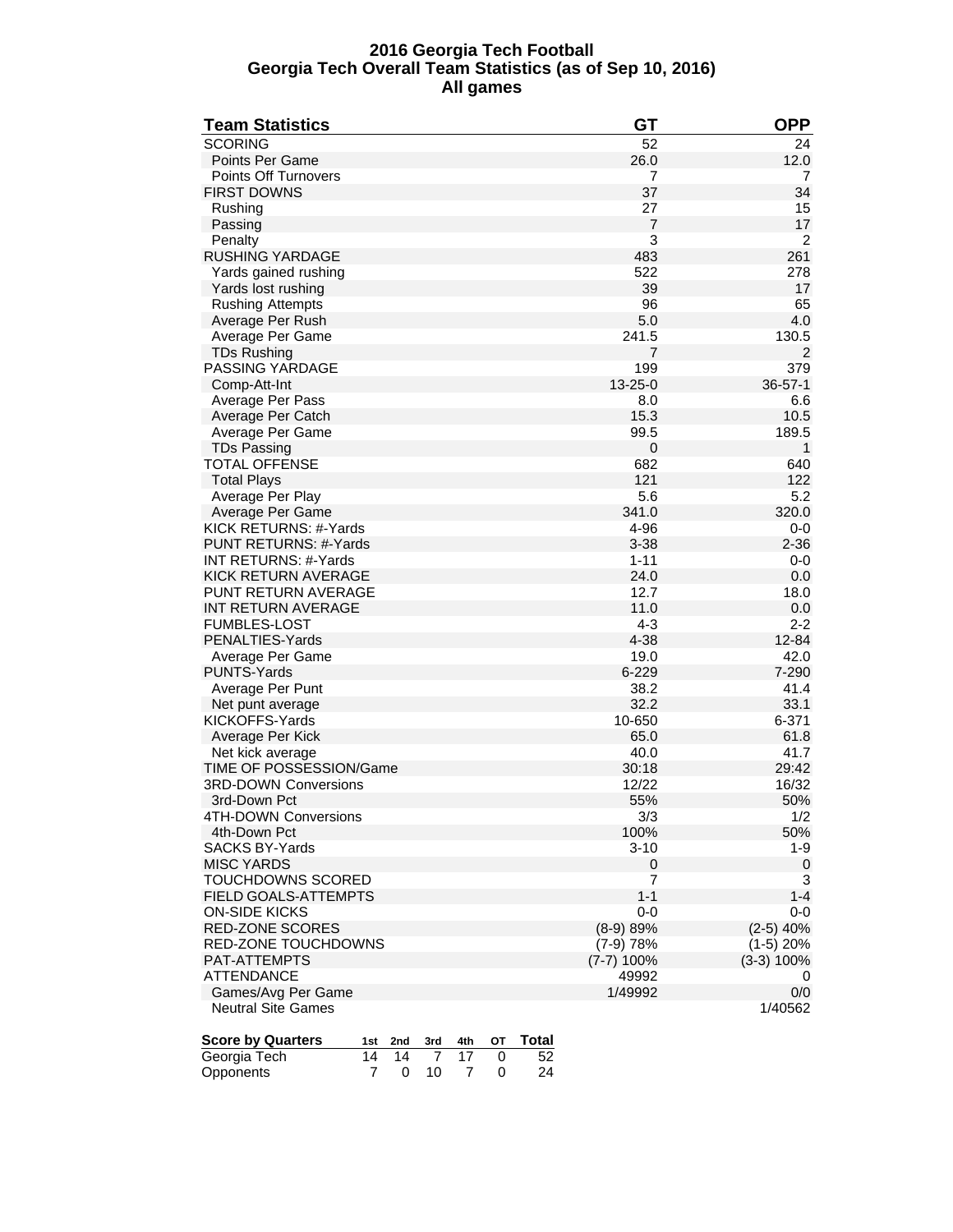### **2016 Georgia Tech Football Georgia Tech Overall Individual Statistics (as of Sep 10, 2016) All games**

| Rushing                 | gp-gs                    | att            | qain | loss                    | net  | avq            | td                          | lg             | avg/g        |                             |
|-------------------------|--------------------------|----------------|------|-------------------------|------|----------------|-----------------------------|----------------|--------------|-----------------------------|
| Qua Searcy              | $2 - 1$                  | 9              | 100  | 13                      | 87   | 9.7            | 0                           | 31             | 43.5         |                             |
| <b>Justin Thomas</b>    | $2 - 2$                  | 17             | 98   | 13                      | 85   | 5.0            | 1                           | 31             | 42.5         |                             |
| <b>Marcus Marshall</b>  | $2 - 1$                  | 19             | 88   | 6                       | 82   | 4.3            | 1                           | 18             | 41.0         |                             |
| <b>Dedrick Mills</b>    | $1 - 1$                  | 18             | 73   | 5                       | 68   | 3.8            | 1                           | 21             | 68.0         |                             |
| Matthew Jordan          | $2-0$                    | 13             | 47   | 0                       | 47   | 3.6            | 3                           | 12             | 23.5         |                             |
| Clinton Lynch           | 2-1                      | 6              | 39   | 0                       | 39   | 6.5            | 0                           | 16             | 19.5         |                             |
| <b>Chase Alford</b>     | $2 - 0$                  | 1              | 21   | 0                       | 21   | 21.0           | 0                           | 21             | 10.5         |                             |
| Lynn Grffin             | $2 - 0$                  | 3              | 20   | $\mathbf{0}$            | 20   | 6.7            | 0                           | 11             | 10.0         |                             |
| TaQuon Marshall         | $1-0$                    | 2              | 12   | 0                       | 12   | 6.0            | 1                           | 11             | 12.0         |                             |
| Marcus Allen            | $1-0$                    | 2              | 8    | 0                       | 8    | 4.0            | 0                           | 4              | 8.0          |                             |
| <b>Nate Cottrell</b>    | $2 - 0$                  | 1              | 6    | 0                       | 6    | 6.0            | 0                           | 6              | 3.0          |                             |
| <b>Austin McClellan</b> | $2 - 0$                  | 1              | 5    | 0                       | 5    | 5.0            | 0                           | 5              | 2.5          |                             |
| J.J. Green              | 2-2                      | $\overline{2}$ | 5    | 0                       | 5    | 2.5            | 0                           | 4              | 2.5          |                             |
| Quaide Weimerskirch     | 1-0                      | 1              | 0    | $\mathbf{0}$            | 0    | 0.0            | 0                           | 0              | 0.0          |                             |
| Team                    | 1-0                      | 1              | 0    | 2                       | $-2$ | $-2.0$         | 0                           | 0              | $-2.0$       |                             |
| Total                   | $\overline{2}$           | 96             | 522  | 39                      | 483  | 5.0            | 7                           | 31             | 241.5        |                             |
| Opponents               | $\mathfrak{p}$           | 65             | 278  | 17                      | 261  | 4.0            | $\mathfrak{p}$              | 73             | 130.5        |                             |
|                         |                          |                |      |                         |      |                |                             |                |              |                             |
| Passing                 | gp-gs                    | effic          |      | comp-att-int            |      | pct            | yds                         | td             | lg           | avg/g                       |
| Justin Thomas           | $2 - 2$                  | 118.86         |      | 13-25-0                 |      | 52.0           | 199                         | 0              | 36           | 99.5                        |
| Total                   | 2                        | 118.86         |      | 13-25-0<br>$\sim$ $  -$ |      | 52.0<br>$\sim$ | 199<br>$\sim$ $\sim$ $\sim$ | $\mathbf{0}$   | 36<br>$\sim$ | 99.5                        |
|                         | $\overline{\phantom{0}}$ | $\cdots$       |      |                         |      |                |                             | $\overline{a}$ |              | $\sim$ $\sim$ $\sim$ $\sim$ |

| <b>Punt Returns</b>   | no. | yds | avq     | td | lg |
|-----------------------|-----|-----|---------|----|----|
| <b>Brad Stewart</b>   | 3   |     | 38 12.7 | 0  | 15 |
| Total                 | 3   | 38  | 12.7    | 0  | 15 |
| Opponents             | 2   |     | 36 18.0 | 0  | 22 |
|                       |     |     |         |    |    |
| Interceptions         | no. | yds | avq     | td | lg |
| Corey Griffin         | 1   | 11  | 11.0    | 0  | 11 |
| Total                 | 1   | 11  | 11.0    | 0  | 11 |
| Opponents             | 0   | 0   | 0.0     | 0  | 0  |
|                       |     |     |         |    |    |
| <b>Kick Returns</b>   | no. | yds | avq     | td | lg |
| J.J. Green            | 4   |     | 96 24.0 | 0  | 34 |
| Total                 | 4   |     | 96 24.0 | 0  | 34 |
| Opponents             | 0   | 0   | 0.0     | 0  | 0  |
|                       |     |     |         |    |    |
| <b>Fumble Returns</b> | no. | yds | avq     | td | Ig |
| Total                 | 0   | 0   | 0.0     | 0  | 0  |
| Opponents             | 0   | 0   | 0.0     | 0  | 0  |

| <b>Justin Thomas</b>      |               | 2-2 118.86     |     | 13-25-0       | 52.0 |    | 199   | 0 | 36 | 99.5     |
|---------------------------|---------------|----------------|-----|---------------|------|----|-------|---|----|----------|
| Total                     | $\mathcal{P}$ | 118.86         |     | $13 - 25 - 0$ | 52.0 |    | 199   | 0 | 36 | 99.5     |
| <b>Opponents</b>          |               | 2 121.29       |     | $36 - 57 - 1$ | 63.2 |    | 379   | 1 |    | 32 189.5 |
| Receiving                 | $qp-gs$       | no.            | yds | avq           | td   | lq | avg/g |   |    |          |
| Ricky Jeune               | $2 - 2$       | 6              | 102 | 17.0          | 0    | 31 | 51.0  |   |    |          |
| Qua Searcy                | $2-1$         | 4              | 72  | 18.0          | 0    | 36 | 36.0  |   |    |          |
| <b>Brad Stewart</b>       | $2 - 2$       | $\mathfrak{p}$ | 14  | 7.0           | 0    | 14 | 7.0   |   |    |          |
| <b>Mikell Lands-Davis</b> | $2 - 0$       |                | 11  | 11.0          | 0    | 11 | 5.5   |   |    |          |
| Total                     | 2             | 13             | 199 | 15.3          | 0    | 36 | 99.5  |   |    |          |
| <b>Opponents</b>          | 2             | 36             | 379 | 10.5          |      | 32 | 189.5 |   |    |          |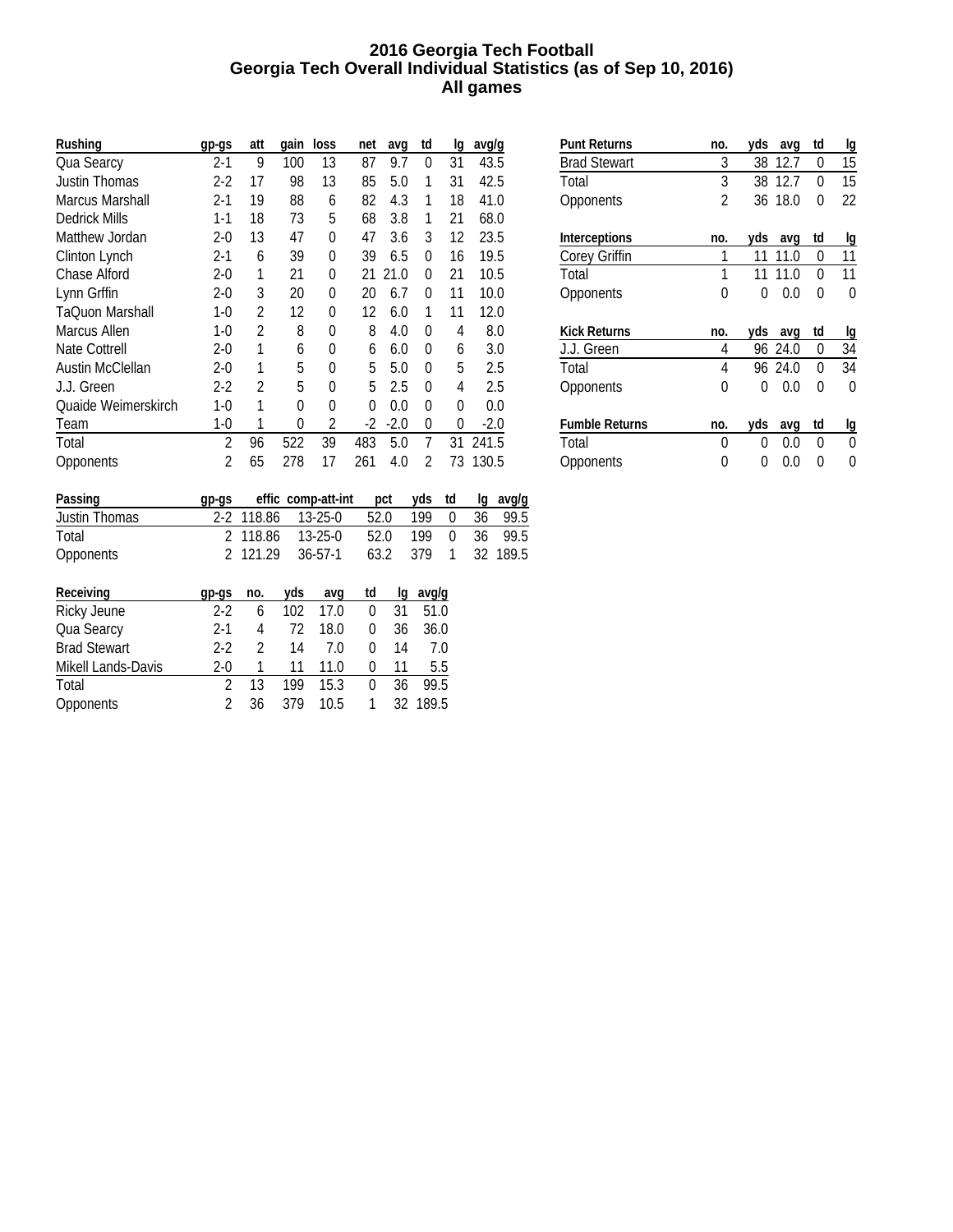### **2016 Georgia Tech Football Georgia Tech Overall Individual Statistics (as of Sep 10, 2016) All games**

|                        |    |         |       | PAT  |          |         |     |
|------------------------|----|---------|-------|------|----------|---------|-----|
| Scoring                | td | fq      | kick  | rush | rcv pass | dxp saf | pts |
| Matthew Jordan         | 3  |         |       |      |          |         | 18  |
| <b>Harrison Butker</b> |    | $1 - 1$ | 7-7   |      |          |         | 10  |
| Marcus Marshall        |    |         |       |      |          |         |     |
| <b>Dedrick Mills</b>   |    |         |       |      |          |         |     |
| TaQuon Marshall        |    |         |       |      |          |         |     |
| <b>Justin Thomas</b>   |    |         |       |      |          |         |     |
| Total                  |    | 1-1     | 7-7   |      |          |         | 52  |
| Opponents              |    | Ι-Δ     | $3-3$ |      |          |         |     |

| <b>Total Offense</b>    | g              | plays | rush | pass | total | avg/g  |
|-------------------------|----------------|-------|------|------|-------|--------|
| <b>Justin Thomas</b>    | 2              | 42    | 85   | 199  | 284   | 142.0  |
| Qua Searcy              | 2              | 9     | 87   | 0    | 87    | 43.5   |
| <b>Marcus Marshall</b>  | $\mathfrak{p}$ | 19    | 82   | 0    | 82    | 41.0   |
| Dedrick Mills           | 1              | 18    | 68   | 0    | 68    | 68.0   |
| Matthew Jordan          | 2              | 13    | 47   | 0    | 47    | 23.5   |
| Clinton Lynch           | 2              | 6     | 39   | 0    | 39    | 19.5   |
| <b>Chase Alford</b>     | 2              | 1     | 21   | 0    | 21    | 10.5   |
| Lynn Grffin             | 2              | 3     | 20   | 0    | 20    | 10.0   |
| <b>TaOuon Marshall</b>  |                | 2     | 12   | 0    | 12    | 12.0   |
| Marcus Allen            |                | 2     | 8    | 0    | 8     | 8.0    |
| Nate Cottrell           | 2              | 1     | 6    | 0    | 6     | 3.0    |
| <b>Austin McClellan</b> | 2              | 1     | 5    | N    | 5     | 2.5    |
| J.J. Green              | 2              | 2     | 5    | 0    | 5     | 2.5    |
| Team                    |                |       | $-2$ | 0    | $-2$  | $-2.0$ |
| Total                   | $\mathfrak{p}$ | 121   | 483  | 199  | 682   | 341.0  |
| Opponents               | 2              | 122   | 261  | 379  | 640   | 320.0  |
|                         |                |       |      |      |       |        |

| <b>Field Goals</b>     | rα   |                   | pct. 01-19 20-29 30-39 |                  | 40-49   | 50-99 | la | blk      |
|------------------------|------|-------------------|------------------------|------------------|---------|-------|----|----------|
| <b>Harrison Butker</b> | 1-1  | $100.0 \quad 0-0$ | $0 - 0$                | $0 - 0$          | $1 - 1$ | 0-0   | 40 | $\Omega$ |
| <b>FG Sequence</b>     |      | Georgia Tech      |                        | <b>Opponents</b> |         |       |    |          |
| <b>Boston College</b>  | (40) |                   |                        | 43.35            |         |       |    |          |
| Mercer                 | -    |                   |                        | (31), 37         |         |       |    |          |

Numbers in (parentheses) indicate field goal was made.

| Punting            | no. |     | yds avg            | lq | tb           | fc i20 50+ blk |               |               |              |
|--------------------|-----|-----|--------------------|----|--------------|----------------|---------------|---------------|--------------|
| Ryan Rodwell       | 5   |     | 187 37.4 59        |    | 0            | 0              | 0             | 1             | 0            |
| <b>Grant Aasen</b> |     |     | 42 42.0            | 42 | 0            | 0              | 0             | 0             | 0            |
| Total              |     |     | 6 229 38.2 59      |    | 0            | 0              | 0             | 1             | U            |
| <b>Opponents</b>   |     |     | 7 290 41.4 57      |    | $\mathbf{1}$ | $\mathcal{P}$  | $\mathcal{P}$ | $\mathcal{P}$ | <sup>0</sup> |
|                    |     |     |                    |    |              |                |               |               |              |
| <b>Kickoffs</b>    | no. |     | yds avg tb ob retn |    |              |                |               |               | net ydln     |
| Harrison Butker    | 9   |     | 585 65.0           | 9  | 0            |                |               |               |              |
| <b>Shawn Davis</b> |     |     | 65 65.0            | 1  | 0            |                |               |               |              |
| Total              | 10  | 650 | 65.0               | 10 | 0            | 0.0            |               | 40.0          | 25           |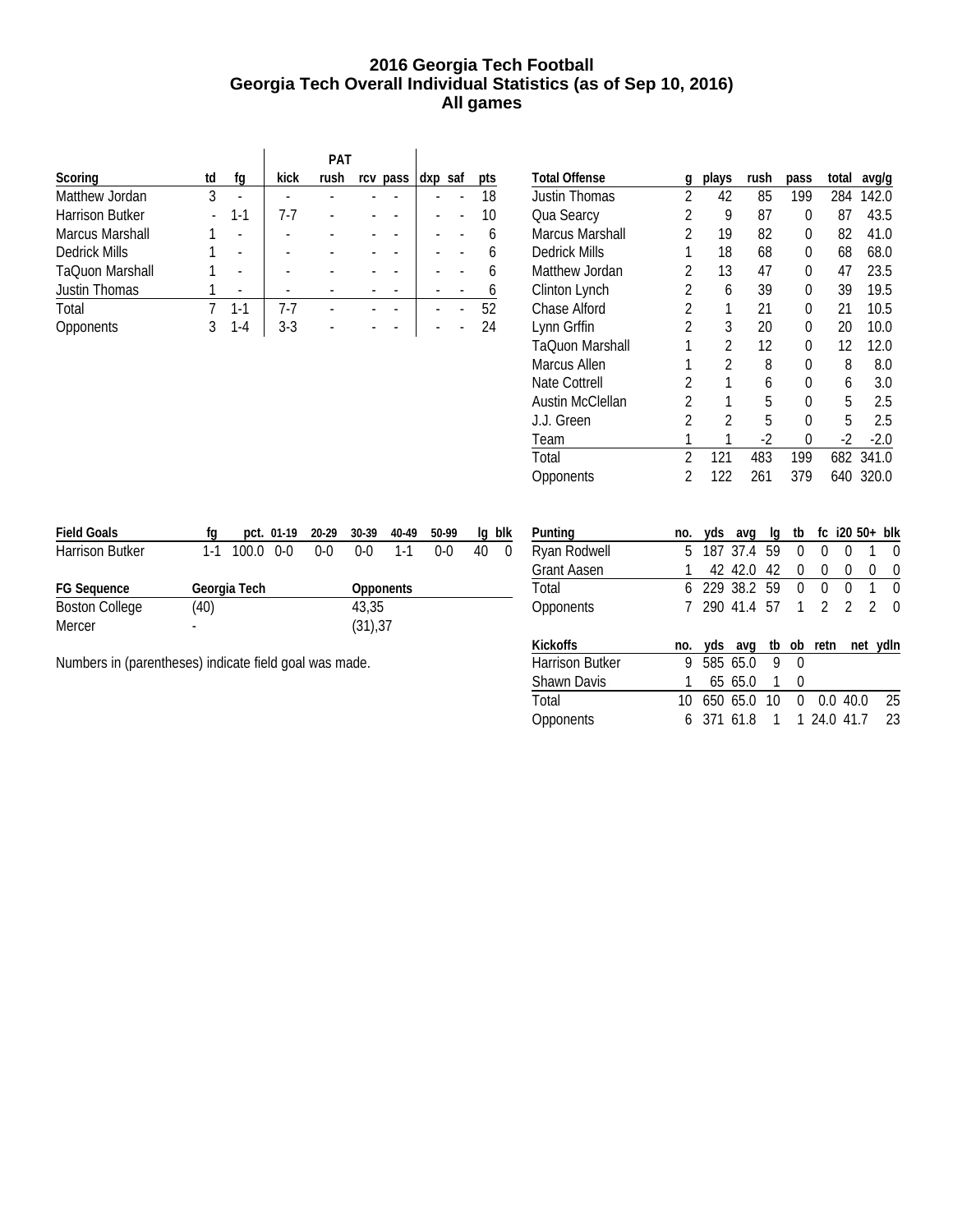### **2016 Georgia Tech Football Georgia Tech Overall Individual Statistics (as of Sep 10, 2016) All games**

| All Purpose          | g              | rush | rcv | рr | kr | ir | total | avg/g  |
|----------------------|----------------|------|-----|----|----|----|-------|--------|
| Qua Searcy           | $\overline{2}$ | 87   | 72  | 0  | 0  | 0  | 159   | 79.5   |
| Ricky Jeune          | 2              | 0    | 102 | 0  | 0  | 0  | 102   | 51.0   |
| J.J. Green           | 2              | 5    | 0   | 0  | 96 | 0  | 101   | 50.5   |
| Justin Thomas        | 2              | 85   | 0   | 0  | 0  | 0  | 85    | 42.5   |
| Marcus Marshall      | 2              | 82   | 0   | 0  | 0  | 0  | 82    | 41.0   |
| <b>Dedrick Mills</b> | 1              | 68   | 0   | O  | 0  | 0  | 68    | 68.0   |
| <b>Brad Stewart</b>  | $\mathfrak{p}$ | 0    | 14  | 38 | 0  | 0  | 52    | 26.0   |
| Matthew Jordan       | $\overline{2}$ | 47   | 0   | 0  | 0  | 0  | 47    | 23.5   |
| Clinton Lynch        | 2              | 39   | 0   | 0  | 0  | 0  | 39    | 19.5   |
| Chase Alford         | 2              | 21   | 0   | 0  | 0  | 0  | 21    | 10.5   |
| Lynn Grffin          | 2              | 20   | 0   | 0  | 0  | 0  | 20    | 10.0   |
| TaOuon Marshal       | 1              | 12   | 0   | 0  | 0  | 0  | 12    | 12.0   |
| Mikell Lands-Da      | 2              | 0    | 11  | 0  | 0  | 0  | 11    | 5.5    |
| Corey Griffin        | 2              | 0    | 0   | 0  | 0  | 11 | 11    | 5.5    |
| Marcus Allen         | 1              | 8    | N   | 0  | 0  | 0  | 8     | 8.0    |
| <b>Nate Cottrell</b> | 2              | 6    | 0   | 0  | 0  | 0  | 6     | 3.0    |
| Austin McClellan     | 2              | 5    | 0   | 0  | 0  | 0  | 5     | 2.5    |
| Team                 | 1              | -2   | 0   | 0  | 0  | 0  | $-2$  | $-2.0$ |
| Total                | 2              | 483  | 199 | 38 | 96 | 11 | 827   | 413.5  |
| Opponents            | 2              | 261  | 379 | 36 | 0  | 0  | 676   | 338.0  |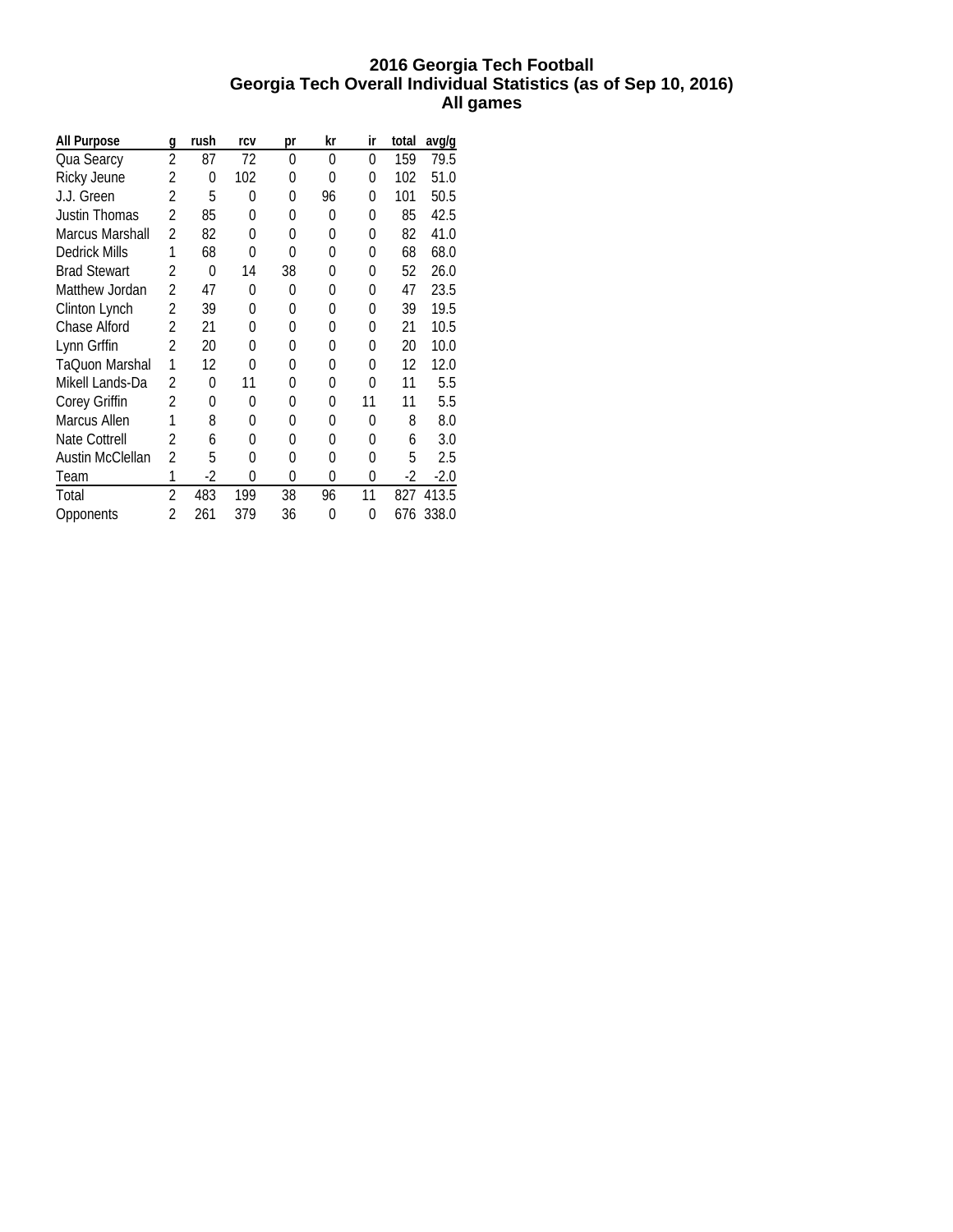### **2016 Georgia Tech Football Georgia Tech Overall Defensive Statistics (as of Sep 10, 2016) All games**

|    |                            |                |                |                | <b>Tackles</b> |           | <b>Sacks</b> |              | Pass defense   |     | <b>Fumbles</b> |    | blkd           |     |
|----|----------------------------|----------------|----------------|----------------|----------------|-----------|--------------|--------------|----------------|-----|----------------|----|----------------|-----|
| ## | <b>Defensive Leaders</b>   | gp-gs          | ua             | a              | tot            | tfl/yds   | no-yds       | int-yds brup |                | qbh | rcv-yds        | ff | kick           | saf |
| 40 | P.J. Davis                 | $2 - 2$        | 9              | 6              | 15             | $0.5 - 1$ |              |              |                |     |                |    |                |     |
| 14 | <b>Corey Griffin</b>       | $2 - 2$        | 6              | 4              | 10             |           |              | $1 - 11$     |                |     |                |    |                |     |
| 51 | <b>Brant Mitchell</b>      | $2 - 2$        | 5              | 4              | 9              |           |              |              |                |     |                |    |                |     |
| 41 | Rod Rook-Chungong          | $2 - 2$        | $\overline{7}$ | $\overline{2}$ | 9              |           |              |              |                |     |                |    | 1              |     |
| 15 | A.J. Gray                  | $2 - 2$        | 7              | $\overline{2}$ | 9              | $0.5 - 1$ |              |              |                |     |                |    |                |     |
| 8  | Step Durham                | $2 - 2$        | 5              | 1              | 6              |           |              |              | $\overline{2}$ |     |                |    |                |     |
| 52 | <b>Terrell Lewis</b>       | $2 - 2$        | 6              |                | 6              | $1.0 - 1$ |              |              |                |     | ä,             |    |                |     |
| 93 | Antonio Simmons            | $2 - 0$        | 5              | $\mathbf{1}$   | 6              | $3.0 - 6$ | $1.0 - 4$    |              |                |     |                |    |                |     |
| 17 | Lance Austin               | $2 - 2$        | 4              | 1              | 5              |           |              |              |                |     |                |    |                |     |
| 91 | <b>Patrick Gamble</b>      | $2 - 2$        | 4              | $\mathbf 1$    | 5              | $1.0 - 4$ | $1.0 - 4$    |              |                |     |                |    |                |     |
| 92 | <b>Francis Kallon</b>      | $2 - 2$        | $\overline{2}$ | 3              | 5              | $1.0 - 2$ |              |              |                |     |                |    |                |     |
| 54 | Kyle Cerge-Henderson       | $2 - 0$        | $\overline{2}$ | $\overline{2}$ | $\overline{4}$ |           |              |              |                |     | $1 - 0$        |    |                |     |
| 20 | <b>Lawrence Austin</b>     | $2 - 0$        | 1              | $\overline{2}$ | 3              |           |              |              |                |     |                |    |                |     |
| 42 | KeShun Freeman             | $2 - 2$        | $\overline{2}$ | $\mathbf{1}$   | 3              |           |              |              |                |     |                |    |                |     |
| 48 | Chase Alford               | $2 - 0$        | 3              |                | 3              |           |              |              |                |     |                |    |                |     |
| 94 | Anree Saint-Amour          | $2 - 0$        | $\overline{2}$ |                | $\overline{2}$ | $1.0 - 2$ | $1.0 - 2$    |              |                |     | $1 - 0$        |    |                |     |
| 44 | Shaun Kagawa               | $2 - 0$        | 2              |                | $\overline{c}$ |           |              |              |                |     |                |    |                |     |
| 6  | <b>Lamont Simmons</b>      | $2 - 0$        | 1              |                | 1              |           |              |              |                |     |                |    |                |     |
| 99 | Desmond Branch             | $1 - 0$        |                |                |                |           |              |              |                |     |                |    |                |     |
| 32 | David Curry                | $2 - 0$        | 1              |                |                |           |              |              |                |     |                |    |                |     |
| 50 | <b>Andrew Marshall</b>     | $2 - 1$        |                |                |                |           |              |              |                |     |                |    |                |     |
| 37 | <b>Mikell Lands-Davis</b>  | $2 - 0$        |                |                |                |           |              |              |                |     |                |    |                |     |
| 95 | <b>Tyler Merriweather</b>  | $1 - 0$        |                |                |                |           |              |              |                |     |                |    |                |     |
| 97 | <b>Brentavious Glanton</b> | $1 - 0$        |                |                |                |           |              |              |                |     |                |    |                |     |
| 9  | Victor Alexander           | $2 - 0$        |                |                |                |           |              |              |                |     |                |    |                |     |
|    | Total                      | $\overline{2}$ | 80             | 30             | 110            | $8 - 17$  | $3 - 10$     | $1 - 11$     | $\overline{2}$ |     | $2 - 0$        |    | $\overline{2}$ |     |
|    | Opponents                  | 2              | 90             | 28             | 118            | $9 - 36$  | $1 - 9$      |              | 1              | 3   | $3-0$          | 2  |                |     |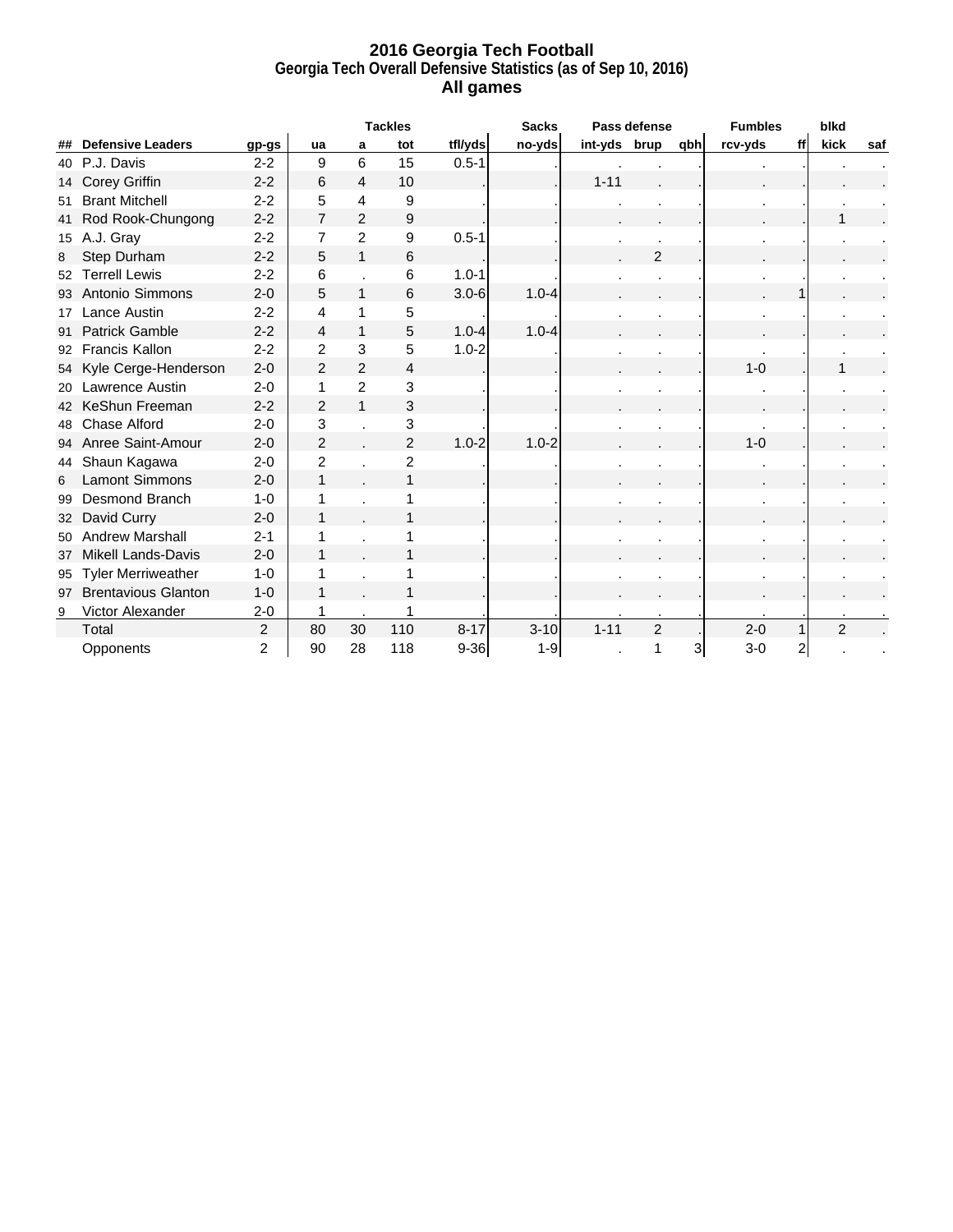### **2016 Georgia Tech Football Georgia Tech Passing Game-by-Game (as of Sep 10, 2016) All games**

| #5 Thomas. J.         | Comp | Att | Int | <b>Pct</b> | Yards | TD. | Long | <b>Sacked</b> | <b>Effic</b> |
|-----------------------|------|-----|-----|------------|-------|-----|------|---------------|--------------|
| <b>Boston College</b> |      | 15  |     | 53.3       | 119   |     | 36   | 1-9           | 119.97       |
| Mercer                |      |     |     | 50.0       | 80    |     | 31   | 0-0           | 117.20       |
| <b>TOTALS</b>         |      | 25  |     | 52.0       | 199   |     | 36   | 1-9           | 118.86       |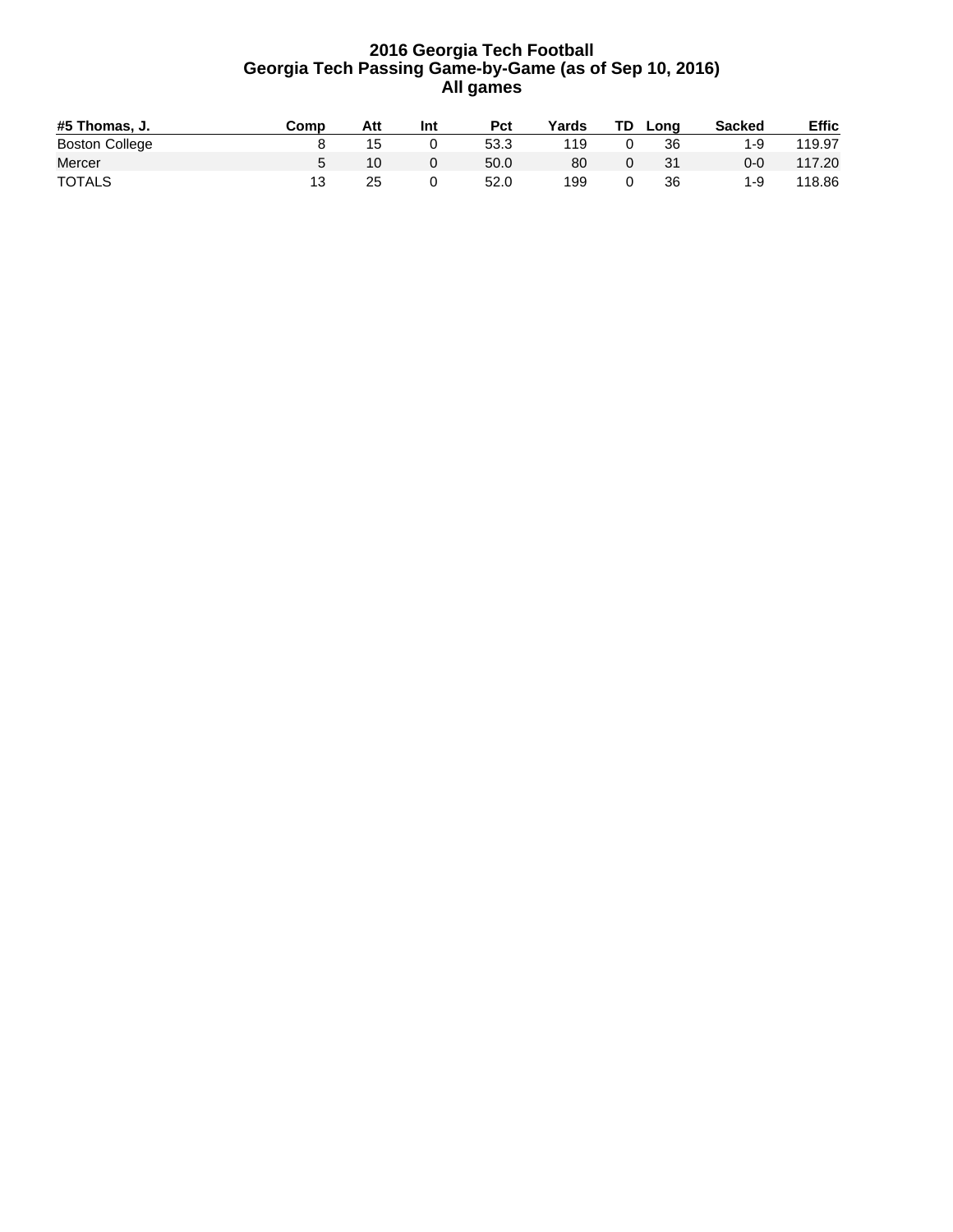### **2016 Georgia Tech Football Georgia Tech Rushing/Receiving Game-by-Game (as of Sep 10, 2016) All games**

| <b>RUSHING</b>     | No-Yds/TD   | ВC         | MER         |
|--------------------|-------------|------------|-------------|
| Searcy, Q. AB      | $9 - 87/0$  | $2 - 4/0$  | $7 - 91/0$  |
| Thomas, J. QB      | 17-85/1     | 10-16/0    | $7 - 69/1$  |
| Marshall, M. BB    | 19-82/1     | $9 - 31/0$ | 10-51/1     |
| Mills, D. BB       | 18-68/1     | 18-68/1    | <b>DNP</b>  |
| Jordan, M. QB      | $13 - 47/3$ | $1 - 3/1$  | $12 - 44/2$ |
| Lynch, C. AB       | $6 - 39/0$  | $1 - 2/0$  | $5 - 37/0$  |
| Alford, C.         | $1 - 21/0$  |            | $1 - 21/0$  |
| Griffin, L. AB     | $3 - 20/0$  |            | $3 - 20/0$  |
| Marshall, T. QB    | $2 - 12/1$  | <b>DNP</b> | $2 - 12/1$  |
| Allen, M. BB       | $2 - 8/0$   | <b>DNP</b> | $2 - 8/0$   |
| Cottrell, N. AB    | $1 - 6/0$   |            | $1 - 6/0$   |
| McClellan, A. AB   | $1 - 5/0$   |            | $1 - 5/0$   |
| Green, J. AB       | $2 - 5/0$   | $2 - 5/0$  |             |
| Weimerskirch, Q BB | $1 - 0/0$   | <b>DNP</b> | $1 - 0/0$   |
| Team               | $1 - 2/0$   | $1 - 2/0$  | <b>DNP</b>  |
|                    |             |            |             |
| <b>RECEIVING</b>   | No-Yds/TD   | ВC         | MER         |
| Jeune, R. WR       | $6 - 102/0$ | $3 - 45/0$ | $3 - 57/0$  |
| Searcy, Q. AB      | $4 - 72/0$  | $3 - 60/0$ | $1 - 12/0$  |
| Stewart, B. WR     | $2 - 14/0$  | $2 - 14/0$ |             |
| Lands-Davis, M. WR | $1 - 11/0$  |            | $1 - 11/0$  |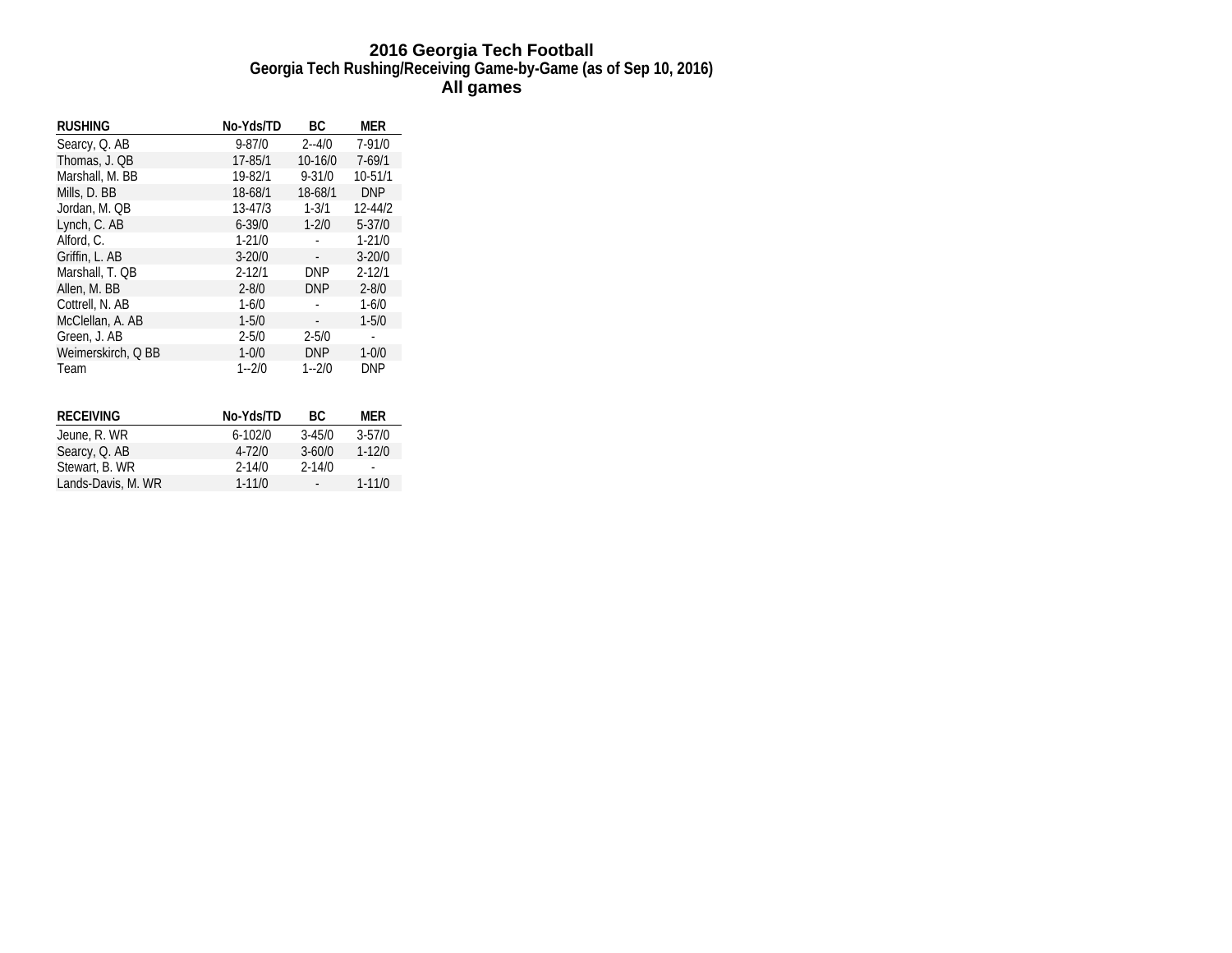### **2016 Georgia Tech Football Georgia Tech Total Tackles Game-by-Game (as of Sep 10, 2016) All games**

| <b>Total Tackles</b> | UA-A    | Total | ВC            | MER                      |
|----------------------|---------|-------|---------------|--------------------------|
| Davis, P. LB         | 9-6     | 15    | $5-5$         | $4-1$                    |
| Griffin, Co. DB      | $6-4$   | 10    | $5-1$         | $1-3$                    |
| Mitchell, B. LB      | $5-4$   | 9     | $1-2$         | $4-2$                    |
| Chungong, R. DE      | 7-2     | 9     | $4-2$         | $3-0$                    |
| Gray, A. DB          | 7-2     | 9     | $3-2$         | 4-0                      |
| Lewis, T. LB         | $6-0$   | 6     | $2 - 0$       | $4 - 0$                  |
| Simmons, A. DL       | $5-1$   | 6     | $4-1$         | $1-0$                    |
| Durham, S. DB        | $5-1$   | 6     | $2 - 1$       | $3-0$                    |
| Austin, Lan. DB      | $4-1$   | 5     | $4 - 0$       | $0 - 1$                  |
| Kallon, F. DL        | $2 - 3$ | 5     | $0 - 3$       | $2 - 0$                  |
| Gamble, P. DL        | 4-1     | 5     | $1 - 1$       | $3-0$                    |
| Cerge-Henderson DL   | $2 - 2$ | 4     | $2 - 2$       | $\overline{\phantom{a}}$ |
| Freeman, K. DE       | $2-1$   | 3     | $1-0$         | $1 - 1$                  |
| Alford, C. LB        | $3-0$   | 3     | $1-0$         | $2 - 0$                  |
| Austin, Law. DB      | 1-2     | 3     | $1 - 0$       | $0 - 2$                  |
| Kagawa, S. DB        | $2 - 0$ | 2     |               | $2 - 0$                  |
| Saint-Amour, A. DL   | $2 - 0$ | 2     | $\frac{1}{2}$ | $2 - 0$                  |
| Lands-Davis, M.      | 1-0     | 1     | $1 - 0$       | $\sim$                   |
| Curry, D. LB         | $1-0$   | 1     |               | $1-0$                    |
| Marshall, A.         | $1-0$   | 1     |               | $1-0$                    |
| Alexander, V. LB     | 1-0     | 1     |               | $1-0$                    |
| Simmons, L. DB       | 1-0     | 1     |               | $1-0$                    |
| Merriweather, T DE   | 1-0     | 1     | <b>DNP</b>    | 1-0                      |
| Glanton, B. DL       | $1-0$   | 1     | <b>DNP</b>    | $1-0$                    |
| Branch, D. DL        | 1-0     | 1     | DNP           | 1-0                      |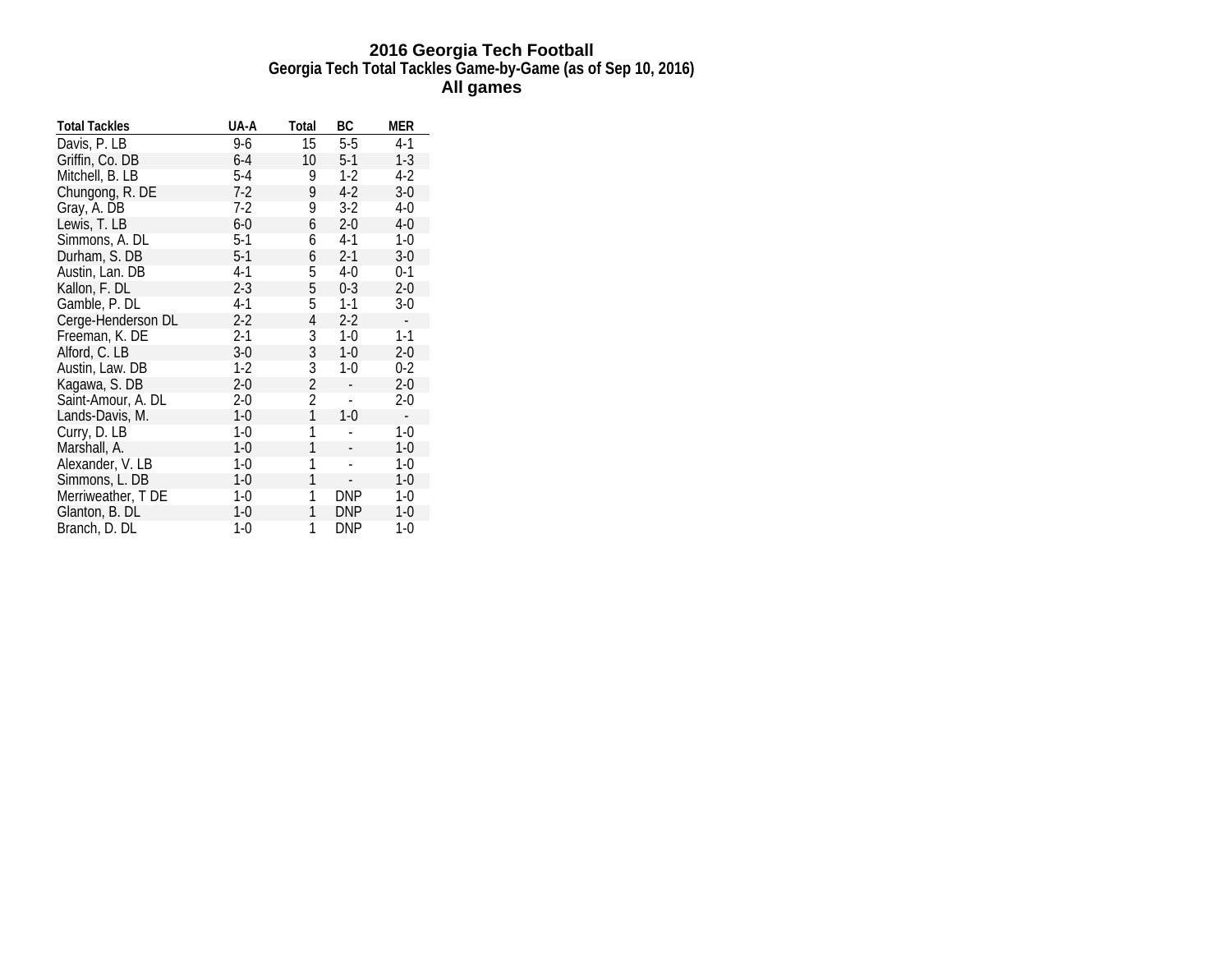### **2016 Georgia Tech Football Georgia Tech Team Game-by-Game (as of Sep 10, 2016) All games**

### **TEAM STATISTICS**

|              |                   |     | Rushing |    |     | Receiving |                 |               | Passing |                 |     | <b>Kick Returns</b> |    |     |     | <b>Punt Returns</b> |    |           | tot |
|--------------|-------------------|-----|---------|----|-----|-----------|-----------------|---------------|---------|-----------------|-----|---------------------|----|-----|-----|---------------------|----|-----------|-----|
| Date         | Opponent          | no. | vds     | td | no. | yds       | td              | cmp-att-int   | vds     | td<br>lal       | no. | vds                 | td | lal | no. | yds                 | td | lal       | off |
| Sep 03       | vs Boston College |     | 110     | 21 |     | 119       | 36              | $8 - 15 - 0$  | 119     | 36              |     | 56                  |    | 34  |     |                     |    | 15 I      | 238 |
| Sep 10       | <b>MERCER</b>     | 52  | 364     | 31 |     | 80        | 31              | $5 - 10 - 0$  | 80      | 31              |     | 40                  |    | 231 |     | 23                  |    | 151       | 444 |
| Georgia Tech |                   | 96  | 483     | 21 | 12  | 199       | <b>36</b>       | $13 - 25 - 0$ | 199     | 36              |     | 96                  |    | 34  | റ   | 38                  |    |           | 682 |
|              |                   | 65  | 261     |    | 36  | 379       | 32 <sup>l</sup> | $36 - 57 - 1$ | 379     | 32 <sub>l</sub> |     |                     |    |     |     | 36                  |    | <b>22</b> | 640 |

Games: 2 • Avg/rush: 5.0 • Avg/catch: 15.3 • Pass effic: 118.86 • KR avg: 24.0 • PR avg: 12.7 • All purpose avg/game: 413.5 • Total offense avg/gm: 341.0

|                          |              |    | Tackles |            | Sacksl     | Fumble  |         | Pass Defense |       | blkd |         | <b>PAT Attempts</b> |     |         | off |     |
|--------------------------|--------------|----|---------|------------|------------|---------|---------|--------------|-------|------|---------|---------------------|-----|---------|-----|-----|
| Date<br>Opponent         | ua           |    | total   | tfl-vdsl   | no-vds     | fr-ydsi | int-yds | abh          | brupl | kick | kick    | rush                |     | rcy saf | t/o | pts |
| Sep 03 vs Boston College | $\sim$<br>J. | 20 | 57      | $4.0 - 81$ | $.0-41$    | $2-0$   |         |              |       |      | າາ      |                     | OI  |         |     |     |
| Sep 10 MERCER            | 43           | 10 | 53      | $4.0 - 9$  | $2.0 - 6$  | 0-01    | $0 - 0$ |              |       |      | $5 - 5$ |                     |     |         |     | 35  |
| Georgia Tech             | 80           | 30 | 110     | $8.0 - 17$ | $3.0 - 10$ | $2-0$   |         |              |       |      |         |                     | OI. |         |     | 52  |
|                          | 90           | 28 | 118     | $9.0 - 36$ | $1.0 - 9$  | $3-0$   | $0 - 0$ |              |       |      | $3 - 3$ |                     | 01  |         |     | 24  |

|                          |     |     |      |      | Punting |    |       |     |         | <b>Field Goals</b> |      |     |     | <b>Kickoffs</b> |    |          |
|--------------------------|-----|-----|------|------|---------|----|-------|-----|---------|--------------------|------|-----|-----|-----------------|----|----------|
| Date<br>Opponent         | no. | vds | avq  | Iona | blkd    | tb | $50+$ | i20 | md-att  | lona               | blkd | no. | vds | avg             | tb | ob       |
| Sep 03 vs Boston College |     | 187 | 37.4 | 59   |         |    |       |     | $1 - 1$ | 40                 | Ol   |     | 260 | 65.0            |    | $\Omega$ |
| Sep 10 MERCER            |     | 42  | 42.0 | 42   |         |    |       |     | $0 - 0$ |                    | OI   |     | 390 | 65.0            |    | U        |
| Georgia Tech             |     | 229 | 38.2 | 59   |         |    |       |     | 1-1     | 40                 | 0l   | 10  | 650 | 65.0            |    | 0        |
|                          |     | 290 | 41.4 | 57   |         |    |       |     | $1 - 4$ | 21<br>ا ب          |      |     | 371 | 61.8            |    |          |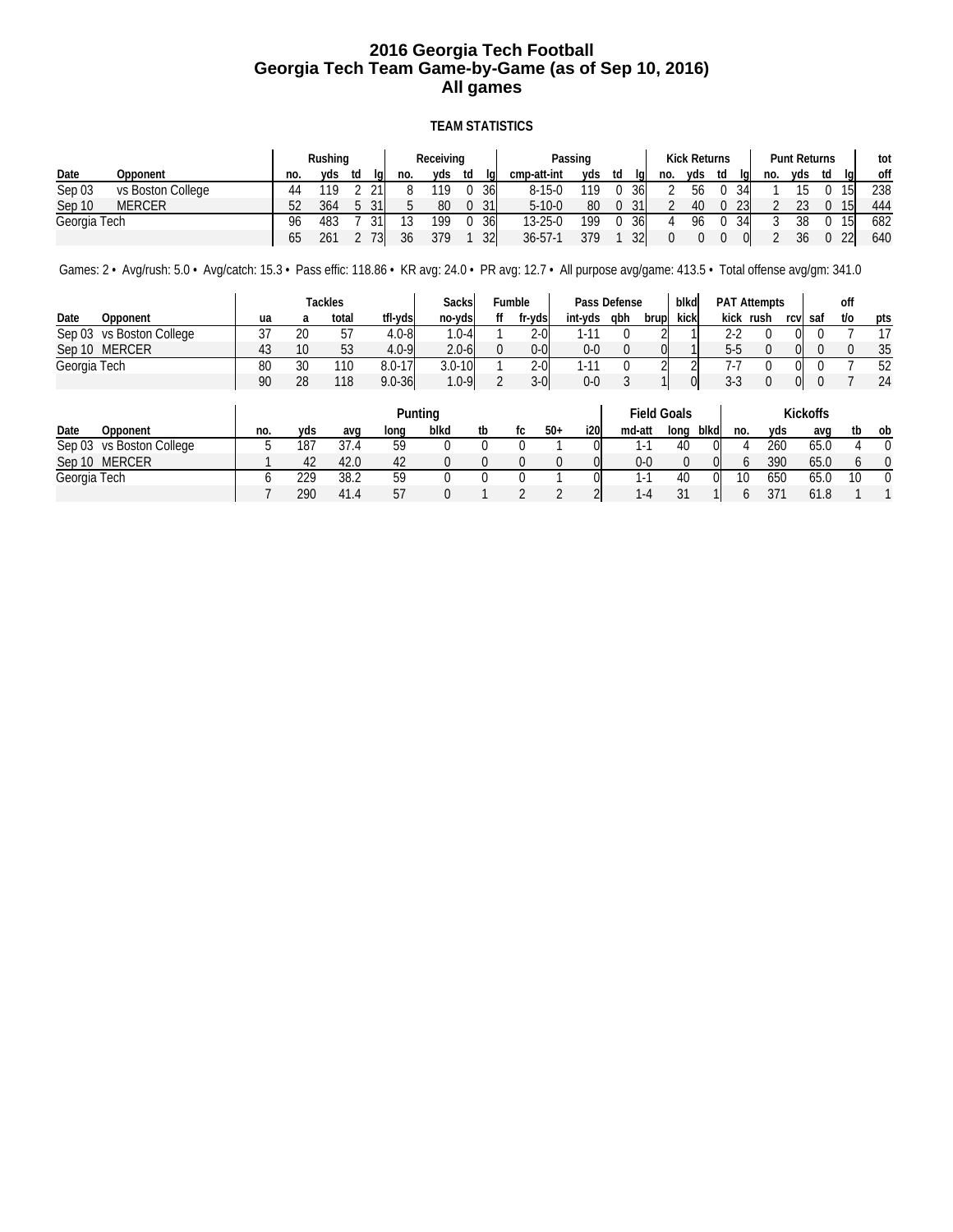### **2016 Georgia Tech Football Georgia Tech Opponent Game-by-Game (as of Sep 10, 2016) All games**

### **OPPONENT STATISTICS**

|                  |                   |     | Rushing |    |     |     | Receiving |    |    | Passing       |     |    |     | <b>Kick Returns</b> |     |    |     | <b>Punt Returns</b> |     |    |     | tot |
|------------------|-------------------|-----|---------|----|-----|-----|-----------|----|----|---------------|-----|----|-----|---------------------|-----|----|-----|---------------------|-----|----|-----|-----|
| Date             | Opponent          | no. | vds     | td | la  | no. | vds       | td | la | cmp-att-int   | yds | td | lal | no.                 | vds | td | lal | no.                 | vds | td | lal | off |
| Sep 03           | vs Boston College |     | 176     |    | ר ד |     | 144       |    | 26 | 11-17-1       | 144 | 0  | 26  |                     |     |    |     |                     | 36  |    | ววเ | 320 |
| Sep 10           | <b>MERCER</b>     | 28  | 85      |    |     | 25  | 235       |    | 32 | $25 - 40 - 0$ | 235 |    | 32  |                     |     |    |     |                     |     |    |     | 320 |
| <b>Opponents</b> |                   | 65  | 261     |    | 72  | 36  | 379       |    | 32 | $36 - 57 - 1$ | 379 |    | 32  |                     |     |    |     |                     |     |    | ววเ | 640 |
|                  |                   | 96  | 483     |    | 31  | 12  | 199       |    | 36 | $13 - 25 - 0$ | 199 |    | 36  | $\Delta$            | 96  |    | 34  |                     | 38  |    |     | 682 |

Games: 2 • Avg/rush: 4.0 • Avg/catch: 10.5 • Pass effic: 121.29 • PR avg: 18.0 • All purpose avg/game: 338.0 • Total offense avg/gm: 320.0

|                          |    |    | Tackles |            | Sacksl     | Fumble  |         | Pass Defense |       | blkd |                | <b>PAT Attempts</b> |     |         | off |     |
|--------------------------|----|----|---------|------------|------------|---------|---------|--------------|-------|------|----------------|---------------------|-----|---------|-----|-----|
| Date<br>Opponent         | ua |    | total   | tfl-vds    | no-vds     | fr-ydsi | int-yds | abh          | brupl | kick | kick           | rush                |     | rcy saf | t/o | pts |
| Sep 03 vs Boston College | 46 |    | 60      | $8.0 - 28$ | $.0 - 9$   | $-0$    | 0-0     |              |       |      | $\Omega$       |                     |     |         |     | 14  |
| Sep 10 MERCER            | 44 |    | 58      | $1.0 - 81$ | $0.0 - 0$  | $2-0$   | $0 - 0$ |              |       |      | $\overline{ }$ |                     |     |         |     | 10  |
| Opponents                | 90 | 28 | 118     | $9.0 - 36$ | $.0 - 9$   | $3-0$   | 0-0     |              |       |      | 3-3            |                     | OI. |         |     | 24  |
|                          | 80 | 30 | 110     | $8.0 - 17$ | $3.0 - 10$ | $2-0$   |         |              |       |      |                |                     | 01  |         |     | 52  |

|                          |     |     |      |      | Punting |    |  |       |      | <b>Field Goals</b> |         |      |     | <b>Kickoffs</b> |      |    |    |
|--------------------------|-----|-----|------|------|---------|----|--|-------|------|--------------------|---------|------|-----|-----------------|------|----|----|
| Date<br>Opponent         | no. | yds | ava  | Iona | blkd    | tb |  | $50+$ | i20l | md-att             | lona    | blkd | no. | yds             | ava  | tb | ob |
| Sep 03 vs Boston College |     | 107 | 35.7 | 38   |         |    |  |       |      | $0 - 2$            |         |      |     | 182             | 60.7 |    |    |
| MERCER<br>Sep 10         |     | 183 | 45.8 | 57   |         |    |  |       |      | $1-2$              |         |      |     | 189             | 63.0 |    |    |
| Opponents                |     | 290 | 41.4 | 57   |         |    |  |       |      | 1-4                | 21<br>ັ |      |     | 371             | 61.8 |    |    |
|                          |     | 229 | 38.2 | 59   |         |    |  |       | OI   | $\mathsf{L}^1$     | 40      |      | 10  | 650             | 65.0 | 10 |    |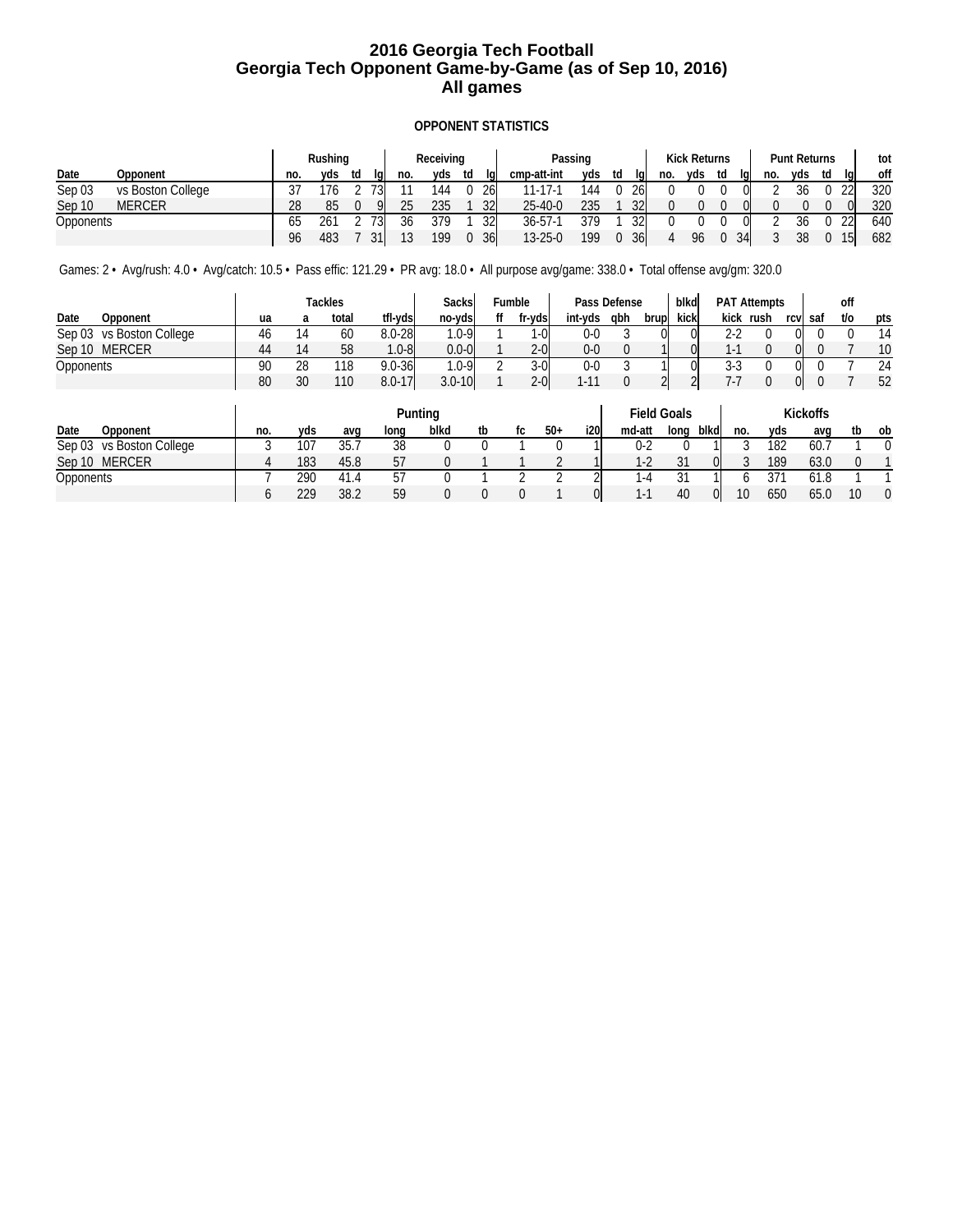### **2016 Georgia Tech Football Georgia Tech Team Game-by-Game Comparison (as of Sep 10, 2016) All games**

|                       |             | <b>First Downs</b> |               |                   | Rushing           |  |                           |  | Passing                |                       | <b>Total Offense</b> | Return              | Turn-               |             |
|-----------------------|-------------|--------------------|---------------|-------------------|-------------------|--|---------------------------|--|------------------------|-----------------------|----------------------|---------------------|---------------------|-------------|
| Opponent              | Score       | Total              | Rush          | Pass              | Pen               |  | Number-Yards              |  |                        | Comp-Att-Int          | Yards                | Plays-Yards         | Yards               | Overs       |
| <b>Boston College</b> | $17 - 14$   | $12 \overline{ }$  |               | 4<br><sub>0</sub> | $\frac{1}{2}$     |  | 44-119 / 37-176           |  |                        | $8-15-0$ / 11-17-1    | 144<br>119 /         | 59-238 / 54-320     | 82 / 36             | 1/3         |
| MERCER                | $35 - 10$   | 25<br>19           | 20/8          | 3/11              | 2/0               |  | $'$ 28-85<br>$52 - 364$ / |  |                        | $5-10-0$ / 25-40-0    | 80 / 235             | $62-444$ / $68-320$ | 63/0                | 2/0         |
| Totals                | $52 - 24$ 1 | 37<br>-34          | 27/15         |                   | 3/2               |  | $165-261$<br>$96 - 483 /$ |  |                        | $13-25-0$ / $36-57-1$ | 379<br>199 /         | 121-682 / 122-640   | 145/36              | 3/3         |
|                       |             |                    |               |                   |                   |  |                           |  |                        |                       |                      |                     |                     |             |
|                       |             | 3rd Down           | 4th Down      |                   | Time of           |  | <b>TOP</b>                |  | Avg                    | Avg                   | Avg                  | Punting             | Penalties           |             |
| Opponent              |             | Conversions        | Conversions   |                   | Possession        |  | Margin                    |  | Yds/Rush               | Yds/Pass              | Yds/Play             | Number-Avg          | Number-Yards        | Sacks       |
| <b>Boston College</b> |             | $6-14$ / $6-14$    | $2-2/0-0$     |                   | $30:18$ / $29:42$ |  | 0:36                      |  | 2.7 / 4.8<br>7.9 / 8.5 |                       | 4.0 / 5.9            | $5-37.4$ / $3-35.7$ | $3-28$ / 7-39       | $\cdot$ / 1 |
| MERCER                |             | $6-8$ / 10-18      | $1-1/1-2$     |                   | $30:18$ / $29:42$ |  | 0:36                      |  | 7.0 / 3.0              | 8.0 / 5.9             | $7.2$ / 4.7          | 1-42.0 / 4-45.8     | $1-10/5-45$         | 2/0         |
| <b>Totals</b>         | $2 - 22$ /  | $16-32$            | $3-3$ / $1-2$ |                   | $60:36$ / 59:24   |  | 1:12                      |  | 5.0 / 4.0              | 8.0 / 6.6             | 5.6 / 5.2            | $6-38.2$ / 7-41.4   | $4 - 38$ /<br>12-84 | 3/1         |

Note: Game totals are displayed in the format TEAM/OPPONENT for each category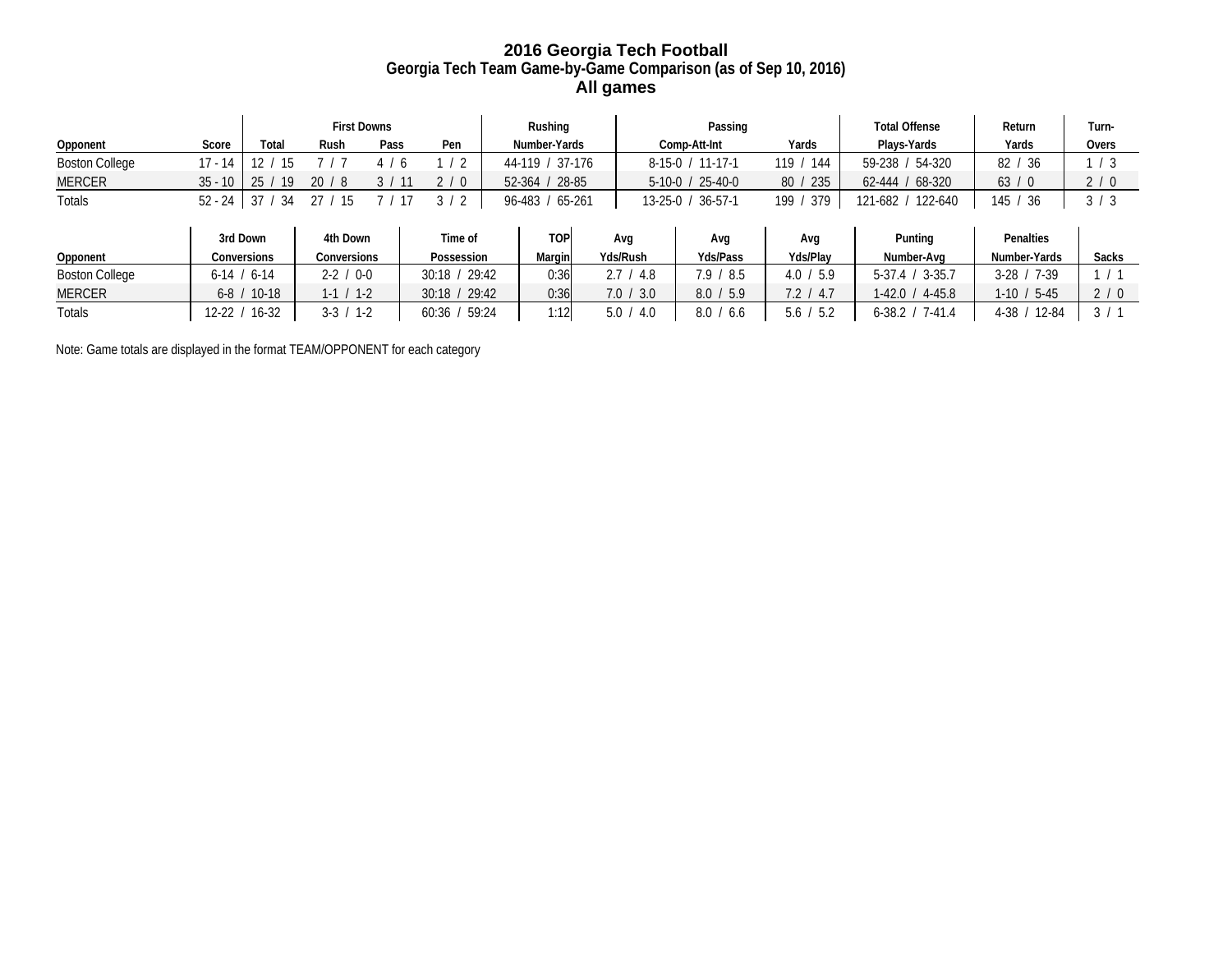### **2016 Georgia Tech Football Georgia Tech By-Quarter Statistics (as of Sep 10, 2016) All games**

### **3rd-Down Conversions**

| Date         | Opponent          |   | Score     | Overall          |         | 1st Qtr |                      | 2nd Qtr |         | 3rd Qtr |                  | 4th Qtr |         | Overtime |          |
|--------------|-------------------|---|-----------|------------------|---------|---------|----------------------|---------|---------|---------|------------------|---------|---------|----------|----------|
| Sep 03, 2016 | vs Boston College | W | $17 - 14$ | $6 - 14$         | 42.9    | $1-2$   | 50.0                 | $1 - 4$ | 25.0    | $2 - 4$ | 50.0             | $2 - 4$ | 50.0    |          |          |
| Sep 10, 2016 | <b>MERCER</b>     | W | $35-10$   | $6 - 8$          | 75.0    | $1 - 1$ | 100.0                | $2 - 3$ | 66.7    | $1-2$   | 50.0             | $2 - 2$ | 100.0   |          |          |
|              | Georgia Tech      |   |           | $12 - 22$        | 54.5    | $2 - 3$ | 66.7                 | $3 - 7$ | 42.9    | $3-6$   | 50.0             | $4-6$   | 66.7    | $0-0$    | 0.0      |
|              | <b>Opponents</b>  |   |           | $16 - 32$        | 50.0    | $4 - 7$ | 57.1                 | $3-9$   | 33.3    | $4 - 7$ | 57.1             | $5-9$   | 55.6    | $0-0$    | 0.0      |
|              |                   |   |           |                  |         |         |                      |         |         |         |                  |         |         |          |          |
|              |                   |   |           |                  |         |         | 4th-Down Conversions |         |         |         |                  |         |         |          |          |
| Date         | Opponent          |   | Score     | Overall          |         | 1st Qtr |                      | 2nd Otr |         | 3rd Qtr |                  | 4th Qtr |         | Overtime |          |
| Sep 03, 2016 | vs Boston College | W | $17 - 14$ | 100.0<br>$2 - 2$ |         | $1 - 1$ | 100.0I               | $0-0$   | 0.0     | $0-0$   | 0.0 <sub>l</sub> | $1 - 1$ | 100.0   |          |          |
| Sep 10, 2016 | <b>MERCER</b>     | W | $35-10$   | $1 - 1$          | 100.01  | $0-0$   | 0.0                  | $0-0$   | 0.0     | $1 - 1$ | 100.01           | $0-0$   | 0.0     |          |          |
|              | Georgia Tech      |   |           | 3-3              | 100.0I  | $1 - 1$ | 100.0I               | $0-0$   | 0.0     | $1 - 1$ | 100.0            | $1 - 1$ | 100.0   | $0 - 0$  | 0.0      |
|              | <b>Opponents</b>  |   |           | $1-2$            | 50.0    | $0-0$   | 0.0                  | $0 - 1$ | 0.0     | $1 - 1$ | 100.0            | $0-0$   | 0.0     | $0-0$    | 0.0      |
|              |                   |   |           |                  |         |         |                      |         |         |         |                  |         |         |          |          |
|              |                   |   |           |                  |         |         | Time of Possession   |         |         |         |                  |         |         |          |          |
| Date         | Opponent          |   | Score     |                  | Overall |         | 1st Qtr              |         | 2nd Qtr |         | 3rd Qtr          |         | 4th Qtr |          | Overtime |
| Sep 03, 2016 | vs Boston College | W | $17-14$   |                  | 30:18   |         | 7:13                 |         | 5:59    |         | 8:16             |         | 8:50    |          |          |
| Sep 10, 2016 | <b>MERCER</b>     | W | $35-10$   |                  | 30:18   |         | 8:28                 |         | 7:21    |         | 6:15             |         | 8:14    |          |          |
|              | Georgia Tech      |   | Total     |                  | 60:36   |         | 15:41                |         | 13:20   |         | 14:31            |         | 17:04   |          | 0:00     |
|              |                   |   | Avg.      |                  | 30:18   |         | 7:50                 |         | 6:40    |         | 7:15             |         | 8:32    |          | 0:00     |

Opponents Total 59:24 14:19 16:40 15:29 12:56 0:00

Avg. 29:42 7:09 8:20 7:44 6:28 0:00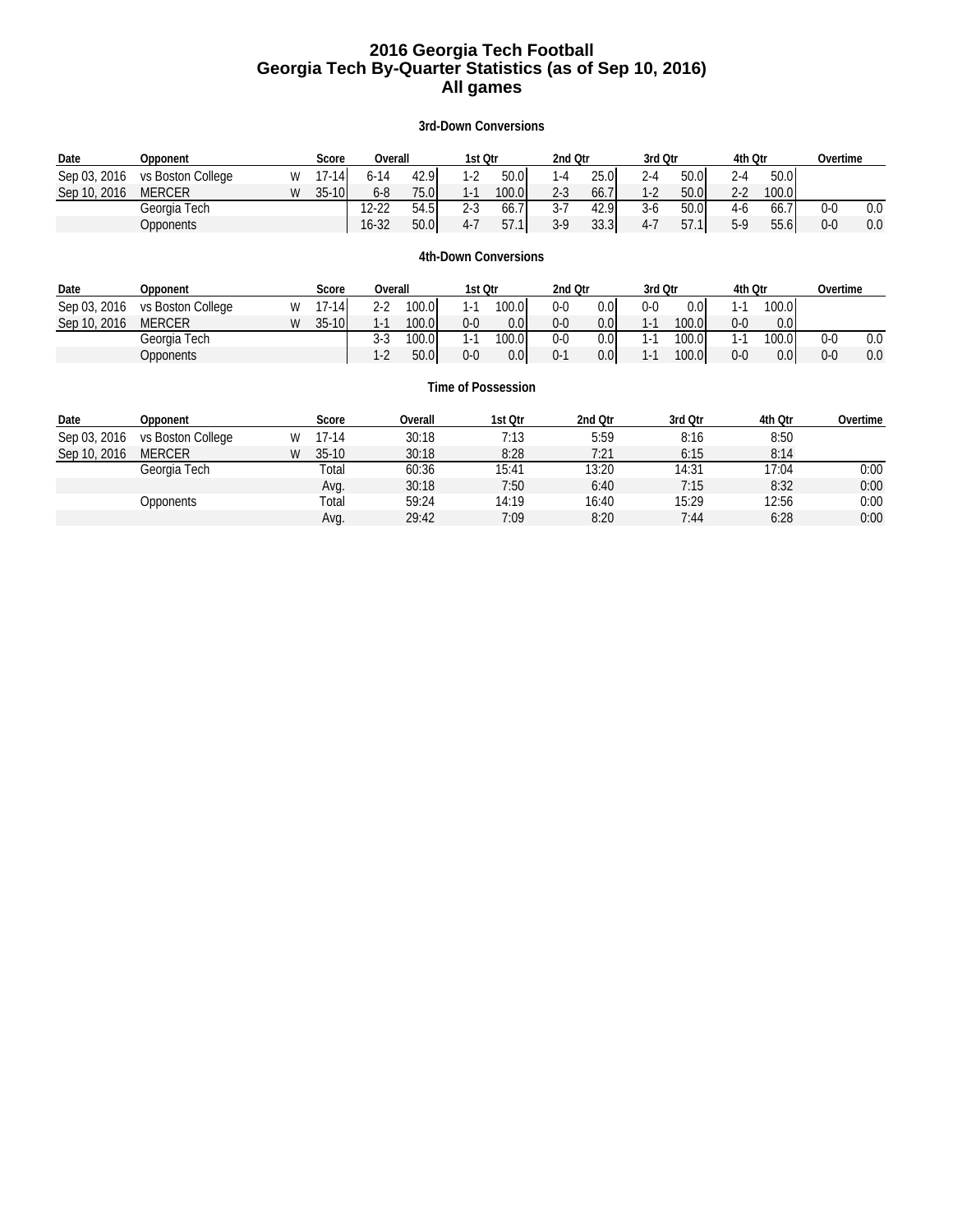### **2016 Georgia Tech Football Georgia Tech Red-Zone Results (as of Sep 10, 2016) All games**

**Georgia Tech Inside Opponent Red-Zone**

|              |                   |   |           | Times   | Times  | Total |     | Rush | Pass | FGsl  | Failed to score inside RZ |      |  |          |      |      |
|--------------|-------------------|---|-----------|---------|--------|-------|-----|------|------|-------|---------------------------|------|--|----------|------|------|
| Date         | Opponent          |   | Score     | In $RZ$ | Scored | Pts   | TDs | TDs  | TDs  | Madel | FGA                       | Down |  | Int Fumb | Half | Game |
| Sep 03, 2016 | vs Boston College | W | $17 - 14$ |         |        |       |     |      |      |       |                           |      |  |          |      |      |
| Sep 10, 2016 | <b>MERCER</b>     | W | $35-10$   |         |        | 35    |     |      |      | 01    |                           |      |  |          |      |      |
|              | Totals            |   |           |         |        | 52    |     |      |      |       |                           |      |  |          |      |      |
|              | 8 of 9 (88.9%)    |   |           |         |        |       |     |      |      |       |                           |      |  |          |      |      |

**Opponents Inside Georgia Tech Red-Zone**

|              |                   |   |           | Times   | Times  | Total |     | Rush | Pass | FGsl | Failed to score inside RZ |      |     |      |  |           |
|--------------|-------------------|---|-----------|---------|--------|-------|-----|------|------|------|---------------------------|------|-----|------|--|-----------|
| Date         | Opponent          |   | Score     | In $RZ$ | Scored | Pts   | TDs | TDs  | TDs. | Made | FGA                       | Down | Int | Fumb |  | Half Game |
| Sep 03, 2016 | vs Boston College | W | $17 - 14$ |         |        |       |     |      |      |      |                           |      |     |      |  |           |
| Sep 10, 2016 | <b>MERCER</b>     | W | $35 - 10$ |         |        |       |     |      |      |      |                           |      |     |      |  |           |
|              | Totals            |   |           |         |        | 10    |     |      |      |      |                           |      |     |      |  |           |
|              | 2 of 5 (40.0%)    |   |           |         |        |       |     |      |      |      |                           |      |     |      |  |           |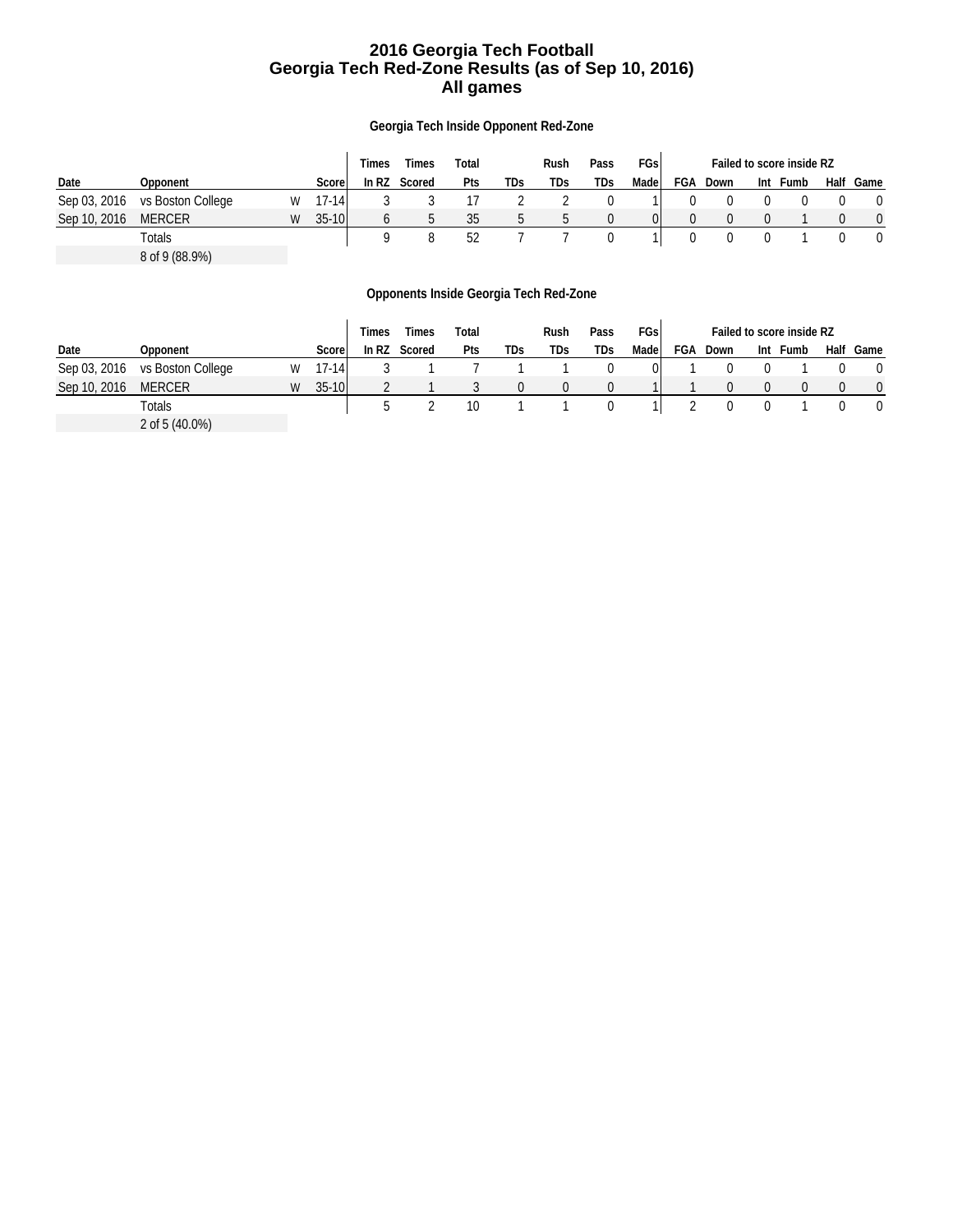### **INDIVIDUAL GAME HIGHS**

| <b>Rushes</b>           | 18   | Dedrick Mills vs Boston College (Sep 03, 2016)   |
|-------------------------|------|--------------------------------------------------|
| Yards Rushing           | 91   | Qua Searcy vs Mercer (Sep 10, 2016)              |
| <b>TD Rushes</b>        | 2    | Matthew Jordan vs Mercer (Sep 10, 2016)          |
| Long Rush               | 31   | Qua Searcy vs Mercer (Sep 10, 2016)              |
|                         | 31   | Justin Thomas vs Mercer (Sep 10, 2016)           |
| Pass attempts           | 15   | Justin Thomas vs Boston College (Sep 03, 2016)   |
| Pass completions        | 8    | Justin Thomas vs Boston College (Sep 03, 2016)   |
| Yards Passing           | 119  | Justin Thomas vs Boston College (Sep 03, 2016)   |
| Long Pass               | 36   | Justin Thomas vs Boston College (Sep 03, 2016)   |
| Receptions              | 3    | Qua Searcy vs Boston College (Sep 03, 2016)      |
|                         | 3    | Ricky Jeune vs Boston College (Sep 03, 2016)     |
|                         | 3    | Ricky Jeune vs Mercer (Sep 10, 2016)             |
| <b>Yards Receiving</b>  | 60   | Qua Searcy vs Boston College (Sep 03, 2016)      |
| Long Reception          | 36   | Qua Searcy vs Boston College (Sep 03, 2016)      |
| <b>Field Goals</b>      | 1    | Harrison Butker vs Boston College (Sep 03, 2016) |
| Long Field Goal         | 40   | Harrison Butker vs Boston College (Sep 03, 2016) |
| Punts                   | 5    | Ryan Rodwell vs Boston College (Sep 03, 2016)    |
| Punting Avg             | 42.0 | Grant Aasen vs Mercer (Sep 10, 2016)             |
| Long Punt               | 59   | Ryan Rodwell vs Boston College (Sep 03, 2016)    |
| Long Punt Return        | 15   | Brad Stewart vs Boston College (Sep 03, 2016)    |
|                         | 15   | Brad Stewart vs Mercer (Sep 10, 2016)            |
| Long Kickoff Return     | 34   | J.J. Green vs Boston College (Sep 03, 2016)      |
| <b>Tackles</b>          | 10   | P.J. Davis vs Boston College (Sep 03, 2016)      |
| <b>Sacks</b>            | 1.0  | Antonio Simmons vs Boston College (Sep 03, 2016) |
|                         | 1.0  | Patrick Gamble vs Mercer (Sep 10, 2016)          |
|                         | 1.0  | Anree Saint-Amour vs Mercer (Sep 10, 2016)       |
| <b>Tackles For Loss</b> | 2.0  | Antonio Simmons vs Boston College (Sep 03, 2016) |
| Interceptions           | 1    | Corey Griffin vs Boston College (Sep 03, 2016)   |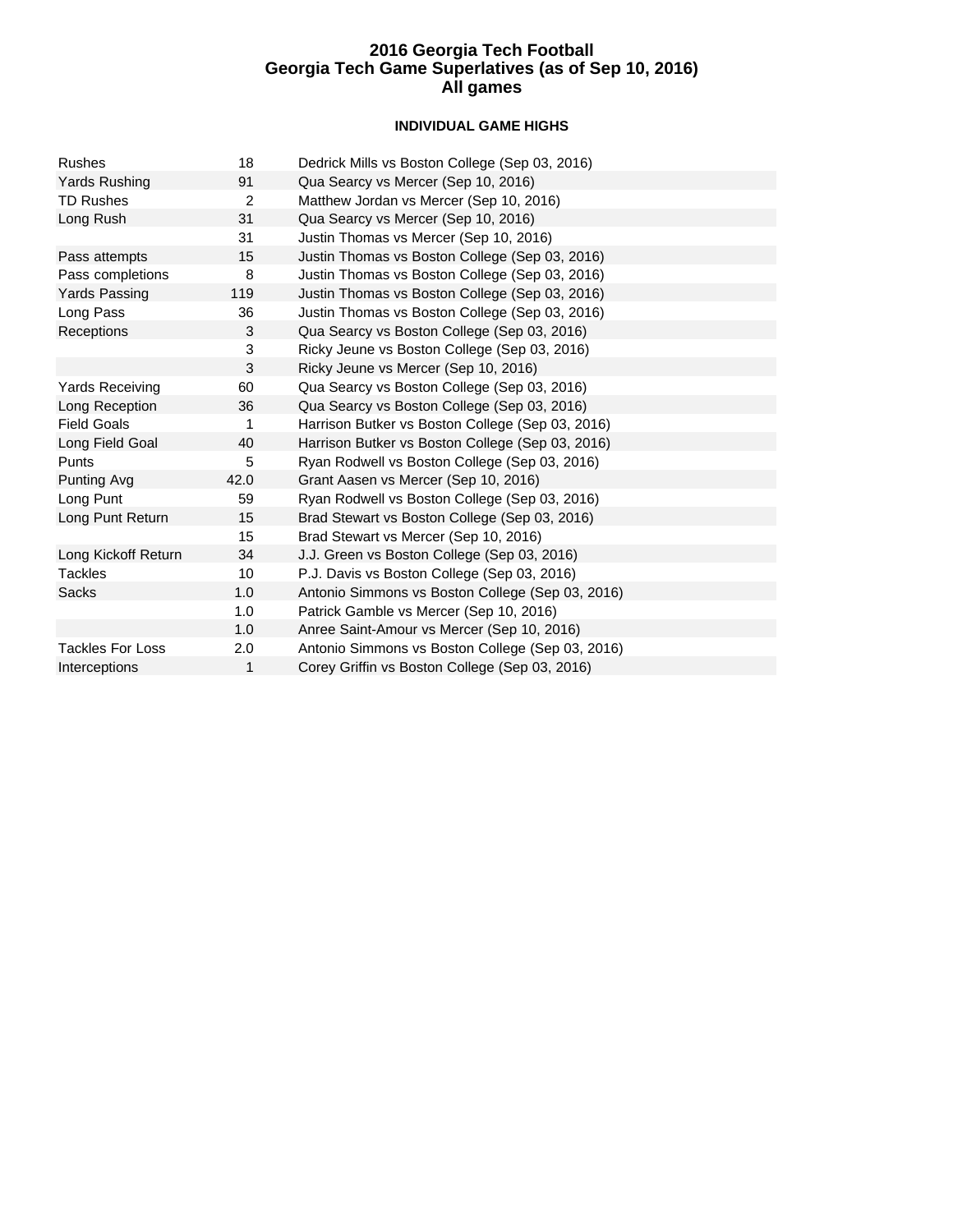### **TEAM GAME HIGHS**

| <b>Rushes</b>         | 52             | vs Mercer (Sep 10, 2016)         |
|-----------------------|----------------|----------------------------------|
| Yards Rushing         | 364            | vs Mercer (Sep 10, 2016)         |
| Yards Per Rush        | 7.0            | vs Mercer (Sep 10, 2016)         |
| <b>TD Rushes</b>      | 5              | vs Mercer (Sep 10, 2016)         |
| Pass attempts         | 15             | vs Boston College (Sep 03, 2016) |
| Pass completions      | 8              | vs Boston College (Sep 03, 2016) |
| Yards Passing         | 119            | vs Boston College (Sep 03, 2016) |
| <b>Yards Per Pass</b> | 8.0            | vs Mercer (Sep 10, 2016)         |
| <b>Total Plays</b>    | 62             | vs Mercer (Sep 10, 2016)         |
| <b>Total Offense</b>  | 444            | vs Mercer (Sep 10, 2016)         |
| Yards Per Play        | 7.2            | vs Mercer (Sep 10, 2016)         |
| Points                | 35             | vs Mercer (Sep 10, 2016)         |
| Sacks By              | $\overline{2}$ | vs Mercer (Sep 10, 2016)         |
| <b>First Downs</b>    | 25             | vs Mercer (Sep 10, 2016)         |
| <b>Penalties</b>      | 3              | vs Boston College (Sep 03, 2016) |
| <b>Penalty Yards</b>  | 28             | vs Boston College (Sep 03, 2016) |
| <b>Turnovers</b>      | 2              | vs Mercer (Sep 10, 2016)         |
| Interceptions By      | 1              | vs Boston College (Sep 03, 2016) |
| Punts                 | 5              | vs Boston College (Sep 03, 2016) |
| Punting Avg           | 42.0           | vs Mercer (Sep 10, 2016)         |
| Long Punt             | 59             | vs Boston College (Sep 03, 2016) |
| Long Punt Return      | 15             | vs Boston College (Sep 03, 2016) |
|                       | 15             | vs Mercer (Sep 10, 2016)         |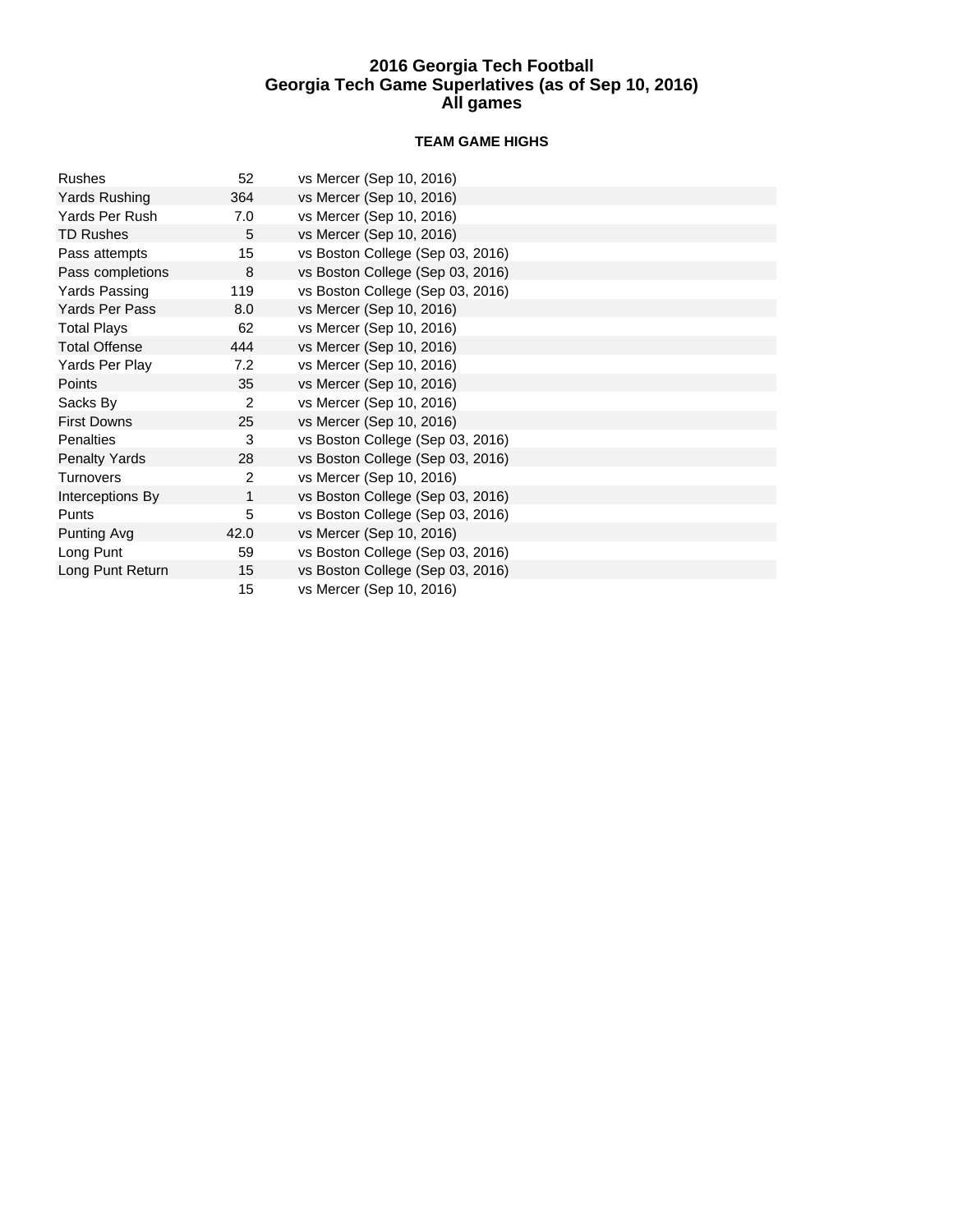### **OPPONENT INDIVIDUAL GAME HIGHS**

| <b>Rushes</b>           | 17             | Hilliman, J, vs Boston College (Sep 03, 2016) |
|-------------------------|----------------|-----------------------------------------------|
| <b>Yards Rushing</b>    | 102            | Hilliman, J, vs Boston College (Sep 03, 2016) |
| <b>TD Rushes</b>        | 1              | Towles, P, vs Boston College (Sep 03, 2016)   |
|                         | $\mathbf{1}$   | Hilliman, J, vs Boston College (Sep 03, 2016) |
| Long Rush               | 73             | Hilliman, J, vs Boston College (Sep 03, 2016) |
| Pass attempts           | 38             | John Russ, vs Mercer (Sep 10, 2016)           |
| Pass completions        | 24             | John Russ, vs Mercer (Sep 10, 2016)           |
| <b>Yards Passing</b>    | 225            | John Russ, vs Mercer (Sep 10, 2016)           |
| <b>TD Passes</b>        | 1              | John Russ, vs Mercer (Sep 10, 2016)           |
| Long Pass               | 32             | John Russ, vs Mercer (Sep 10, 2016)           |
| Receptions              | $\overline{7}$ | Marquise Irvin, vs Mercer (Sep 10, 2016)      |
| <b>Yards Receiving</b>  | 65             | Marquise Irvin, vs Mercer (Sep 10, 2016)      |
|                         | 65             | Avery Ward, vs Mercer (Sep 10, 2016)          |
| <b>TD Receptions</b>    | 1              | Avery Ward, vs Mercer (Sep 10, 2016)          |
| Long Reception          | 32             | Avery Ward, vs Mercer (Sep 10, 2016)          |
| <b>Field Goals</b>      | 1              | Cole Fisher, vs Mercer (Sep 10, 2016)         |
| Long Field Goal         | 31             | Cole Fisher, vs Mercer (Sep 10, 2016)         |
| <b>Punts</b>            | 4              | Tyler Zielenske, vs Mercer (Sep 10, 2016)     |
| Punting Avg             | 45.8           | Tyler Zielenske, vs Mercer (Sep 10, 2016)     |
| Long Punt               | 57             | Tyler Zielenske, vs Mercer (Sep 10, 2016)     |
| Punts inside 20         | 1              | Knoll, M, vs Boston College (Sep 03, 2016)    |
|                         | 1              | Tyler Zielenske, vs Mercer (Sep 10, 2016)     |
| Long Punt Return        | 22             | Rouse, T, vs Boston College (Sep 03, 2016)    |
| <b>Tackles</b>          | 9              | Schwab, T, vs Boston College (Sep 03, 2016)   |
|                         | 9              | Tripp Patterson, vs Mercer (Sep 10, 2016)     |
| Sacks                   | 1.0            | Milano, M, vs Boston College (Sep 03, 2016)   |
| <b>Tackles For Loss</b> | 4.0            | Strachan, C, vs Boston College (Sep 03, 2016) |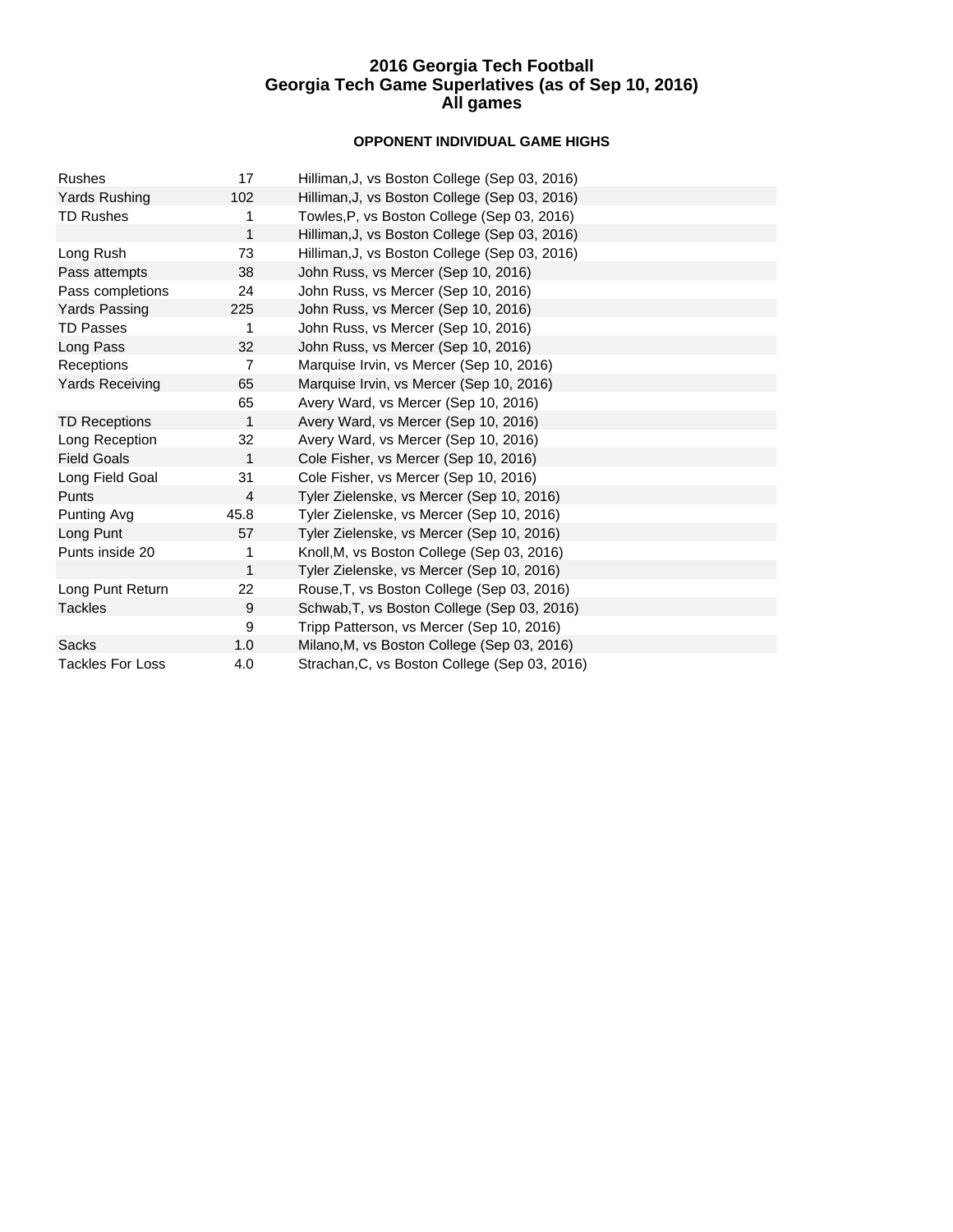### **OPPONENT TEAM GAME HIGHS**

| <b>Rushes</b>         | 37   | vs Boston College (Sep 03, 2016) |
|-----------------------|------|----------------------------------|
| Yards Rushing         | 176  | vs Boston College (Sep 03, 2016) |
| Yards Per Rush        | 4.8  | vs Boston College (Sep 03, 2016) |
| <b>TD Rushes</b>      | 2    | vs Boston College (Sep 03, 2016) |
| Pass attempts         | 40   | vs Mercer (Sep 10, 2016)         |
| Pass completions      | 25   | vs Mercer (Sep 10, 2016)         |
| Yards Passing         | 235  | vs Mercer (Sep 10, 2016)         |
| <b>Yards Per Pass</b> | 8.5  | vs Boston College (Sep 03, 2016) |
| <b>TD Passes</b>      | 1    | vs Mercer (Sep 10, 2016)         |
| <b>Total Plays</b>    | 68   | vs Mercer (Sep 10, 2016)         |
| <b>Total Offense</b>  | 320  | vs Boston College (Sep 03, 2016) |
|                       | 320  | vs Mercer (Sep 10, 2016)         |
| Yards Per Play        | 5.9  | vs Boston College (Sep 03, 2016) |
| Points                | 14   | vs Boston College (Sep 03, 2016) |
| Sacks By              | 1    | vs Boston College (Sep 03, 2016) |
| <b>First Downs</b>    | 19   | vs Mercer (Sep 10, 2016)         |
| Penalties             | 7    | vs Boston College (Sep 03, 2016) |
| <b>Penalty Yards</b>  | 45   | vs Mercer (Sep 10, 2016)         |
| <b>Turnovers</b>      | 3    | vs Boston College (Sep 03, 2016) |
| Punts                 | 4    | vs Mercer (Sep 10, 2016)         |
| Punting Avg           | 45.8 | vs Mercer (Sep 10, 2016)         |
| Long Punt             | 57   | vs Mercer (Sep 10, 2016)         |
| Punts inside 20       | 1    | vs Boston College (Sep 03, 2016) |
|                       | 1    | vs Mercer (Sep 10, 2016)         |
| Long Punt Return      | 22   | vs Boston College (Sep 03, 2016) |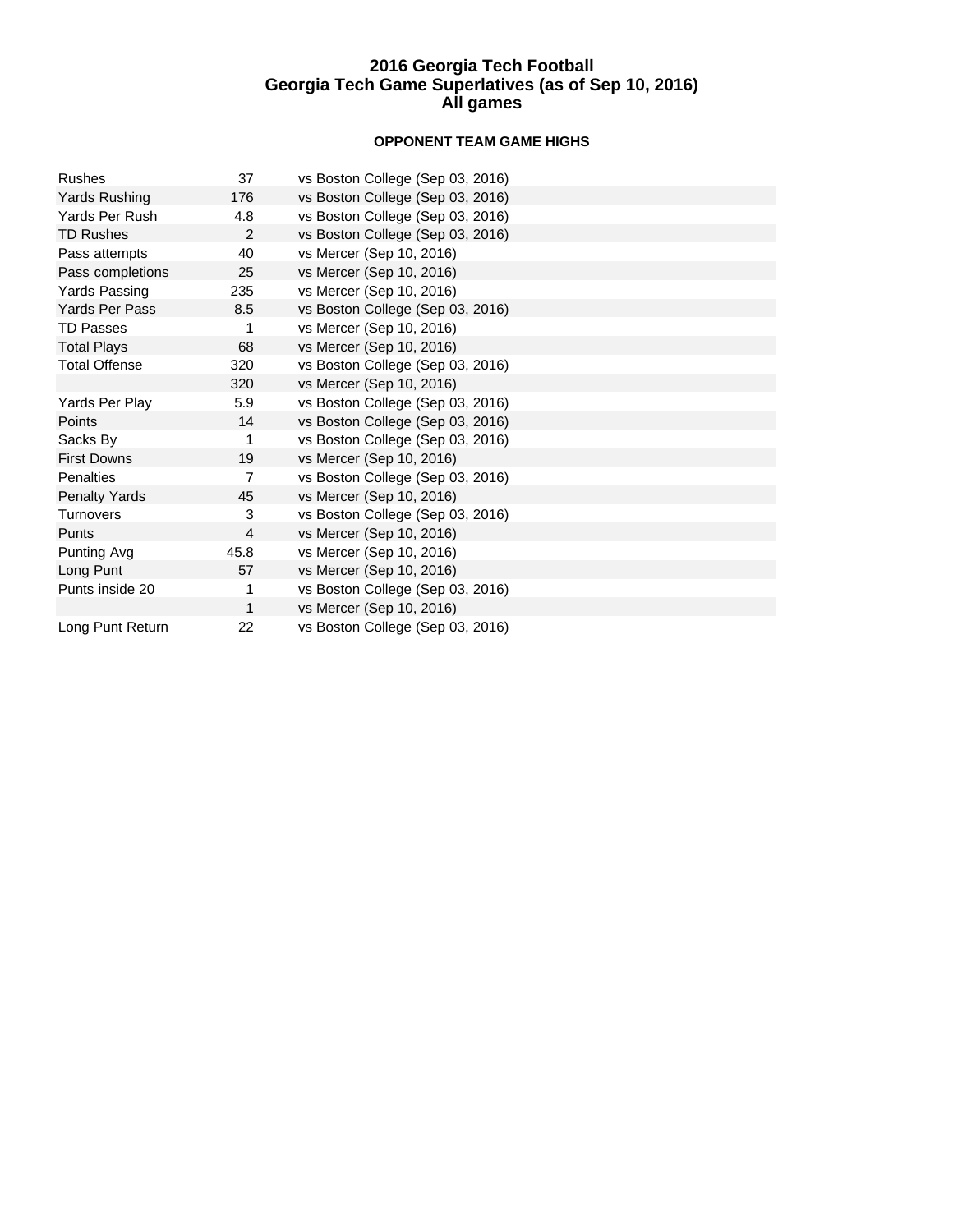### NCAA Statistics

### Georgia Tech - 2016-17 Football Ranking Summary thru games 09/10/2016

|                                              | <b>National</b><br><b>Conference</b><br>Rank<br>Value<br><b>National Leader</b> |              |                |                                    |                                                    | <b>Conference</b>                               |                                                  |
|----------------------------------------------|---------------------------------------------------------------------------------|--------------|----------------|------------------------------------|----------------------------------------------------|-------------------------------------------------|--------------------------------------------------|
| <b>Statistic</b>                             | Rank                                                                            |              |                |                                    | Value                                              | Leader                                          | Value                                            |
| 3rd Down Conversion Pct (128 ranked)         | $19$   2                                                                        |              | 0.545          | <b>TCU</b>                         | 0.676                                              | Florida St.                                     | 0.586                                            |
| 3rd Down Conversion Pct Defense (128 ranked) | 110                                                                             | 13           | 0.500          | Central Mich.                      | 0.080                                              | Clemson                                         | 0.156                                            |
| 4th Down Conversion Pct (101 ranked)         | 1                                                                               | $\vert$ 1    | 1.000          | 24 teams tied                      | 1.000                                              | Georgia Tech<br>Miami (FL)<br>Virginia Tech     | 1.000<br>1.000<br>1.000                          |
| 4th Down Conversion Pct Defense (111 ranked) | 58 8                                                                            |              | 0.500          | 34 teams tied                      | 0.000                                              | Duke<br>Syracuse<br>Virginia                    | 0.000<br>0.000<br>0.000                          |
| Blocked Kicks (9 ranked)                     | $\mathbf{1}$                                                                    | $\vert$ 1    | $\overline{c}$ | 8 teams tied                       | $\overline{c}$                                     | Georgia Tech<br>Miami (FL)                      | $\overline{\mathbf{c}}$<br>$\mathbf{2}^{\prime}$ |
| Blocked Kicks Allowed (127 ranked)           | 1                                                                               | 1            | $\pmb{0}$      | 100 teams tied                     | 0                                                  | 10 teams tied                                   | 0                                                |
| Blocked Punts (2 ranked)                     |                                                                                 |              |                | Miami (FL)                         | 2                                                  | Miami (FL)                                      | $\mathbf{2}^{\prime}$                            |
| Blocked Punts Allowed (114 ranked)           | 1                                                                               | $\mathbf{1}$ | $\mathbf 0$    | 113 teams tied                     | 0                                                  | 13 teams tied                                   | 0                                                |
| Completion Percentage (128 ranked)           | $105$ 14                                                                        |              | 0.520          | Navy                               | 0.833                                              | North Carolina St.                              | 0.710                                            |
| Defensive TDs (2 ranked)                     |                                                                                 |              |                | Ohio St.                           | 3                                                  |                                                 |                                                  |
| Fewest Penalties (128 ranked)                | $\mathbf{1}$                                                                    | $\mathbf{1}$ | $\overline{4}$ | 6 teams tied                       | 4                                                  | Georgia Tech                                    | $\overline{4}$                                   |
| Fewest Penalties Per Game (128 ranked)       | 1                                                                               | $\mathbf{1}$ | 2.00           | Purdue<br>Georgia Tech<br>Navy     | 2.00<br>2.00<br>2.00                               | Georgia Tech                                    | 2.00                                             |
| Fewest Penalty Yards (128 ranked)            |                                                                                 | 3 1          | 38             | Stanford                           | 26                                                 | Georgia Tech                                    | 38                                               |
| Fewest Penalty Yards Per Game (128 ranked)   | $\overline{c}$                                                                  | $\mathbf{1}$ | 19.00          | <b>UConn</b>                       | 18.00                                              | Georgia Tech                                    | 19.00                                            |
| First Downs Defense (128 ranked)             | 44 6                                                                            |              | 34             | Marshall                           | 11                                                 | Duke                                            | 17                                               |
| First Downs Offense (128 ranked)             | 89                                                                              | 10           | 37             | Louisville                         | 68                                                 | Louisville                                      | 68                                               |
| Fumbles Lost (128 ranked)                    | 109                                                                             | 10           | 3              | 34 teams tied                      | 0                                                  | Florida St.                                     | 0                                                |
| Fumbles Recovered (49 ranked)                | 26 5                                                                            |              | $\overline{c}$ | Oklahoma St.<br>Tennessee          | 5<br>5                                             | Florida St.<br>Pittsburgh                       | $\overline{4}$<br>$\overline{4}$                 |
| Kickoff Return Defense (128 ranked)          | $\mathbf{1}$                                                                    | l 1          | 0.00           | Virginia Tech<br>Georgia Tech      | 0.00<br>0.00                                       | Virginia Tech<br>Georgia Tech                   | 0.00<br>0.00                                     |
| Kickoff Returns (126 ranked)                 | 35 4                                                                            |              | 24.00          | Air Force                          | 47.33                                              | Pittsburgh                                      | 43.20                                            |
| Net Punting (128 ranked)                     | 116                                                                             | 14           | 32.17          | Utah                               | 47.67                                              | Florida St.                                     | 46.60                                            |
| Passes Had Intercepted (126 ranked)          | 1                                                                               | $\mathbf{1}$ | $\mathbf 0$    | 29 teams tied                      | 0                                                  | Virginia Tech<br>North Carolina<br>Georgia Tech | 0<br>$\pmb{0}$<br>0                              |
| Passes Intercepted (66 ranked)               | 66 8                                                                            |              | $\mathbf{1}$   | Nebraska<br>Ohio St.<br>Cincinnati | $\overline{7}$<br>$\overline{7}$<br>$\overline{7}$ | Clemson                                         | 5                                                |
| Passing Offense (128 ranked)                 | 124                                                                             | 14           | 99.5           | Texas Tech                         | 586.5                                              | Louisville                                      | 411.0                                            |
| Passing Yards Allowed (128 ranked)           | 49 6                                                                            |              | 189.5          | Temple                             | 49.5                                               | Virginia Tech                                   | 80.5                                             |
| Passing Yards per Completion (128 ranked)    | $17 \mid 2$                                                                     |              | 15.31          | Air Force                          | 29.78                                              | Louisville                                      | 17.49                                            |
| Punt Return Defense (128 ranked)             | $116$   14                                                                      |              | 18.00          | South Ala.                         | $-19.00$                                           | North Carolina St.                              | 0.00                                             |
| Punt Returns (128 ranked)                    | $26 \mid 4$                                                                     |              | 12.67          | Southern California                | 45.33                                              | Florida St.                                     | 42.00                                            |
| Red Zone Defense (93 ranked)                 |                                                                                 | 6 1          | 0.400          | Michigan<br>Marshall               | 0.000<br>0.000                                     | Georgia Tech<br><b>Wake Forest</b>              | 0.400<br>0.400                                   |
|                                              |                                                                                 |              |                | Kansas St.                         | 0.000                                              |                                                 |                                                  |
| Red Zone Offense (128 ranked)                | 49 5                                                                            |              | 0.889          | 35 teams tied                      | 1.000                                              | Wake Forest<br>Florida St.                      | 1.000<br>1.000                                   |
| Rushing Defense (128 ranked)                 | 57 9                                                                            |              | 130.5          | Miami (FL)                         | 34.5                                               | Miami (FL)                                      | 34.5                                             |
| Rushing Offense (128 ranked)                 | $24 \mid 3$                                                                     |              | 241.5          | Air Force                          | 432.5                                              | Louisville                                      | 343.0                                            |
| Sacks Allowed (128 ranked)                   |                                                                                 | 7 1          | 0.50           | 6 teams tied                       | 0.00                                               | 6 teams tied                                    | 0.50                                             |
| Scoring Defense (128 ranked)                 | $14 \mid 3$                                                                     |              | 12.0           | Marshall                           | 0.0                                                | Miami (FL)                                      | 6.5                                              |
| Scoring Offense (128 ranked)                 |                                                                                 | 83 10        | 26.0           | Louisville                         | 66.0                                               | Louisville                                      | 66.0                                             |
| Tackles for Loss Allowed (128 ranked)        | 32 5                                                                            |              | 4.50           | Ohio St.                           | 0.50                                               | Louisville                                      | 1.00                                             |
| Team Passing Efficiency (128 ranked)         |                                                                                 | 93 12        | 118.86         | Navy                               | 287.93                                             | Louisville                                      | 189.00                                           |
| Team Passing Efficiency Defense (128 ranked) | 63                                                                              | 10           | 121.29         | Temple                             | 49.26                                              | Virginia Tech                                   | 74.83                                            |
| Team Sacks (110 ranked)                      |                                                                                 | 79 11        | 1.50           | Stanford                           | 7.00                                               | Pittsburgh<br>Miami (FL)                        | 5.00<br>5.00                                     |
| Team Tackles for Loss (127 ranked)           | 109                                                                             | 13           | 4.0            | Miami (FL)                         | 14.0                                               | Miami (FL)                                      | 14.0                                             |
| Time of Possession (128 ranked)              | $61 \mid 8$                                                                     |              | 30:18          | Air Force                          | 39:51                                              | Florida St.                                     | 36:29                                            |
| Total Defense (128 ranked)                   | 45 8                                                                            |              | 320.0          | Colorado                           | 160.5                                              | <b>Boston College</b>                           | 180.0                                            |
| Total Offense (128 ranked)                   | $102$ 12                                                                        |              | 341.0          | Louisville                         | 754.0                                              | Louisville                                      | 754.0                                            |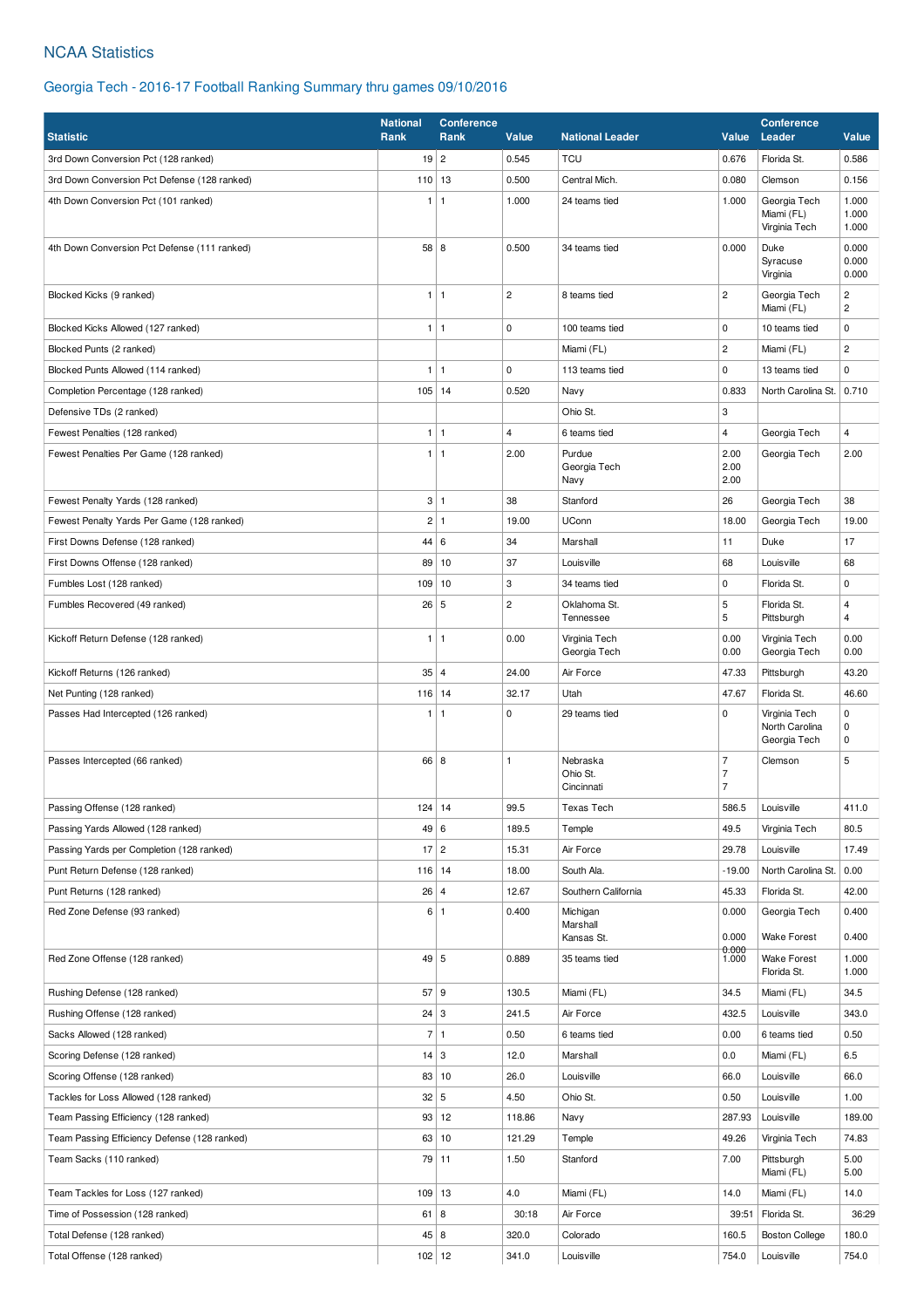| Turnover Margin (128 ranked)    | 59 <sup>1</sup> | 0.00  | Ohio St.<br>Nebraska | 3.50<br>3.50 | Florida St.                   | 3.00  |
|---------------------------------|-----------------|-------|----------------------|--------------|-------------------------------|-------|
| Turnovers Gained (101 ranked)   | 56 9            |       | Ohio St.             |              | Florida St.                   |       |
| Turnovers Lost (128 ranked)     | 53 5            |       | 7 teams tied         |              | Florida St.<br>North Carolina |       |
| Winning Percentage (113 ranked) |                 | 1.000 | 48 teams tied        | 1.000        | 7 teams tied                  | 1.000 |